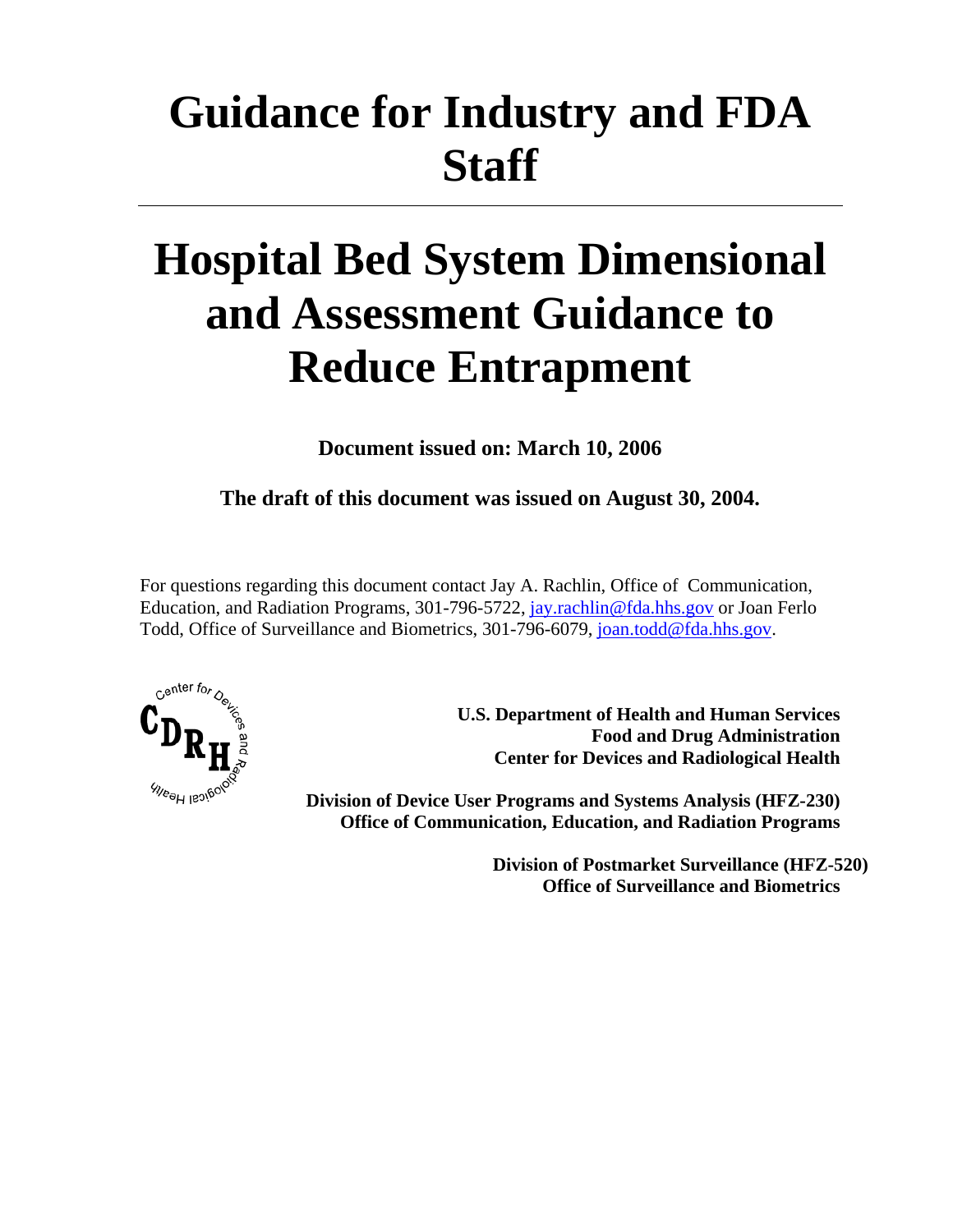## **Preface**

### **Public Comment**

Written comments and suggestions may be submitted at any time for Agency consideration to the Division of Dockets Management, Food and Drug Administration, 5630 Fishers Lane, Room 1061, (HFA-305), Rockville, MD, 20852. Alternatively, electronic comments may be submitted to http://www.fda.gov/dockets/ecomments. When submitting comments, please refer to Docket No. 2004D-0343. Comments may not be acted upon by the Agency until the document is next revised or updated.

### **Additional Copies**

Additional copies are available from the Internet at http://www.fda.gov/cdrh/beds, or you may either send a fax request to 301-847-8149 to receive a hard copy of the document, or send an e-mail request to DSMICA@CDRH.FDA.GOV to request hard or electronic copy. Please use the document number 1537 to identify the guidance you are requesting.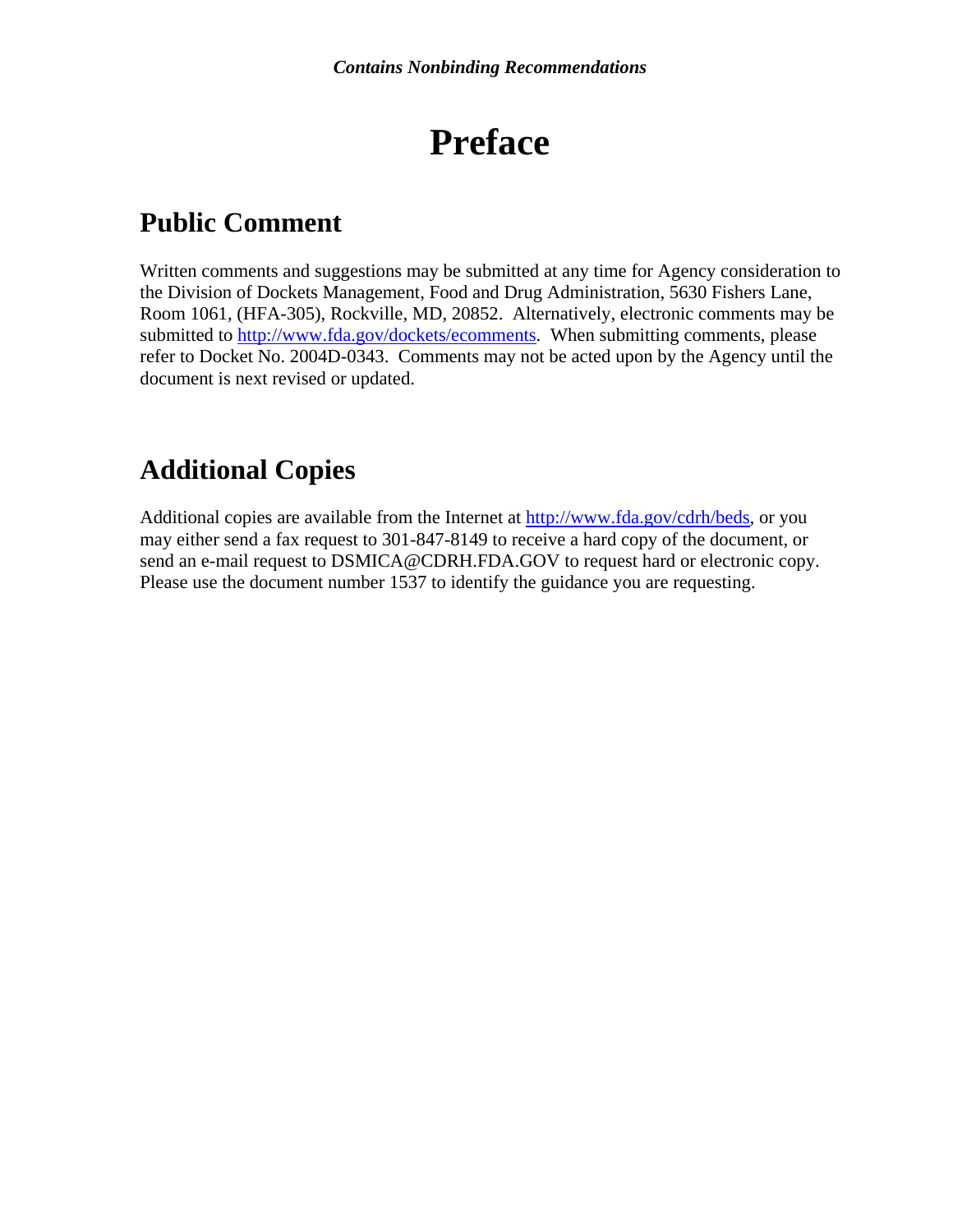## **Table of Contents**

| APPENDIX A: List of Hospital Bed Safety Workgroup (HBSW) Participating Organizations22 |  |
|----------------------------------------------------------------------------------------|--|
|                                                                                        |  |
| APPENDIX C: References for National and International Entrapment Standards24           |  |
|                                                                                        |  |
|                                                                                        |  |
|                                                                                        |  |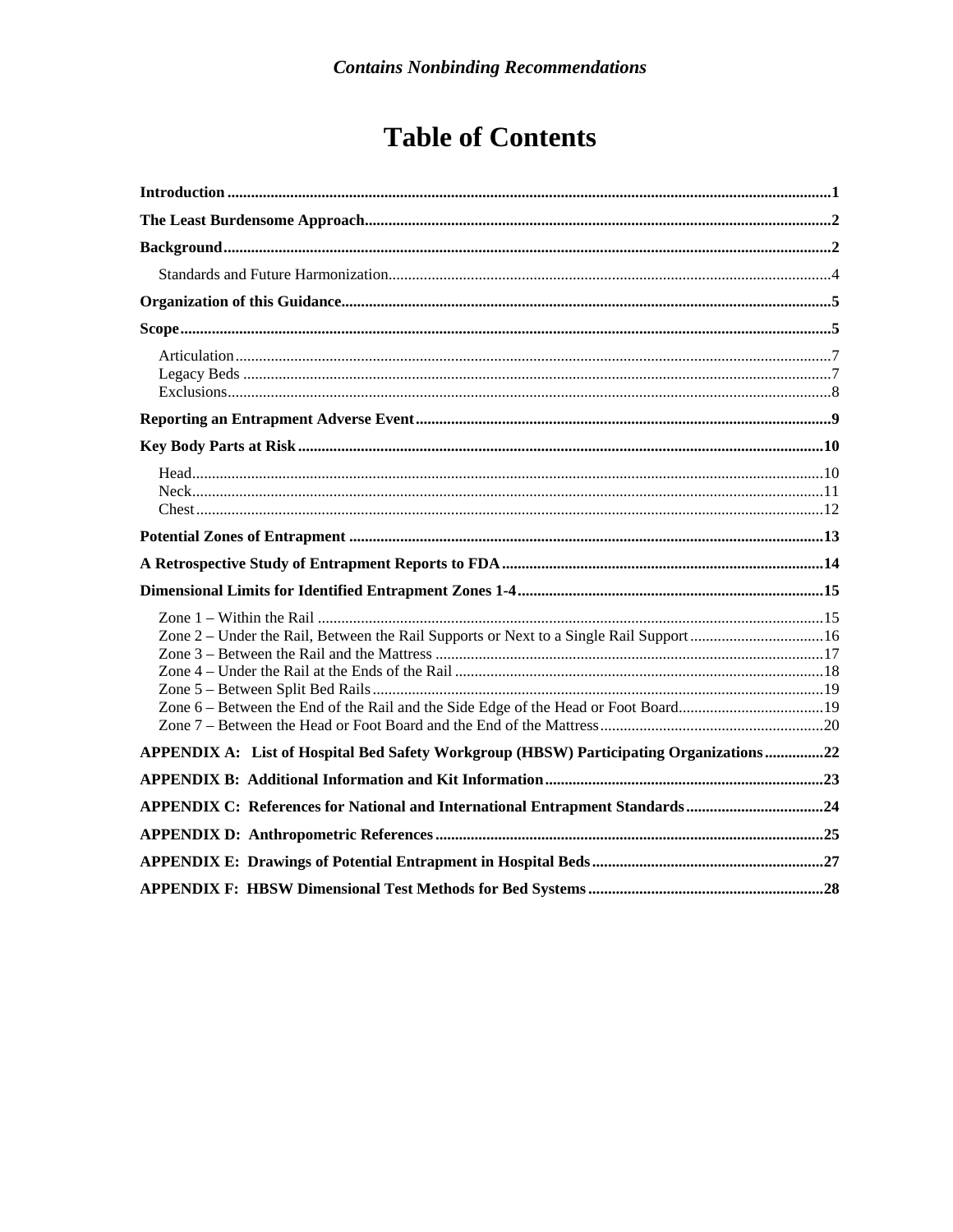## **Guidance for Industry and FDA Staff**

## **Hospital Bed System Dimensional and Assessment Guidance to Reduce Entrapment**

*This guidance represents the Food and Drug Administration's (FDA's) current thinking on this topic. It does not create or confer any rights for or on any person and does not operate to bind FDA or the public. You can use an alternative approach if the approach satisfies the requirements of the applicable statutes and regulations. If you want to discuss an alternative approach, contact the FDA staff responsible for implementing this guidance. If you cannot identify the appropriate FDA staff, call the appropriate number listed on the title page of this guidance.* 

### **Introduction**

 $\overline{a}$ 

This guidance provides recommendations relating to hospital beds<sup>1</sup> and hospital bed accessories. The guidance provides recommendations intended to reduce life-threatening entrapments associated with hospital bed systems.<sup>2</sup> It characterizes the body parts at risk for entrapment, identifies the locations of hospital bed openings that are potential entrapment areas, and recommends dimensional criteria for these devices.

Manufacturers may use this guidance when designing new beds to help ensure compliance with applicable FDA regulations such as the Quality System regulation<sup>3</sup>, to provide adequate labeling and instructions for use, and to assist in ensuring that their devices are safe when used as labeled. FDA encourages manufacturers to provide information to medical device

<sup>&</sup>lt;sup>1</sup> The terms "medical bed" and "hospital bed" are used interchangeably throughout this document and include adult medical beds with siderails. See discussion in Scope, page 5.

 $2^2$  As used in this guidance, "hospital bed system" encompasses the bed frame and its components, including the mattress, bed side rails, head and foot board, and any accessories added to the bed.

 $3$  Title 21, Code of Federal Regulations, Part 820 – Quality System regulation.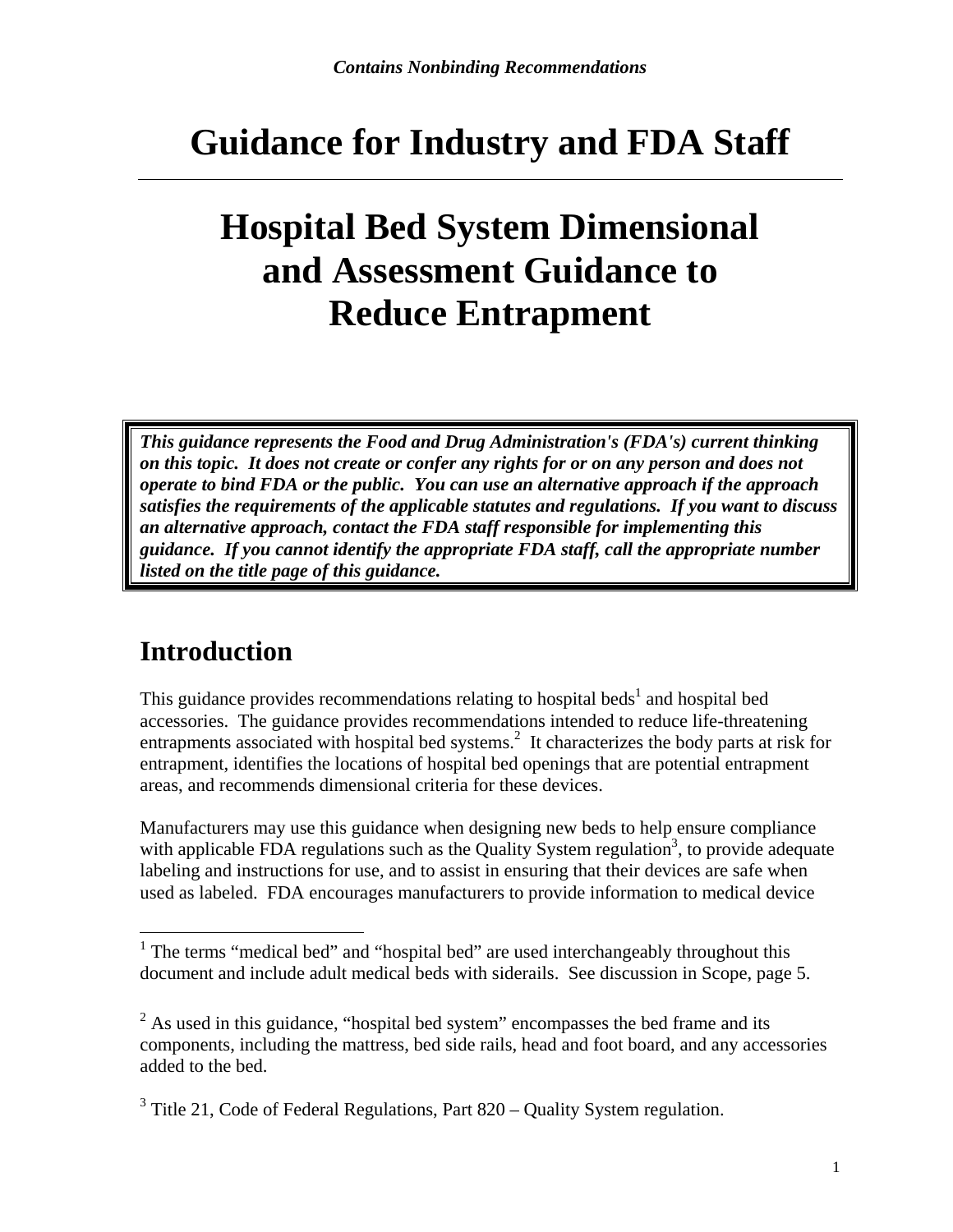distributors, clinicians, patients and families regarding mattress dimensions, compatible components, and issues of entrapment. In addition, the recommendations in this guidance may be useful in evaluating and reducing the entrapment risk presented by hospital beds that have been placed into use, also known as legacy beds.

Not all patients are at risk for an entrapment, and not all hospital beds pose a risk of entrapment. We suggest that facilities and manufacturers determine the level of risk for entrapment and take steps to mitigate the risk. Evaluating the dimensional limits of the gaps in hospital beds is one component of an overall assessment and mitigation strategy to reduce entrapment. As a result, healthcare facilities may use this guidance as part of a bed safety program to help identify entrapment risks that may exist with current hospital bed systems. Other educational documents are available to assist health care facilities in making decisions towards the goal of achieving a safe and comfortable sleeping environment for their patients.

FDA's guidance documents, including this guidance, do not establish legally enforceable responsibilities. Instead, guidances describe the Agency's current thinking on a topic and should be viewed only as recommendations, unless specific regulatory or statutory requirements are cited. The use of the word *should* in Agency guidances means that something is suggested or recommended, but not required.

### **The Least Burdensome Approach**

We believe we should consider the least burdensome approach in all areas of medical device regulation. This guidance reflects our careful review of the relevant scientific and legal requirements and what we believe is the least burdensome way for you to comply with those requirements. However, if you believe that an alternative approach would be less burdensome, please contact us so we can consider your point of view. You may send your written comments to the contact person listed in the preface to this guidance or to the CDRH Ombudsman. Comprehensive information on CDRH's Ombudsman, including ways to contact him, can be found on the Internet at http://www.fda.gov/cdrh/ombudsman/.

### **Background**

For 20 years, FDA has received reports<sup>4,5</sup> in which vulnerable patients<sup>6,7</sup> have become entrapped in hospital beds while undergoing care and treatment in health care facilities. The

 4 Ferlo Todd J, Ruhl C, Gross T P, "Injury and Death Associated with Hospital Bed Side Rails: Reports to the U.S. Food and Drug Administration from 1985 to 1995." American Journal of Public Health 1997; 87:1675-1677.

<sup>&</sup>lt;sup>5</sup> Hospital Bed Safety Workgroup "A Guide to Bed Safety," http://www.fda.gov/cdrh/beds/.

<sup>&</sup>lt;sup>6</sup> U. S. Food and Drug Administration. FDA Safety Alert: Entrapment Hazards with Hospital Bed Side Rails (August 23, 1995), U.S. Department of Health and Human Services.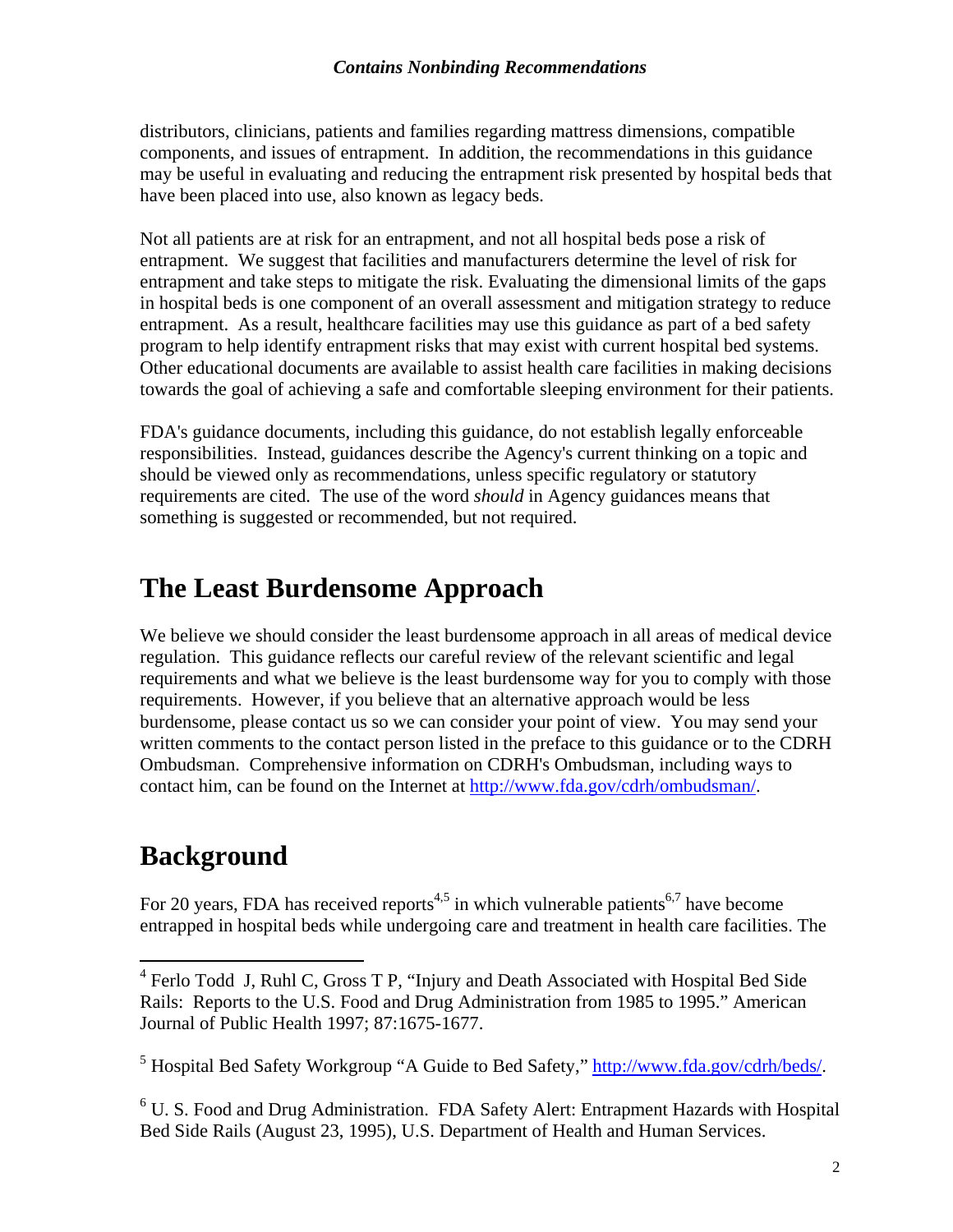term "entrapment" describes an event in which a patient/resident is caught, trapped, or entangled in the space in or about the bed rail<sup>8</sup>, mattress, or hospital bed frame. Patient entrapments may result in deaths and serious injuries.

FDA received approximately 691 entrapment reports over a period of 21 years from January 1, 1985, to January 1, 2006<sup>9</sup>. In these reports, 413 people died, 120 were injured, and 158 were near-miss events with no serious injury as a result of intervention. These entrapment events have occurred in openings within the bed rails, between the bed rails and mattresses, under bed rails, between split rails, and between the bed rails and head or foot boards. The population most vulnerable to entrapment are elderly patients and residents, especially those who are frail, confused, restless, or who have uncontrolled body movement. Entrapments have occurred in a variety of patient care settings, including hospitals, nursing homes, and private homes. Long-term care facilities reported the majority of the entrapments.

In response to continued reports of patient entrapment, the FDA, in partnership with the U.S. Department of Veterans Affairs, Health Canada's Medical Devices Bureau and representatives from national health care organizations and provider groups, patient advocacy groups, and medical bed and equipment manufacturers, formed a working group in 1999 known as the Hospital Bed Safety Workgroup (HBSW). Appendix A contains a list of HBSW participating organizations. The HBSW also worked in cooperation with the Joint Commission on Accreditation of Healthcare Organizations, the U.S. Centers for Medicare

 $\overline{a}$ 

<sup>8</sup> FDA uses the term "bed rails" frequently throughout this document. Commonly used synonymous terms are side rails, bed side rails, grab bars and safety rails. Bed rails are rigid bars that are attached to the bed and are available in a variety of sizes and configurations from full length to half, one-quarter, and one-eighth length and are used as restraints, reminders, or as assistive devices. An historical review can be found in Braun & Capezuti, "The Legal and Medial Aspects of Physical Restraints and Bed Side rails and Their Relationship to Falls and Fall-Related Injuries in Nursing Homes," DePaul Journal of Health Care Law, vol. 4, Fall 2000.

 $9$  FDA acknowledges several limitations of these adverse event report data. First, many adverse events may not be reported to the FDA, thus the true number of adverse events may be unknown. Second, the number of reported events does not represent incident rates for a given problem in the absence of a defined denominator—the number of individuals at risk for a given adverse event. Finally, many reports lack a complete and detailed description of the adverse event or are not verified. Despite these limitations, adverse event reports can suggest a profile of the areas or locations on a hospital bed that present a risk of entrapment, as well as the parts of the body that are at risk of entrapment.

<sup>&</sup>lt;sup>7</sup> "Vulnerable patients" are defined in "A Guide to Bed Safety," developed by the Hospital Bed Safety Workgroup (described on pages 3-4), as: "Patients who have problems with memory, sleeping, incontinence, pain, uncontrolled body movement or who get out of bed and walk unsafely without assistance. These patients most often have been frail, elderly or confused."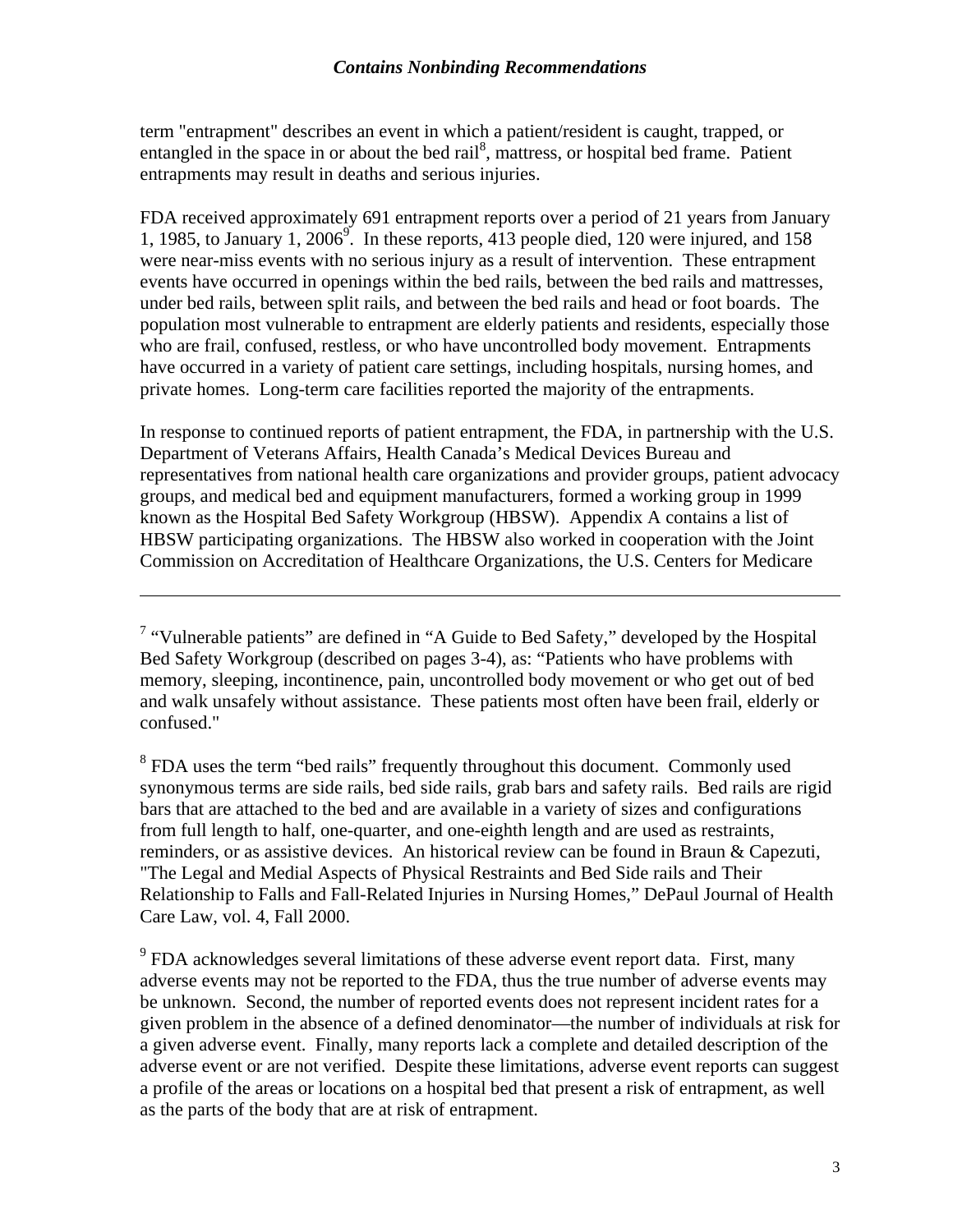#### *Contains Nonbinding Recommendations*

and Medicaid Services, and the U.S. Consumer Product Safety Commission to improve patient safety associated with the use of hospital beds.

The HBSW identified 7 potential entrapment zones (See Potential Zones of Entrapment, Page 13) in hospital beds. The workgroup then developed (1) educational materials regarding entrapment associated with hospital beds, (2) clinical practice guidelines to reduce the occurrence of patient entrapment, (3) evidence-based dimensional guidelines for hospital beds, (4) test tools and methods to assess gaps in hospital bed systems, and (5) information to assist in mitigating entrapment risks in currently used hospital beds. See Appendix B for information on the availability of these materials.

Consistent with 21 CFR 10.115(f), the HBSW submitted to FDA recommendations for hospital bed dimensional criteria for consideration as an FDA guidance document. Members of the HBSW have developed procedures for measuring and assessing gaps in hospital bed systems in accordance with these criteria. Healthcare personnel, through participation in HBSW testing, validated the test methods and tool. The FDA has considered these HBSW recommendations in preparing this guidance.

#### **Standards and Future Harmonization**

1

The International Electrotechnical Commission (IEC) issued an internationally recognized standard that applies to a certain segment of the products addressed in this guidance, products labeled as "powered hospital beds." This standard is the IEC 60601-2-38, Amendment  $1^{10}$ . The current IEC standard recognizes that the bed frame, deck, and rails are the major elements involved in entrapment, but does not include the mattress as a contributor or mitigator and sets dimensions for new beds only. The standard also does not address safety issues associated with the use of non-electric hospital beds or the use of hospital beds in the home or in long-term care settings. The IEC standard is currently undergoing revision and will likely undergo significant change prior to its expected publication in 2007/2008. The recommendations in this FDA Guidance are similar to the IEC standard for some entrapment zones, but differ in other zones to include consideration of the mattress as part of the entrapment risk. The IEC test methods are not readily applicable for use by health care providers and are written primarily for test labs. Upon completion of the revised international bed standard, FDA will consider whether harmonization of the FDA guidance and the IEC standard is appropriate. See Appendix C for a list of National and International Entrapment Standards.

<sup>&</sup>lt;sup>10</sup> International Electrotechnical Commission (IEC) 60601-2-38, Amendment 1, 1999 Medical Electrical Equipment – Part 2-38: *Particular Requirements for the Safety of Electrically-Operated Hospital Beds*.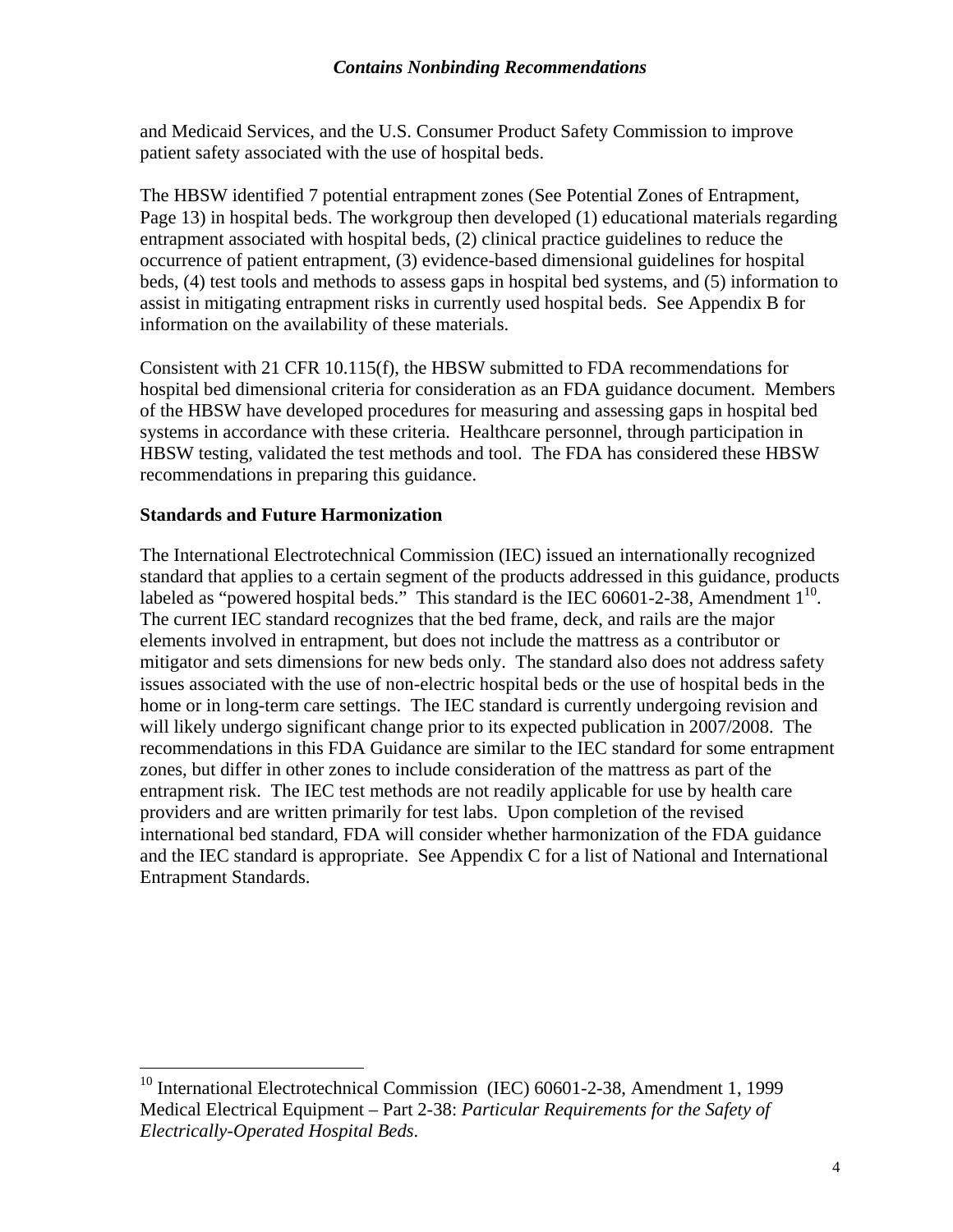### **Organization of this Guidance**

This guidance:

- identifies key parts of the body at risk for entrapment
- describes potential entrapment areas or zones
- recommends maximum and minimum dimensional limits of gaps or openings in hospital bed systems
- provides a scientific basis for the dimensional limits derived from a review of international anthropometric data, a review of historical entrapment data, and a retrospective study to verify the proposed dimensional limits
- provides information about reporting entrapment adverse events
- provides a copy of the HBSW test methods for assessing gaps or openings in hospital bed systems
- provides information about obtaining other HBSW documents and instructional materials

### **Scope**

The goal of the FDA Hospital Bed System Dimensional and Assessment Guidance to Reduce Entrapment is to reduce potential life-threatening entrapments associated with hospital bed systems. Because hospital bed systems that are primarily intended for one type of care setting can be moved into other care settings, the recommendations in this guidance may be appropriate for hospital beds regardless of the healthcare setting. The dimensional limits in this guidance may not reduce entrapments in all populations, e.g. pediatrics and developmentally disabled people. See the narrative below in the exclusions section.

FDA uses the term "hospital bed" in this guidance to refer to a variety of medical devices that are classified as beds. FDA regulations classify hospital beds as Class I and Class II devices (see Table 1). These devices are used for patients in acute care, long-term care, or home care settings. FDA considers stretchers that are used for extended stay in health care facilities (because they are used like hospital beds) as hospital beds for purposes of this guidance. As stated above, the term "hospital bed system" used throughout this document encompasses the bed frame and its components, including the mattress, bed side rails, head and foot board, and any accessories added to the bed. Bed rails (see footnote 8), also called "side rails," may be an integral part of the bed frame or they may be removable and at times are used either as a restraint, a reminder or an assistive device. Bed rails may consist of one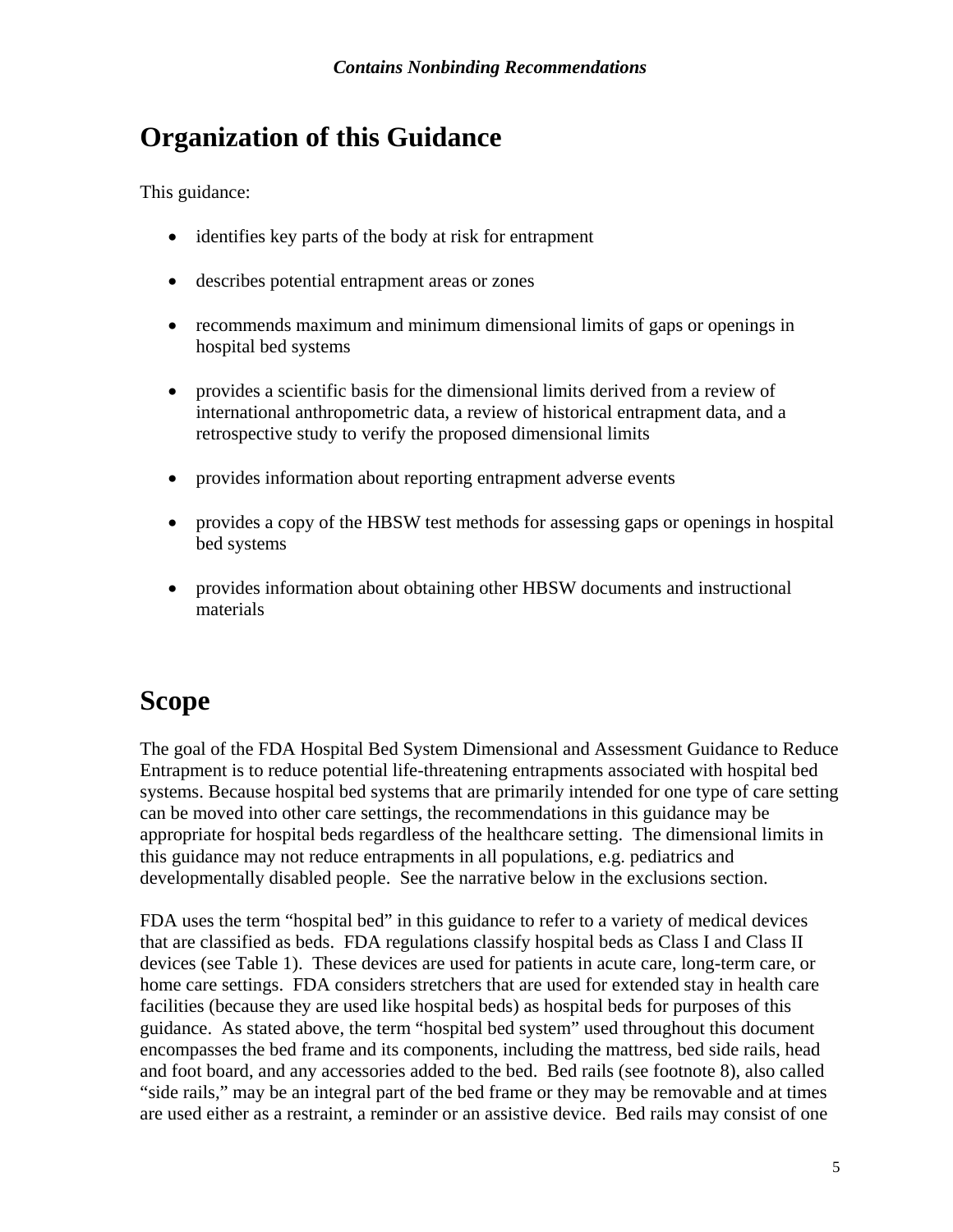#### *Contains Nonbinding Recommendations*

full-length rail per side or one or more, shorter rails per side, may be a fixed height or adjustable in height, and may move as the head or foot sections of the bed are raised or lowered.

This guidance provides recommendations related to devices in the following table (Table 1). Class II devices are subject to design controls under the Quality System regulation. For those beds in class II, we recommend that manufacturers consider the recommendations in this guidance when developing their design controls. The recommendations in this guidance may also assist manufacturers of all devices listed in Table 1 below in manufacturing hospital beds that will minimize the risk for patient entrapment.

| <b>Product Code</b> | <b>CFR</b> Section | <b>Classification Name</b>         | Class        | $510(k)$ Exempt |
|---------------------|--------------------|------------------------------------|--------------|-----------------|
| <b>FMR</b>          | 880.6785           | Manual patient transfer device     |              | Yes             |
| <b>FNJ</b>          | 880.5120           | Manual adjustable hospital bed     |              | Yes             |
| <b>FNK</b>          | 880.5110           | Hydraulic adjustable hospital bed  |              | Yes             |
| <b>FNL</b>          | 880.5100           | AC-powered adjustable hospital bed | $\rm II$     | Yes             |
| <b>FPO</b>          | 880.6910           | Wheeled stretcher*                 | $\mathbf{I}$ | Yes             |
| <b>IKZ</b>          | 890.5225           | Powered patient rotation bed       | $\mathbf{I}$ | Yes             |
| <b>ILK</b>          | 890.5150           | Powered patient transport*         | H            | N <sub>o</sub>  |
| <b>INK</b>          | 890.3690           | Powered wheeled stretcher*         | $\mathbf{I}$ | N <sub>0</sub>  |
| <b>INY</b>          | 890.5180           | Manual patient rotation bed        |              | Yes             |
| <b>IOO</b>          | 890.5170           | Powered flotation therapy bed      | П            | Yes             |

\*When labeled for extended-stay use

1

The recommendations in this guidance may also be useful in evaluating and reducing the risk of entrapment presented by the devices listed in Table 1 that have already been manufactured and installed (legacy beds). FDA recognizes that legacy beds have the potential for dimensional change over time through wear and tear or substitution of new mattresses and other components not contemplated in the original bed system. Because of these factors, FDA does not intend to take enforcement actions for failure to submit reports of corrections and removals under 21 CFR Part 806 for actions taken in response to this guidance that correct or improve hospital beds currently in use or held as inventory. However, manufacturers and importers should create and maintain records of these corrections and removals in accordance with 21 CFR Part 806.

Some states may have adopted special requirements for the design of hospital beds. For example, New York has adopted more stringent dimensional limits for hospital beds and twin beds used for developmentally disabled people.<sup>11</sup> The dimensions used in the FDA guidance are not intended to replace state law requirements that may exist. Moreover, some hospital beds excluded from the scope of the recommendations in this guidance may still be subject to dimensional limits under state laws.

 $11$  Schatz, William M., PT, Bed Safety Consulting, Inc., Comment #C2 to Docket #2004 D-0343, Draft Guidance for Industry and FDA Staff; Hospital Bed System Dimensional Guidance to Reduce Entrapment, November 10, 2004.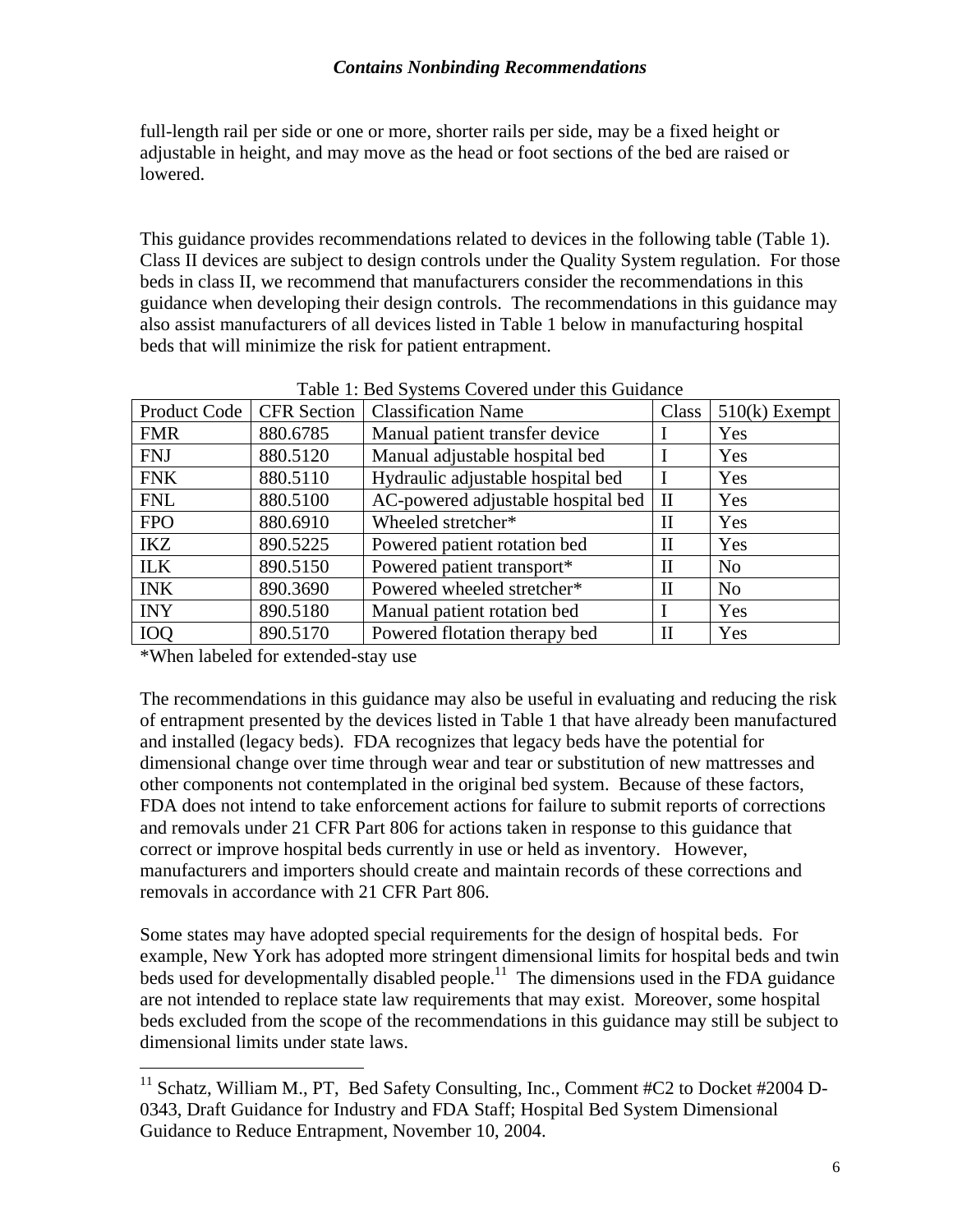#### **Articulation**

The movement of the bed deck is known as articulation. FDA recognizes that articulation of the bed introduces complex geometries that make applying the dimensional criteria to reduce entrapment difficult. Presently, the dimensional recommendations in this guidance apply to hospital beds in the flat deck position and rails in the fully raised position, except where noted. FDA recognizes that patient care also occurs while the bed is articulated and some articulated positions may pose a risk of entrapment. The Agency will continue to gather data and consider other approaches for assessing gaps in articulated beds in the future. We recommend that patient assessment procedures be used to assess the risk of entrapment when clinical care is provided in an articulated position.

#### **Legacy Beds**

The issue of patient entrapment in hospital beds is complex and affects manufacturers, healthcare practitioners and facilities, medical equipment suppliers, home health agencies, patients, and caregivers. Many beds currently in use may no longer have the original mattress or bed rails, and may present an entrapment hazard by increasing or creating gaps or spaces between various components of the bed system. The recommendations in this guidance therefore apply to most hospital beds, including legacy beds in various settings where health care is provided. As described above, a new hospital bed becomes a "legacy bed" as soon as it is placed into use.

Reducing the risk of entrapment involves a multi-faceted approach that includes bed design, clinical assessment and monitoring, as well as meeting patient, resident, and family needs for vulnerable patients in most health care settings - hospitals, long term care facilities, and at home. Therefore, comprehensive bed safety programs in these settings will likely involve input from manufacturers as well as facility staff. Recognizing that not all hospital beds present a risk of entrapment, and that this risk may vary depending on the patient, FDA encourages manufacturers and facilities to work together to develop bed safety programs to evaluate and, if needed, mitigate entrapment risk.

When evaluating the safe use of a hospital bed, component or accessory, manufacturers and caregivers should recognize that the risk for entrapment may increase if a hospital bed system is used for purposes, or used in a care setting, not intended by the manufacturer. Evaluating the dimensional limits of gaps in hospital beds may be one component of a bed safety program which includes a comprehensive plan for patient and bed assessment. Bed safety programs may also include plans for the reassessment of hospital bed systems. Reassessment may be appropriate when (1) there is reason to believe that some components are worn (e.g., rails wobble, rails have been damaged, mattresses are softer) and could cause increased spaces within the bed system, (2) when accessories such as mattress overlays or positioning poles are added or removed, or (3) when components of the bed system are changed or replaced (e.g., new bed rails or mattresses).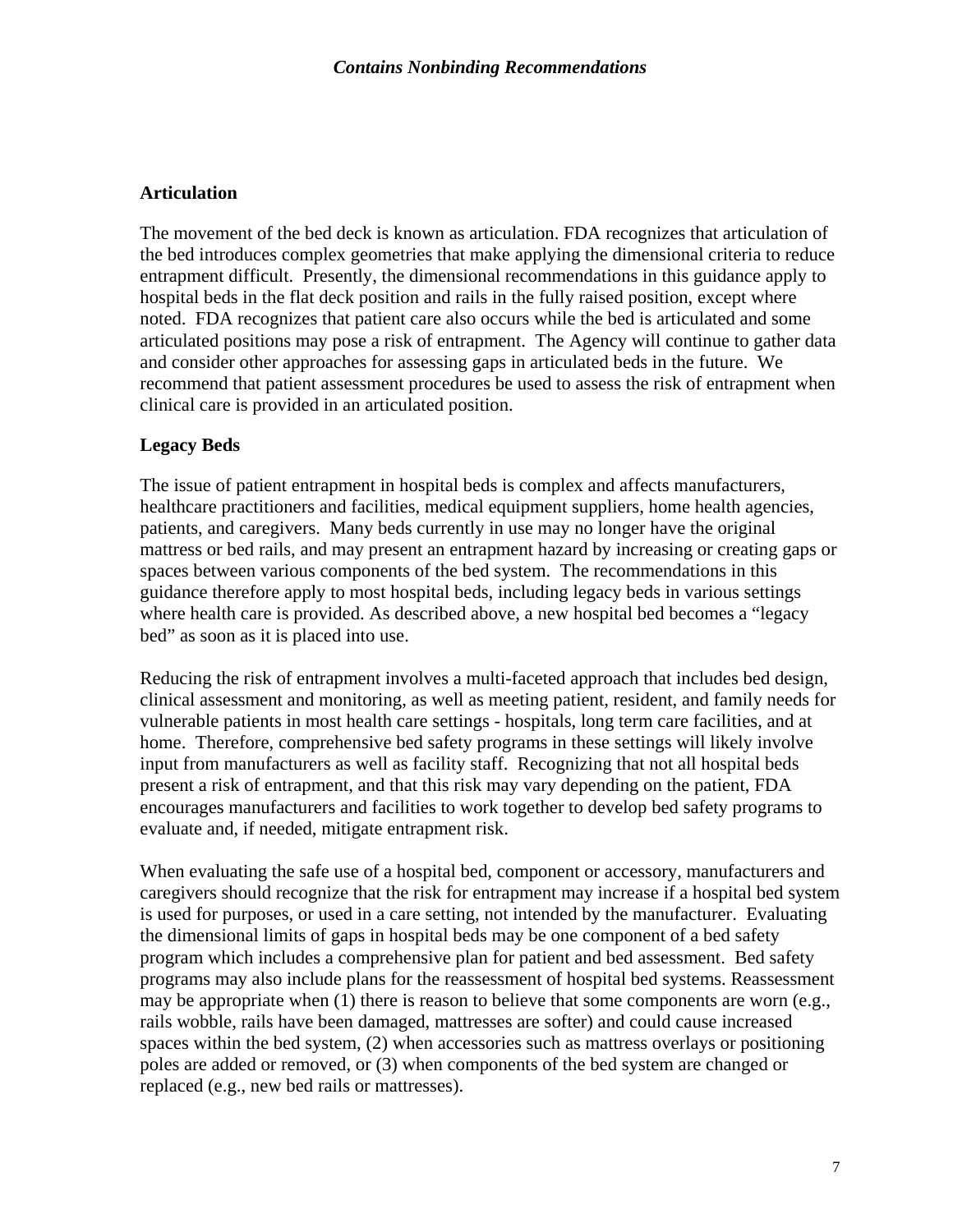#### *Contains Nonbinding Recommendations*

FDA recommends that healthcare facilities conduct a risk-benefit analysis to ensure that steps taken to mitigate the risk of entrapment do not create different, unintended risks or reduce clinical benefits available to patients using legacy beds. Such steps may include checking with bed system manufacturers to identify compatible mattresses, rails, and accessories. Likewise, healthcare facilities may contact their equipment suppliers for entrapment mitigating solutions that may already be available. Manufacturers should follow the appropriate FDA regulations regarding risk assessment, design controls, and documentation when developing mitigation components, attachments and other accessories to address entrapment risks in legacy hospital beds.

Additional resources are available to help caregivers and health care providers assess the individual patient's needs, consider and address entrapment risks, and recommend mitigation strategies. See Appendix B for examples of additional resources.

#### **Exclusions**

The dimensional criteria described on pages 15-21 are recommended for a number of products, but not all types of hospital beds. We are listing those products below for which some, or all, of the dimensional criteria are not recommended. You can find more detailed descriptions of these products in 21 CFR Parts 880 and 890. Please note that the products listed below are not free from risk of entrapment. We continue to suggest that users identify and address areas of potential entrapment for each patient or resident through a comprehensive bed safety program.

Total exclusion from the scope of this guidance:

- Air fluidized therapy beds are excluded because the nature of the therapy does not allow the patient to exit the bed easily. When these products are used, we recommend that steps are taken to ensure that the therapeutic benefit outweighs the risk of entrapment.
- Bariatric (obesity) beds, pediatric beds and infant cribs are excluded because we did not use anthropometric data for these groups in determining the recommended dimensional limits of the entrapment zones in this guidance.
- Stretchers not used for extended-stay, examination tables, operating room tables, radiology tables, proning tables, exercise and range of motion tables, bathing units, and mechanical lifting devices are excluded from the scope of this guidance because they are not ordinarily used as hospital beds.

Partial Exclusion from the scope of this guidance:

• Kinetic treatment tables and rotation beds are excluded from the dimensional limits except for those spaces within the perimeter of the rail due to the special design requirements of these beds. See Zone 1 description on page 15. When these products are used, we recommend that steps are taken to ensure that the therapeutic benefit outweighs the risk of entrapment.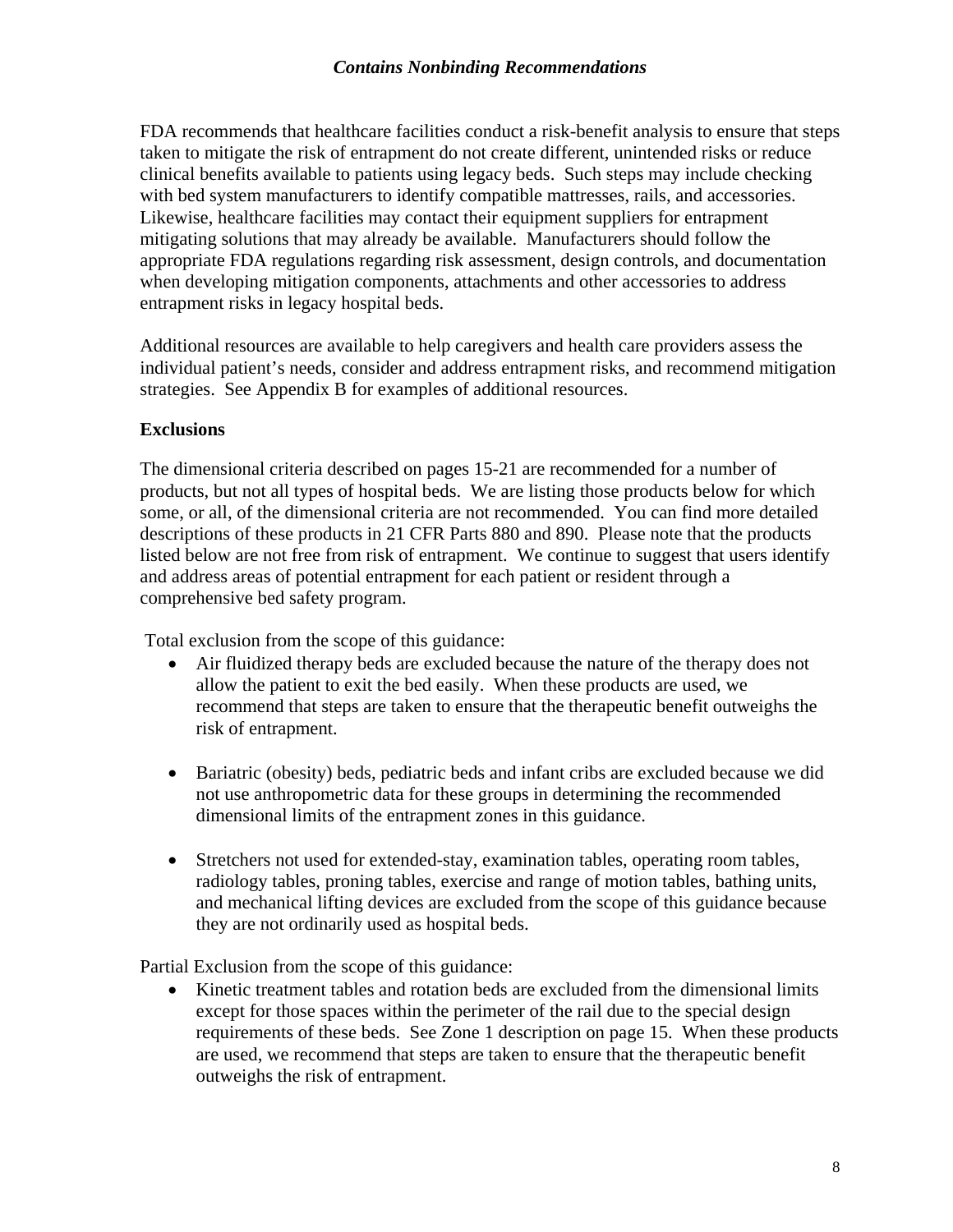- Labor, delivery, recovery, and postpartum (LDRP) specialty beds are excluded from the dimensional limits for the area under the rail at the end of the rail due to the special design requirements for obstetric care. See Zone 4 description on page 18.
- Pressure Reduction Therapeutic Products

Framed flotation therapy beds, powered air mattress replacements, and similar pressure reduction products that have therapeutic benefits such as reducing pressure on skin are easily compressed by the weight of a patient and may pose an additional risk of entrapment when used with conventional hospital bed systems. When these types of mattresses compress, the space between the mattress and the bed rail may increase and pose an additional risk of entrapment. While entrapments have occurred with the use of framed flotation therapy beds (specialty air beds built into a hospital bed frame) and air mattress replacements, $12, 13$  these products are excluded from the dimensional limit recommendations, except for those spaces within the perimeter of the rail. See Zone 1 description on page 15. This partial exemption is due to the highly compressible nature of these mattresses, which poses technical difficulties with measuring certain dimensional gaps in these types of products. We will continue to work with the IEC to develop and refine test methods to address the risk of entrapment in bed systems using these products.

Additional caution should be taken when using these products to ensure a tight fit of the mattress to the bed system. If a powered air mattress is replacing a mattress on a bed system that meets the recommendations in the guidance with the original mattress, the resulting bed system with the new air mattress may still pose a risk of entrapment.When these products are used, we recommend that steps are taken to ensure that the therapeutic benefit outweighs the risk of entrapment.

NOTE: FDA continues to recommend the dimensional limits in this guidance for bed systems using mattress overlays. We recommend that steps be taken to assess the therapeutic benefit to the patient when applying a mattress overlay to a bed system that does not meet the recommended dimensional limits. The clinical benefit should outweigh the risk of entrapment presented by use of such a system.

### **Reporting an Entrapment Adverse Event**

 $\overline{a}$ 

FDA will continue to monitor adverse event data on entrapments in hospital beds. Your complete and descriptive reports of each entrapment or near-entrapment adverse event will help FDA to monitor the safety of hospital beds. When reporting an entrapment event, manufacturers and users often leave out details of the entrapment event that can be useful in

 $12$  Miles SH. Deaths between Bedrails and Air Pressure Mattresses, Journal of the American Geriatrics Society 2002; 50:1124-5.

<sup>&</sup>lt;sup>13</sup> Joint Commission on Accreditation of Healthcare Organizations, Issue 17 Sentinel Event Alert: *Bed Rail-Related Entrapment Deaths* (Sept. 6, 2002).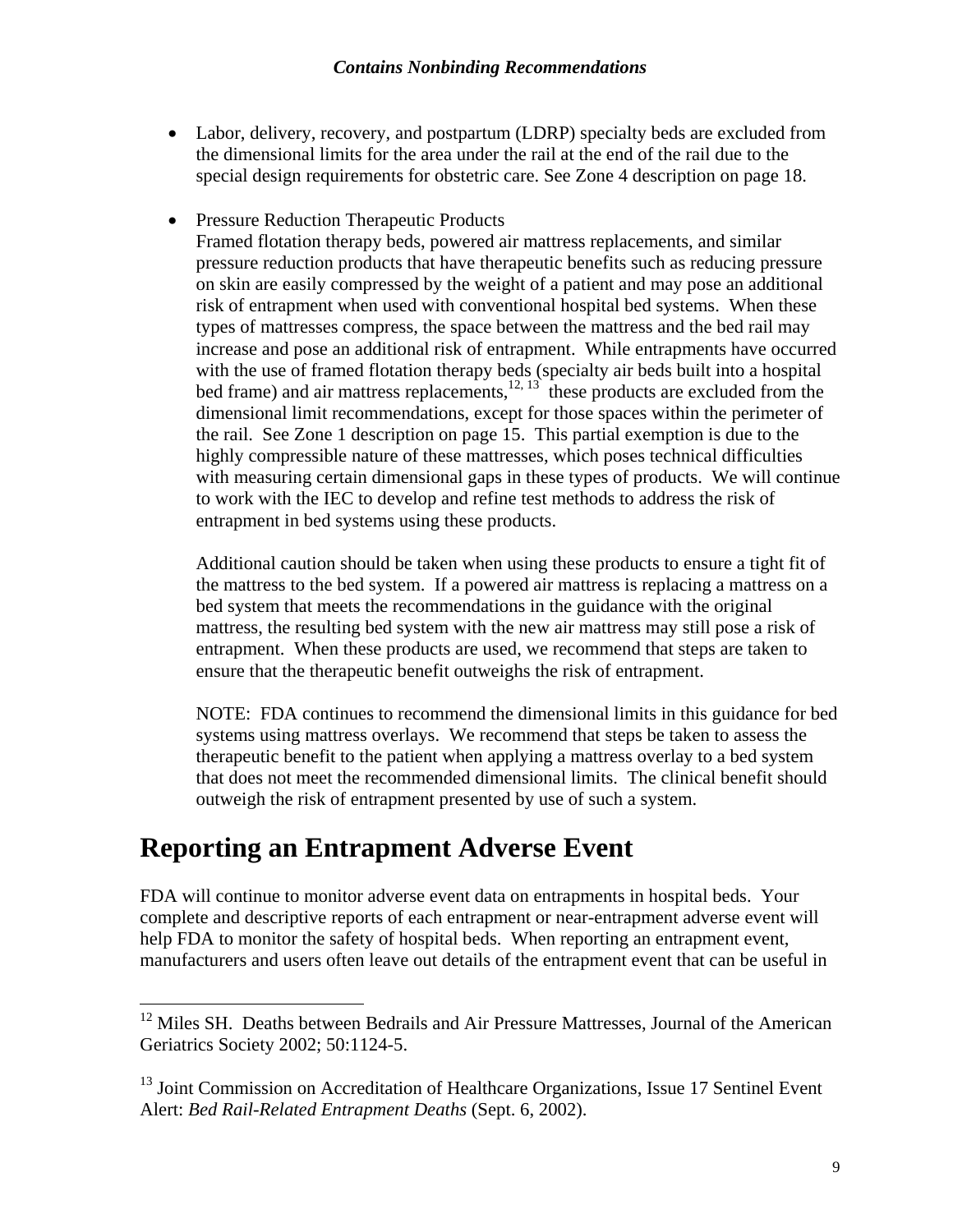identifying the factors or conditions that led to the event. Consequently, these reports only tell FDA that an adverse event took place. To improve the quality of entrapment adverse event reports, the following information is important and helpful to include:

- 1. the exact location or zone of entrapment (the zones described in this document and Appendix D can be used to help describe entrapment events)
- 2. the body part that was entrapped, and, if possible, the size of the entrapped body part (i.e., head breadth, neck diameter, chest depth)
- 3. the position of the rails (fully raised, intermediate, or lowered)
- 4. type of rails in use (full length, ¾ length, ½ length, split rails or ¼ length), and the number of side rails raised a the time of the event
- 5. the articulation of the bed deck (which sections of the deck were raised, and the approximate degree of elevation for each deck section)
- 6. mattress type, mattress height, and height of the rail from the top of the mattress, and
- 7. information on the size of the gap that contributed to the entrapment.

More information on reporting adverse events to the FDA can be found at: http://www.fda.gov/cdrh/mdr/.

### **Key Body Parts at Risk**

Three key body parts at risk for life-threatening entrapment in the seven zones of a hospital bed system discussed in this guidance are the head, neck, and chest. International anthropometric data references have been used to determine the relative sizes of these body parts for the population at greatest risk for entrapment and to provide a guide for the dimensional limits that would reduce their risk of entrapment. See Appendix D.

#### **Head**

To reduce the risk of head entrapment, openings in the bed system should not allow the widest part of a small head (head breadth measured across the face from ear to ear) to be trapped. Country-specific anthropometric data show that a 1st percentile female head breadth may be as small as 95 mm (3 ¾ inches). A dimension of 120 mm (4 ¾ inches) encompasses the 5th percentile female head breadth in all data sources used to develop these recommendations, and includes 1st percentile female head breadth as reported in some data sources.

FDA is therefore using a head breadth dimension of  $120 \text{ mm}$  (4  $\frac{3}{4}$  inches) as the basis for its dimensional limit recommendations. This dimension is consistent with the dimensions recommended by the HBSW and the IEC.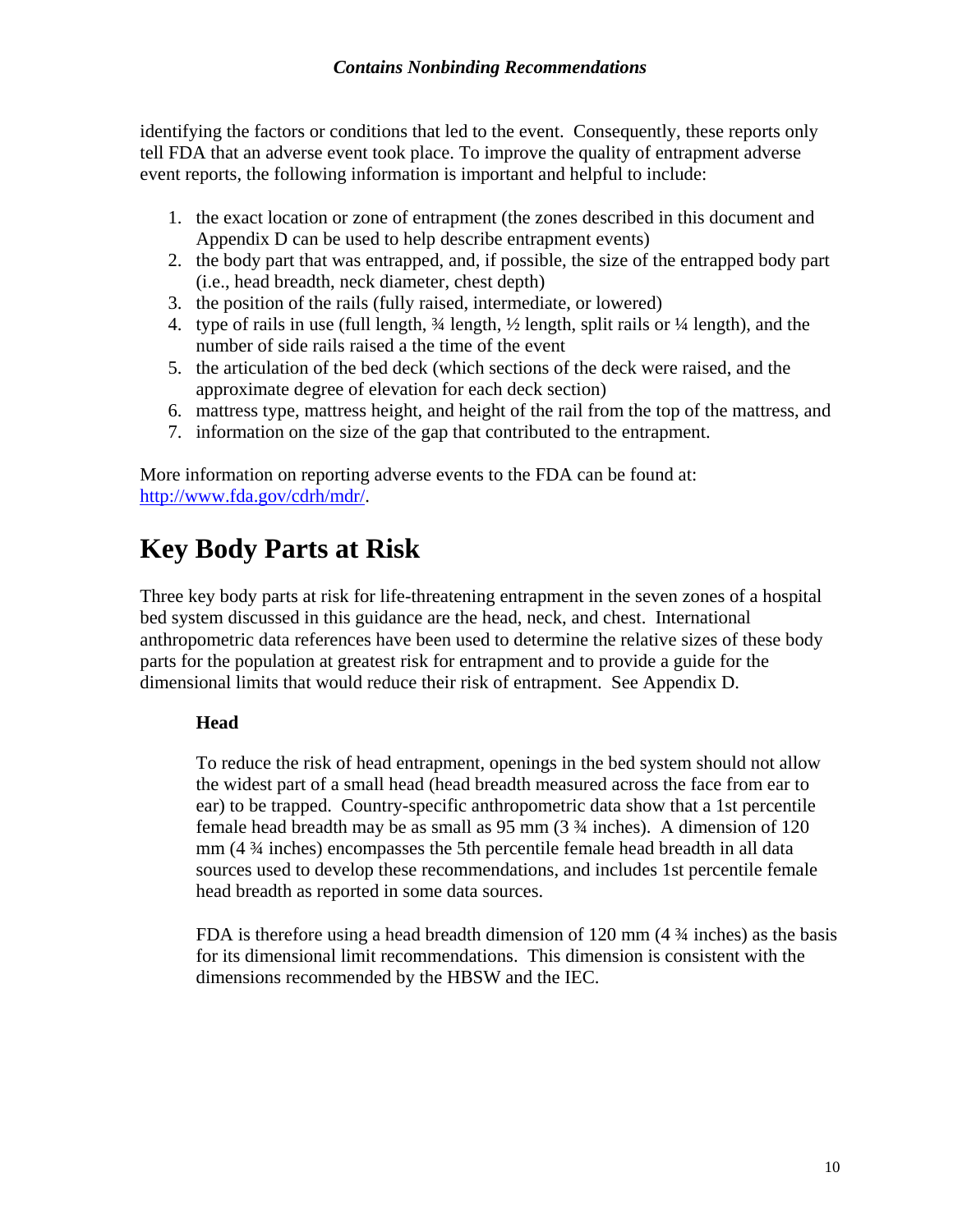

#### **Neck**

To reduce the risk of neck entrapment, openings in the bed system should not allow a small neck to become trapped.

Data show a 1st percentile female neck diameter of 79 mm (3 1/8 inches) [5th percentile =  $83 \text{ mm}$  ( $3 \frac{1}{4} \text{ inches}$ )]. Several factors, such as neck compressibility, loss of muscle mass in the neck when people age, and the

asymmetrical shape of the neck, support the use of a reduced measurement. For example, one published estimate for compressibility of neck tissue is 25% of the uncompressed measure.<sup>14</sup> Reducing the 79 mm measure by approximately 25% to account for tissue compression gives a measure of 60 mm (2 3/8 inches). Both the IEC and the HBSW recommend a dimensional limit of 60 mm (2 3/8 inches) to prevent neck entrapment. Consistent with these recommendations, FDA is recommending 60 mm (2 3/8 inches) as an appropriate dimension for neck diameter.

The concept of a wedging effect, which occurs when the neck is trapped in a Vshaped opening, recurs throughout many national and international entrapmentprevention standards (See Appendix C); however, the standards differ with respect to what is considered to be the critical angle for wedging. Some standards specify minimum angles to prevent neck entrapment based on a theoretical analysis of the forces on a cylindrical object (representing the cross-section of a neck) in an angled space. Depending on whether the wedging is considered to be caused by the total resultant forces on the neck or the horizontal components of the forces, the critical angles are identified as either 60 (See Appendix C, References 5 and 6) or 53 degrees (rounded up to 55) (See Appendix C, References 1,4 and 9), respectively.

When developing its recommendations for preventing neck entrapment, HBSW consulted a published international standard for swimming pool equipment [see EN 13451], which includes dimensional limits to prevent entrapment of various body parts of adults and children. This standard specifies that V-shaped openings should be of angles greater than 60 degrees. HBSW members performed analyses that support this limit, and the HBSW has recommended that V-shaped openings be greater than 60 degrees to avoid neck entrapment.

Given the adult population at risk for wedging entrapments in hospital beds, FDA is recommending a dimension of 60 mm (2 3/8 inches) to represent neck diameter.

 $\overline{a}$ 

<sup>&</sup>lt;sup>14</sup> ASTM International. "Standard Consumer Safety Specification for Expansion Gates and Expandable Enclosures." Annual Book of ASTM Standards, Vol. 15.07, Appendix X2, Designation F 1004.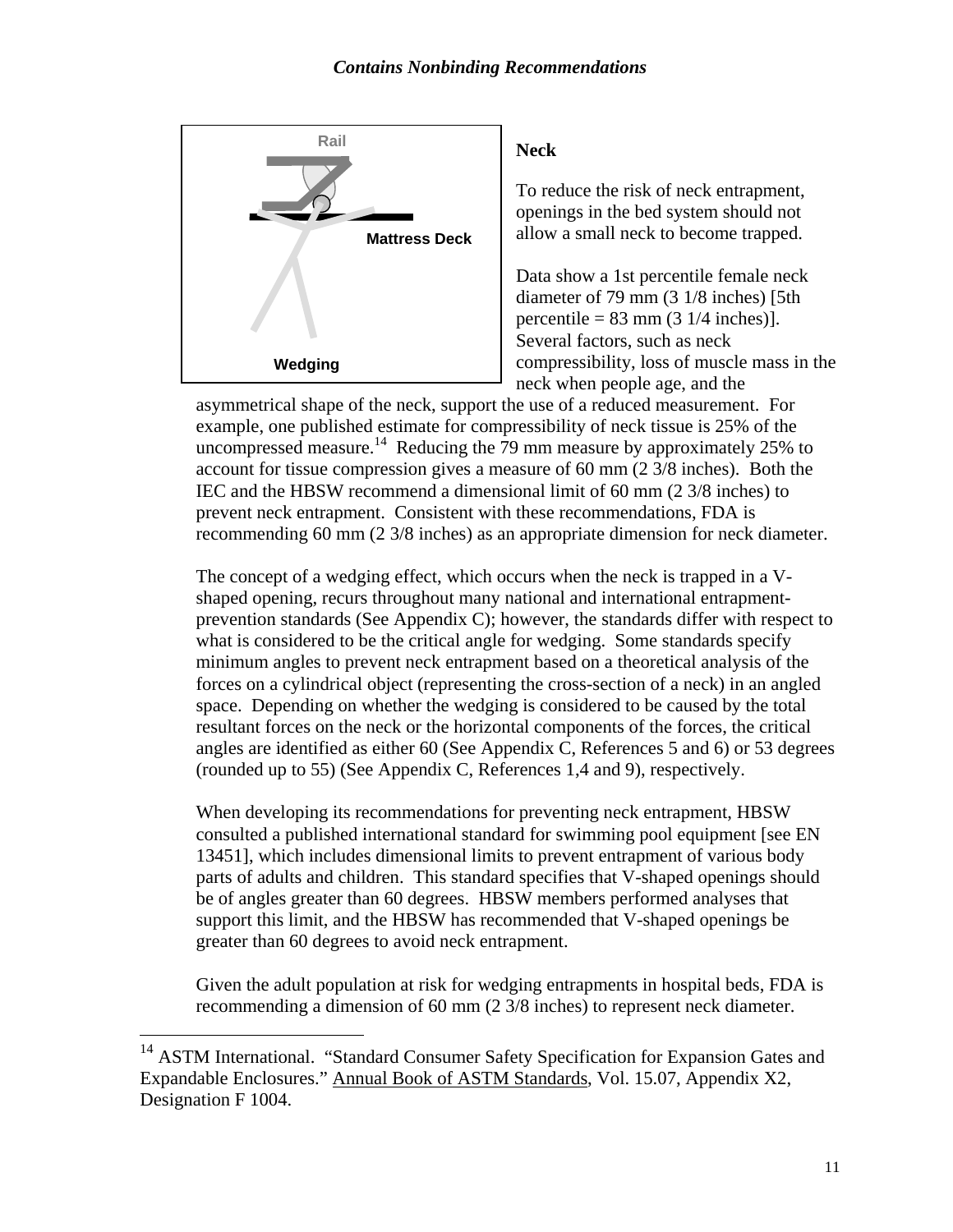Additionally, to prevent wedging, a limit of greater than 60 degrees is recommended for V-shaped openings that a neck could enter. These dimensions are consistent with the dimensions recommended by the HBSW and the IEC (see IEC 60601-2-38-1).

#### **Chest**

The openings in a bed system should be wide enough not to trap a large chest through the opening between split rails. For purposes of the recommendations in this guidance, a  $95<sup>th</sup>$  percentile male chest depth is used to represent the largest chest measure. Although one would assume that the largest chest size belongs to women, breast tissue is compressible and diminishes in size as aging occurs. Male chests, however, have less compressible tissue and do not diminish as significantly in size with aging. A 95th percentile male chest depth of  $318 \text{ mm}$  (12  $\frac{1}{2}$  inches), measured from the nipple to the back, including the pectoral muscles, is used to represent the largest chest measure.

The IEC is proposing to adopt a dimension to reduce chest entrapment of greater than 318 mm (12 $\frac{1}{2}$  inches). FDA concurs with the dimension of 318 mm (12 $\frac{1}{2}$  inches) to represent chest depth for the population vulnerable to entrapment, and has used this dimension as the basis for its recommended dimensional limits.

**The body part dimensions used to develop FDA's dimensional limit recommendations are summarized in Table 2 below.** 

| Table 2<br><b>Key Body Part Dimensions</b> |                                                               |  |  |  |
|--------------------------------------------|---------------------------------------------------------------|--|--|--|
| <b>Key Body Part</b>                       | <b>Dimension</b>                                              |  |  |  |
| Head                                       | 120 mm $(4\frac{3}{4}$ inches)                                |  |  |  |
| <b>Neck</b>                                | 60 mm $(2 \frac{3}{8})$ inches) and<br>an angle $> 60$ degree |  |  |  |
| Chest                                      | 318 mm $(12 \frac{1}{2} \text{ inches})$                      |  |  |  |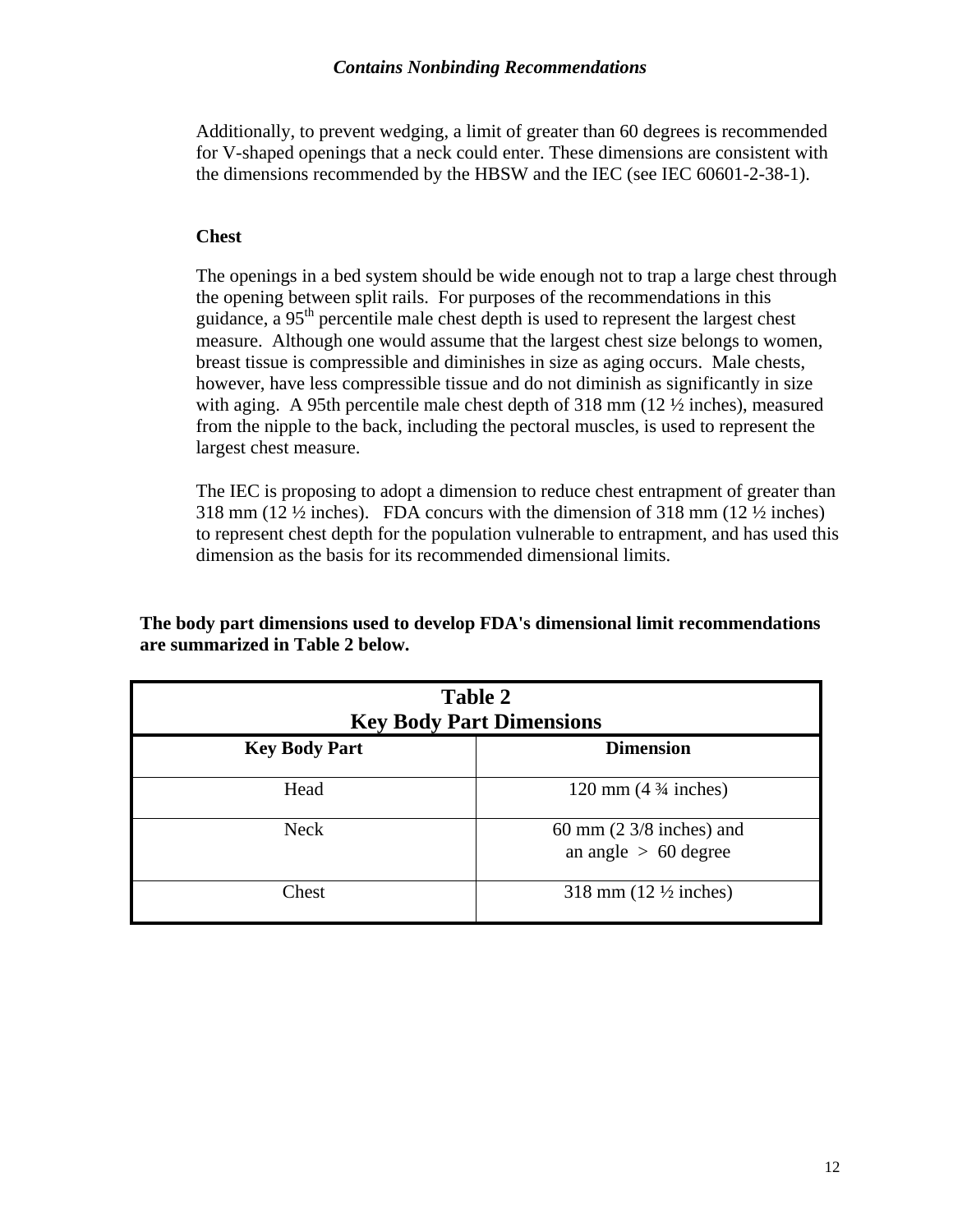### **Potential Zones of Entrapment**

This guidance describes seven zones in the hospital bed system where there is a potential for patient entrapment. Entrapment may occur in flat or articulated bed positions, with the rails fully raised or in intermediate positions. Descriptions of the seven entrapment zones appear on pages 15-21 in this guidance. Summary drawings of entrapment for all of the zones appear in Appendix E.

The seven areas in the bed system where there is a potential for entrapment are identified in the drawing below.

**Zone 1:** Within the Rail

- **Zone 2:** Under the Rail, Between the Rail Supports or Next to a Single Rail Support
- **Zone 3:** Between the Rail and the **Mattress**
- **Zone 4:** Under the Rail, at the Ends of the Rail
- **Zone 5:** Between Split Bed Rails
- **Zone 6:** Between the End of the Rail and the Side Edge of the Head or Foot Board
- **Zone 7:** Between the Head or Foot Board and the Mattress End



#### **Entrapment at the Bed Deck or Frame**

Many of the entrapment event reports FDA received involved entrapment between the rail and the bed's "frame." It is unclear from the event descriptions whether this refers to the mattress deck, the bed frame, or even the hardware attaching the bedrail to the bed system. While this guidance does not recommend dimensional limits on the space at the deck or frame locations, FDA believes that meeting the other recommended dimensional limits would reduce the possibility of entrapment at the deck or frame locations.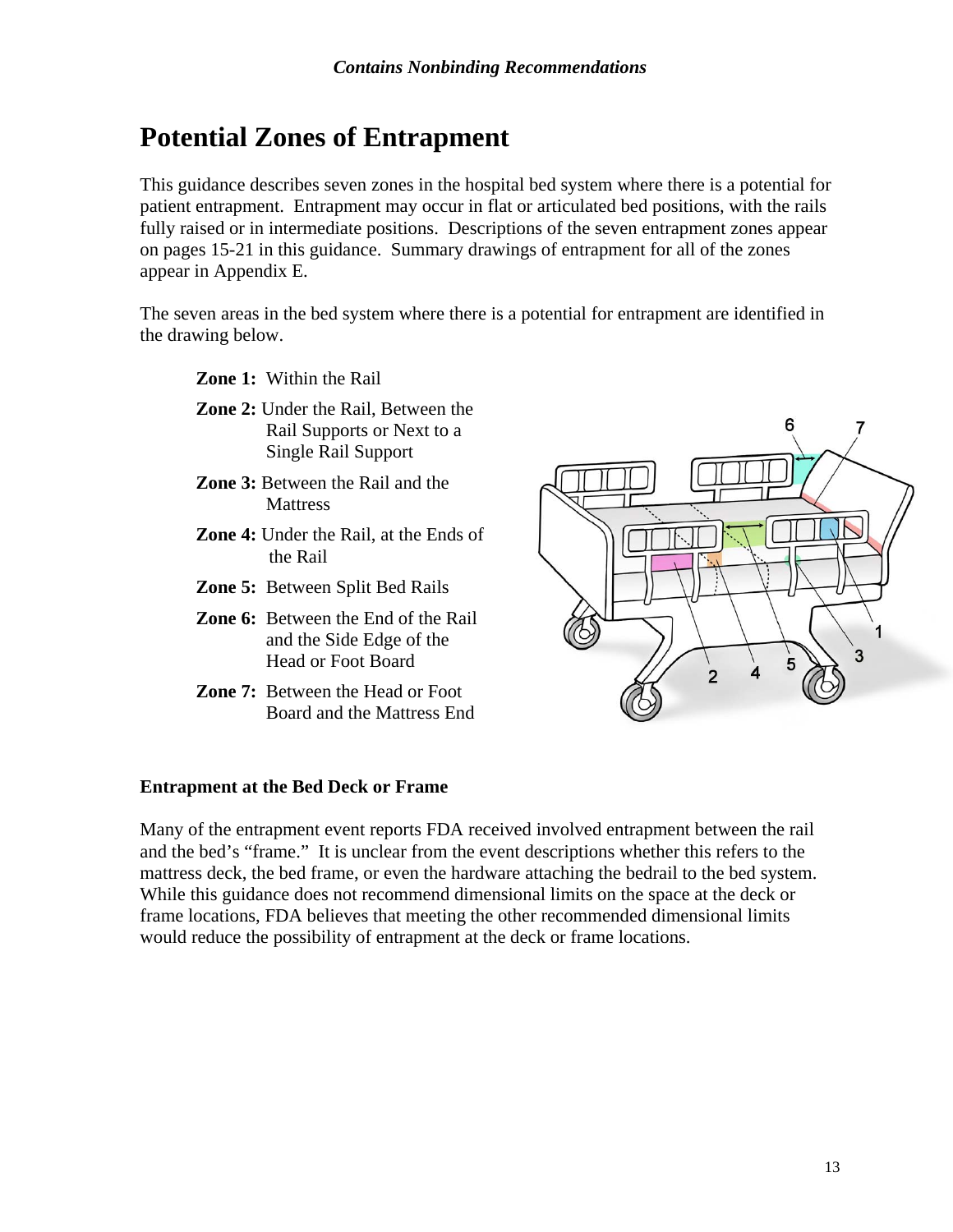### **A Retrospective Study of Entrapment Reports to FDA**

 FDA's adverse event reporting system helps promote product safety by collecting information on products that are currently on the market. FDA's reporting system collects reports of adverse events<sup>15</sup> that caused or may have caused a death, a serious injury, or a malfunction. From January 1985 to March 2000, FDA received 390 entrapment event reports to its adverse events database from manufacturers, hospitals, nursing homes, and consumers. In 2000, HBSW reviewed these adverse event reports and identified entrapment areas or zones in the bed system and the body parts at risk. Based on its analysis of the reported adverse events, HBSW made recommendations for dimensional limits.

A retrospective study conducted by members of HBSW compared the HBSW recommended dimensions with dimensions of the bed models identified in the adverse events reports. For each of the entrapment adverse events in the study where the model number of the bed was reported, a participating bed manufacturer provided information on the dimensions of the identified area where an entrapment was believed to have occurred<sup>16</sup>. Four manufacturers provided this information. These data represented 215 (55%) of the 390 entrapment events. This information provided a reference range typical of hospital beds currently available for use in acute, long term care, and home settings.

The retrospective study compared the manufacturer-supplied information, in the aggregate, to the dimensions recommended by the HBSW. If the size of the openings in the reported bed models did not meet the HBSW recommended limits, i.e., the openings in the reported beds were outside the limits of the recommended gap sizes, then the HBSW dimensional limits were considered to be an appropriate limit to reduce entrapments at that area. We have considered the information from this study in developing the dimensional limit recommendations described in this guidance.

 $\overline{\phantom{a}}$ 

<sup>&</sup>lt;sup>15</sup> Note: Many reports lacked a complete and detailed description of the adverse event. The beds involved in these adverse events may not have had compatible mattresses or bed rails specifically designed for the particular bed model involved in the reported entrapments. Also, information was limited regarding the condition of the beds, bed rails, and mattress at the time of the entrapments. Specific details about the exact location of the entrapments within the beds were sometimes lacking. Despite these limitations, adverse event reports can suggest a profile of the areas or locations on a hospital bed where entrapment can occur, as well as the parts of the body at risk for entrapment.

<sup>&</sup>lt;sup>16</sup> When manufacturers measured the gaps for the retrospective study, they used mattresses of the size, type and thickness typically recommended for use with their bed models. Mattresses involved in reporting entrapment events may have been different from the manufacturers' recommended mattresses, which means actual gap sizes in entrapments involving the mattresses may have been different from those identified by the manufacturers in the retrospective study. The manufacturers' measurements may have been representative of "best case measurements." We also note that spaces in a hospital bed system may vary in size when the hospital bed system is articulated through the various ranges of motion. For the retrospective study, manufacturers measured gap sizes with the beds in the flat position. This means that if the bed was articulated in reported entrapments, the size of the gap may have been different from that provided by the manufacturers in the retrospective study.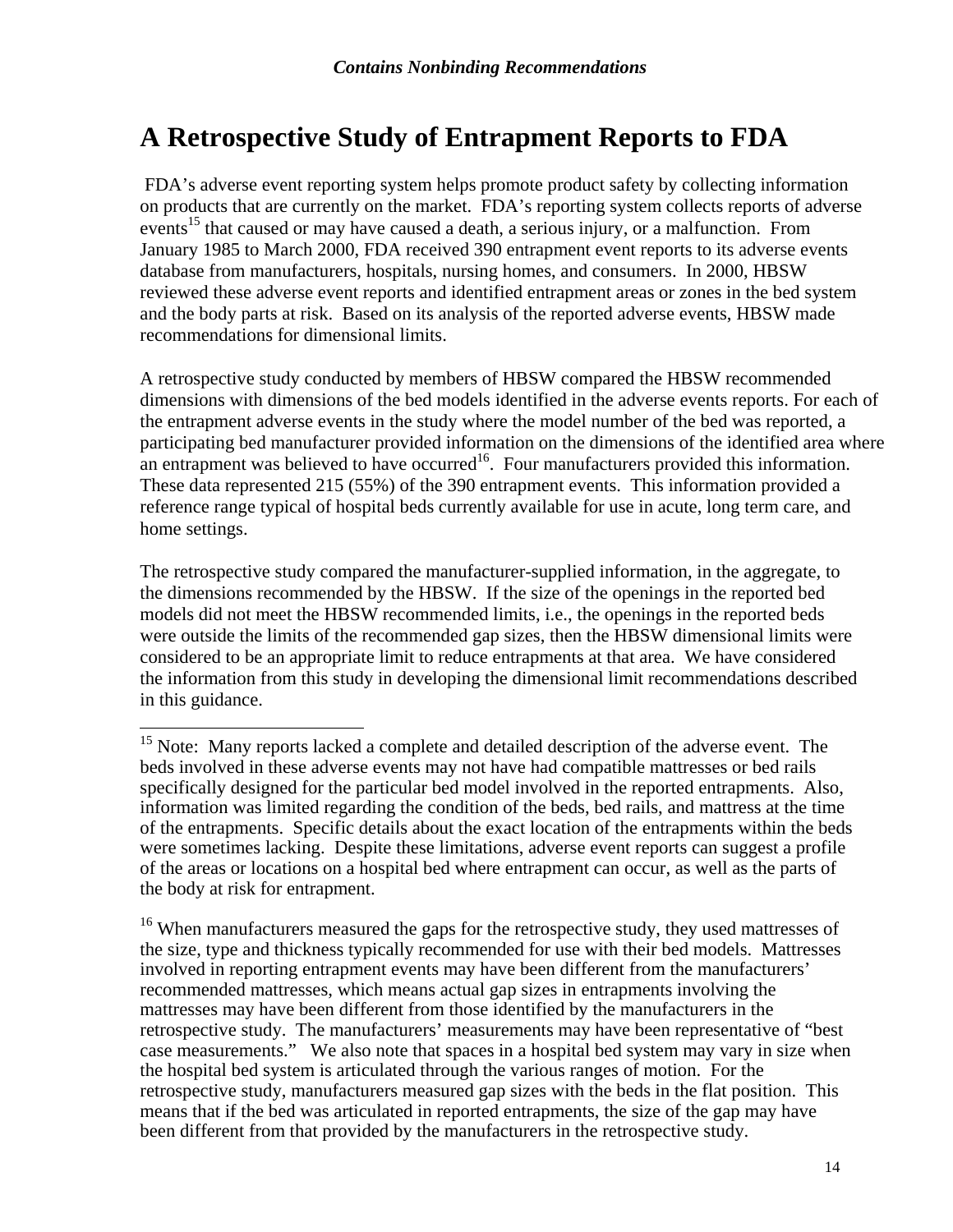### **Dimensional Limits for Identified Entrapment Zones 1-4**

FDA is recommending dimensional limits for zones 1 through 4 at this time because we believe the majority of the entrapments reported to FDA have occurred in these zones. We based these recommended limits upon the body parts entrapped in these individual zones identified through adverse event reports and entrapment scenarios described in the reports. A summary table (Table 3) of the hospital bed dimensional limit recommendations appears on page 21 at the end of this section.

The Hospital Bed Safety Workgroup developed and validated test methods to measure and assess gaps or openings in zones 1-4 of hospital bed systems, reprinted in Appendix F. As a member of the HBSW, FDA participated in the development and validation of these test methods. FDA recommends these test methods as an acceptable approach for assessing hospital bed gap sizes in accordance with the dimensional limitations described below. The test methods and tool used to conduct these tests are available through HBSW (see Appendix B). If an alternate approach is used to assess gap sizes, FDA recommends that the dimensional limits used in any alternative approach be at least as stringent as the ones described below.

#### **Zone 1 – Within the Rail**



Zone 1 is any open space within the perimeter of the rail. Openings in the rail should be small enough to prevent the head from entering. A loosened bar or rail can change the size of the space. The HBSW and IEC recommend that the space be less than 120 mm (4 ¾ inches), representing head breadth.

#### **Data from the Retrospective Study**

Adverse events identified as occurring within the rail were reported in bed models where open spaces within the rail were greater than 120 mm (4 ¾ inches). Manufacturers' measurements of bed models representative of those identified in these incidents had spacing within the rail of between 177 mm (6.97 inches) and 190 mm (7.48 inches). The data suggest that nearly all of these entrapment events may have been prevented if the spaces within the rails had been less than 120 mm (4 ¾ inches), representing head breadth as described above. Consistent with HBSW's and the IEC's recommendations and comments received on the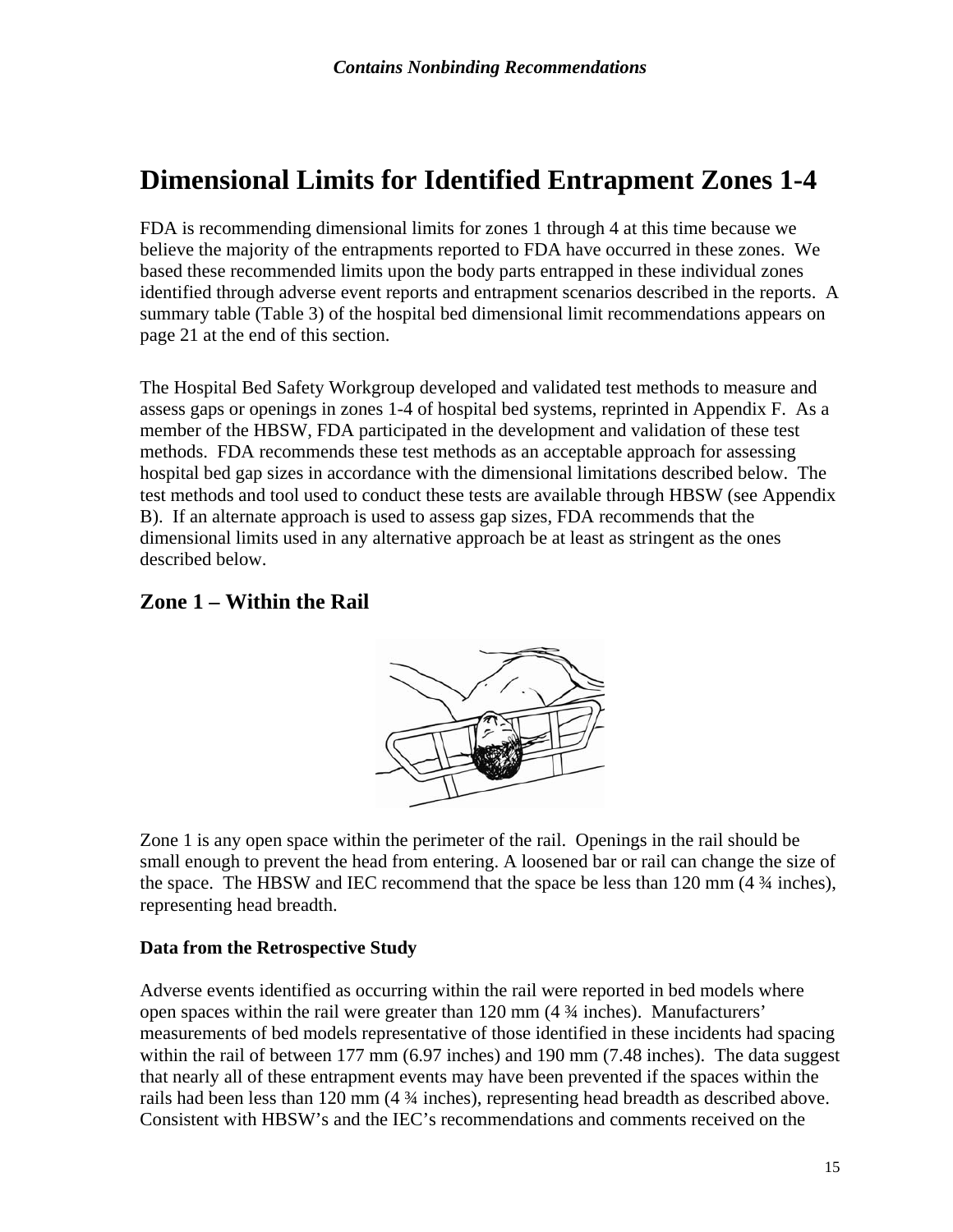previously published draft FDA guidance, FDA is recommending a measure of less than 120 mm (4 ¾ inches) as the dimensional limit for any open space within the perimeter of a rail. The space should not permit an object with a circular cross-section measuring less than 120 mm (4 ¾ inches) in diameter to enter or pass through.

#### **Zone 2 – Under the Rail, Between the Rail Supports or Next to a Single Rail Support**



This space is the gap under the rail between a mattress compressed by the weight of a patient's head and the bottom edge of the rail at a location between the rail supports, or next to a single rail support. If there is a single rail support, entrapment in Zone 2 can occur anywhere along the bottom length of the rail beyond the support, up to the end of the rail. (Entrapment at the end of the rail is explained in Zone 4.) Factors to consider are the mattress compressibility<sup>17</sup> which may change over time due to wear, the lateral shift of the mattress or rail, and any degree of play from loosened rails or rail supports. A restless patient may enlarge the space by compressing the mattress beyond the specified dimensional limit. This space may also change with different rail height positions and as the head or foot sections of the bed are raised and lowered. The space may increase, decrease, become less accessible, or disappear entirely. In some positions, the potential for entrapment in this zone may still exist when the deck is articulated.

Preventing the head from entering under the rail would most likely prevent neck entrapment in this space. FDA recommends that this space be small enough to prevent head entrapment, less than 120 mm (4 ¾ inches). IEC recommends the same dimensions but measures the space without the mattress in place.

#### **Data from the Retrospective Study**

 $\overline{a}$ 

In the study, the manufacturers were instructed to measure diagonally from the top edge of the compressed mattress to the lowest inside edge of the rail between the rail supports. This

 $17$  "Mattress compressibility" refers to the extent to which a mattress changes in dimension as a result of the weight of a patient's body or body part moving on, across, or off of the mattress surface. The mattress dimension may also change as a result of articulation of the deck.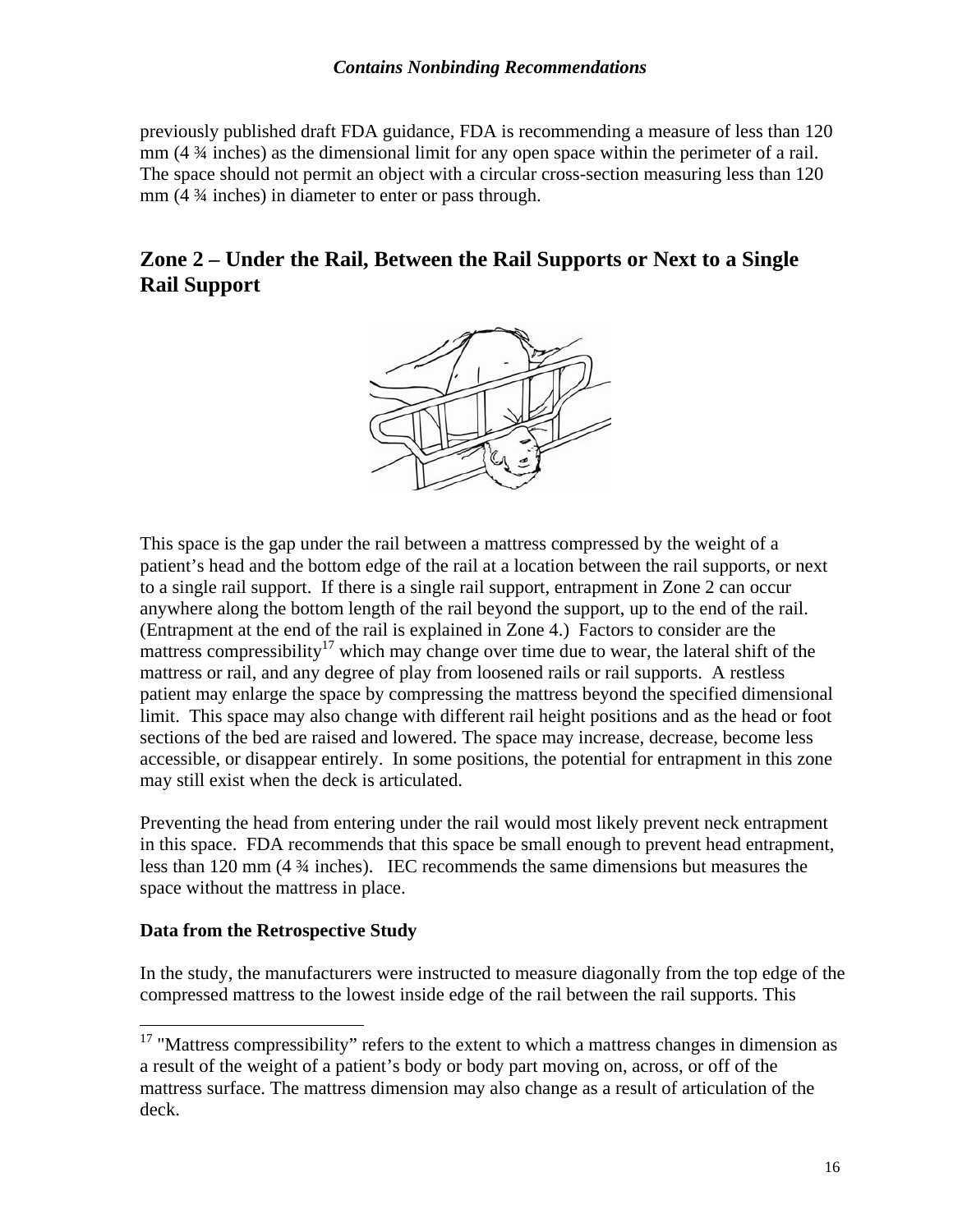#### *Contains Nonbinding Recommendations*

measurement ranged from between 76 mm (3 inches) and 191 mm (7.5 inches). If the reported entrapments occurred at Zone 2, the data suggest that the HBSW recommended dimensional limit of less than 120 mm (4  $\frac{3}{4}$  inches) would have prevented only about half of the reported events at this zone. At times, the adverse event report information was not clear, and it was difficult to determine the precise location of the entrapment and to determine whether it occurred in Zone 2, 3, or 4. Most reports only stated that an entrapment occurred "between the rail and the mattress." However, given the scenarios in the reports, some of these events may have occurred at the rail end, beyond the support (Zone 4) as neck entrapments when the head entered under the rail first.<sup>17</sup>

Because the data for reported entrapments at Zone 2 are not definitive and the most likely scenario for entrapment in this space would include a head-first entry, the dimensional limit of 120mm (4 ¾ inches) is being recommended.

#### **Zone 3 – Between the Rail and the Mattress**



This area is the space between the inside surface of the rail and the mattress compressed by the weight of a patient's head. The space should be small enough to prevent head entrapment when taking into account the mattress compressibility, any lateral shift of the mattress or rail, and degree of play from loosened rails. HBSW and IEC recommend a dimension of less than 120 mm (4 ¾ inches) because the head is presumed to enter the space before the neck. FDA is recommending a dimensional limit of less than 120 mm (4 ¾ inches) for the area between the inside surface of the rail and the compressed mattress.

#### **Data from the Retrospective study**

A review of the manufacturers' supplied measurements indicates that the horizontal gap between the rail and the uncompressed mattress for bed models involved in entrapments believed to have occurred at Zone 3 was between 38 mm  $(1 \frac{1}{2}$  inches) and 127 mm  $(5 \text{ m})$ inches). Theoretically, entrapment would involve compression of the mattress which would have resulted in a larger gap than the manufacturer measurements without patients present and, subsequently, a larger range of measures. Further, it could not be determined from the description of entrapment events whether entrapments occurred at Zones 2, 3 or 4. FDA recommends a 120mm (4 ¾ inch) dimensional limit for this zone based on the head breadth dimension described above.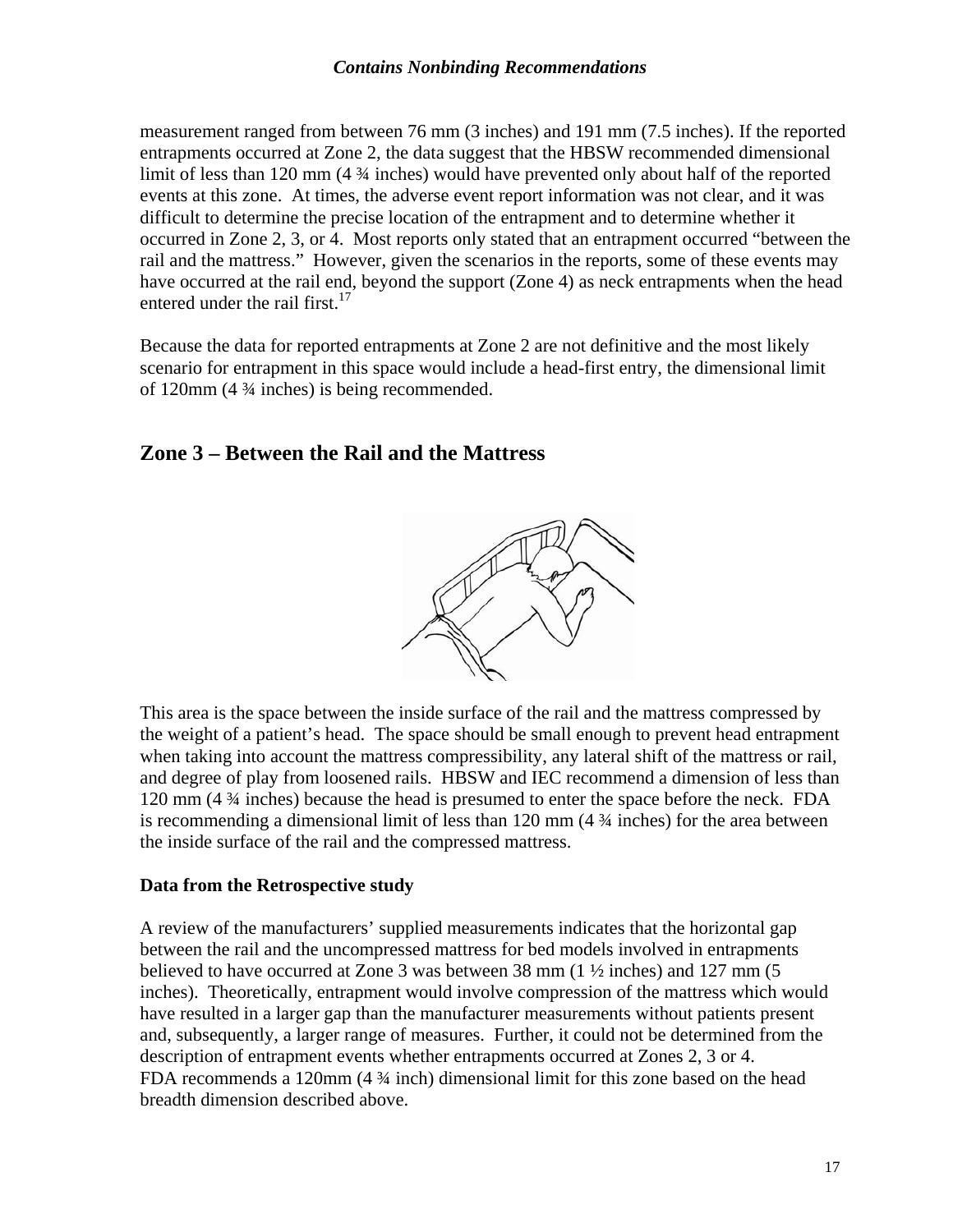#### **Zone 4 – Under the Rail at the Ends of the Rail**



This space is the gap that forms between the mattress compressed by the patient, and the lowermost portion of the rail, at the end of the rail. Factors that may increase the gap size are: mattress compressibility, lateral shift of the mattress or rail, and degree of play from loosened rails. The space poses a risk for entrapment of a patient's neck. It may change with different rail height positions and as the head or foot sections of the bed are raised and lowered. The space may increase, decrease, become less accessible, or disappear entirely. Thus, in some positions, the potential for entrapment in this zone may still exist when the deck is articulated.

At the time of this publication, the IEC international standard recommends a dimensional limit of less than 60 mm (2 3/8 inches) measured between the mattress support platform and the lowest portion of the rail at the rail end to prevent neck entrapment. Based on the neck diameter dimension described above, FDA recommends that the dimensional limit for this space also be less than 60 mm (2 3/8 inches). To reduce the risk of neck entrapment at Zone 4, FDA recommends consideration of the combination of the gap size and the angle size (created between the mattress and the rail). Thus, FDA recommends that the V-shaped opening under the rail at its end be of an angle wide enough, i.e. greater than 60 degrees, to prevent wedging entrapment (See Neck Section on pages 11 and 12 for a description and diagram of wedging entrapments).

#### **Data from the Retrospective Study**

The retrospective study measures for Zone 4 ranged between 102 mm (4 inches) and 152 mm (6 inches) for the diagonal measure between the inside bottom edge of the rail at the end of the rail and the top of the compressed mattress. It could not be determined from the entrapment event reports whether the entrapments occurred in Zone 4, or whether events reported as neck entrapment occurred as a result of head-first entry. The HBSW recommended that a 60 mm dimension be used to represent neck diameter. Later the HBSW identified the importance of avoiding wedging of the neck at the end of the rail, and concluded that a linear measure for the Zone 4 space would not adequately address mattress compressibility and wedging forces in Zone 4. HBSW recommended that openings in Zone 4 measure both less than 60 mm in size and greater than 60 degrees in angle. FDA agrees with this recommendation.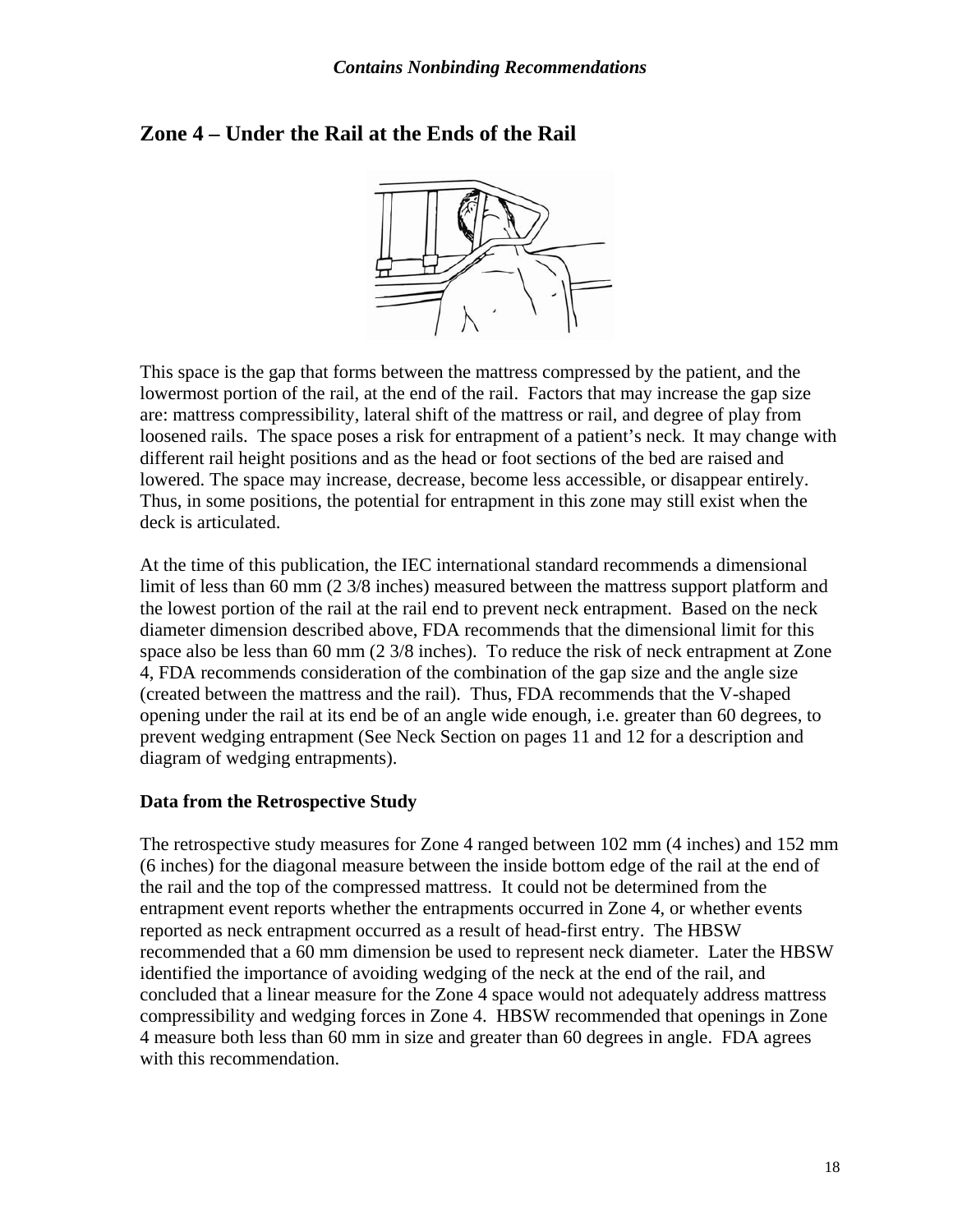#### **Zones 5, 6 and 7**

Although seven potential zones of entrapment have been identified by HBSW, FDA is recommending dimensional limits for zones 1-4 because these zones were most frequently reported as having entrapments. The current international standard (IEC 60601-2-38) addresses limits for zones 1, 2, 4, and 6. In addition, IEC intends to set or revise dimensional limits, for areas comparable to HBSW's zones 1-6 in their upcoming international standard for hospital beds. FDA continues to receive entrapment reports for Zones 5 and 6, and Zone 7 remains a potential for entrapment.FDA will monitor entrapments in these zones and consider harmonization with the IEC standard once it is available.

#### **Zone 5 – Between Split Bed Rails**



This zone occurs when partial length head and foot side rails (split rails) are used on the same side of the bed. The space between the split rails may present a risk of either neck entrapment or chest entrapment between the rails if a patient attempts to, or accidentally, exits the bed at this location. In addition, any V-shaped opening between the rails may present a risk of entrapment due to wedging. FDA recognizes this area as a potential for entrapment and encourages facilities and manufacturers to report entrapment events at this zone.

#### **Zone 6 – Between the End of the Rail and the Side Edge of the Head or Foot Board**



Zone 6 is the space between the end of the rail and the side edge of the headboard or footboard. This space may present a risk of either neck entrapment or chest entrapment. In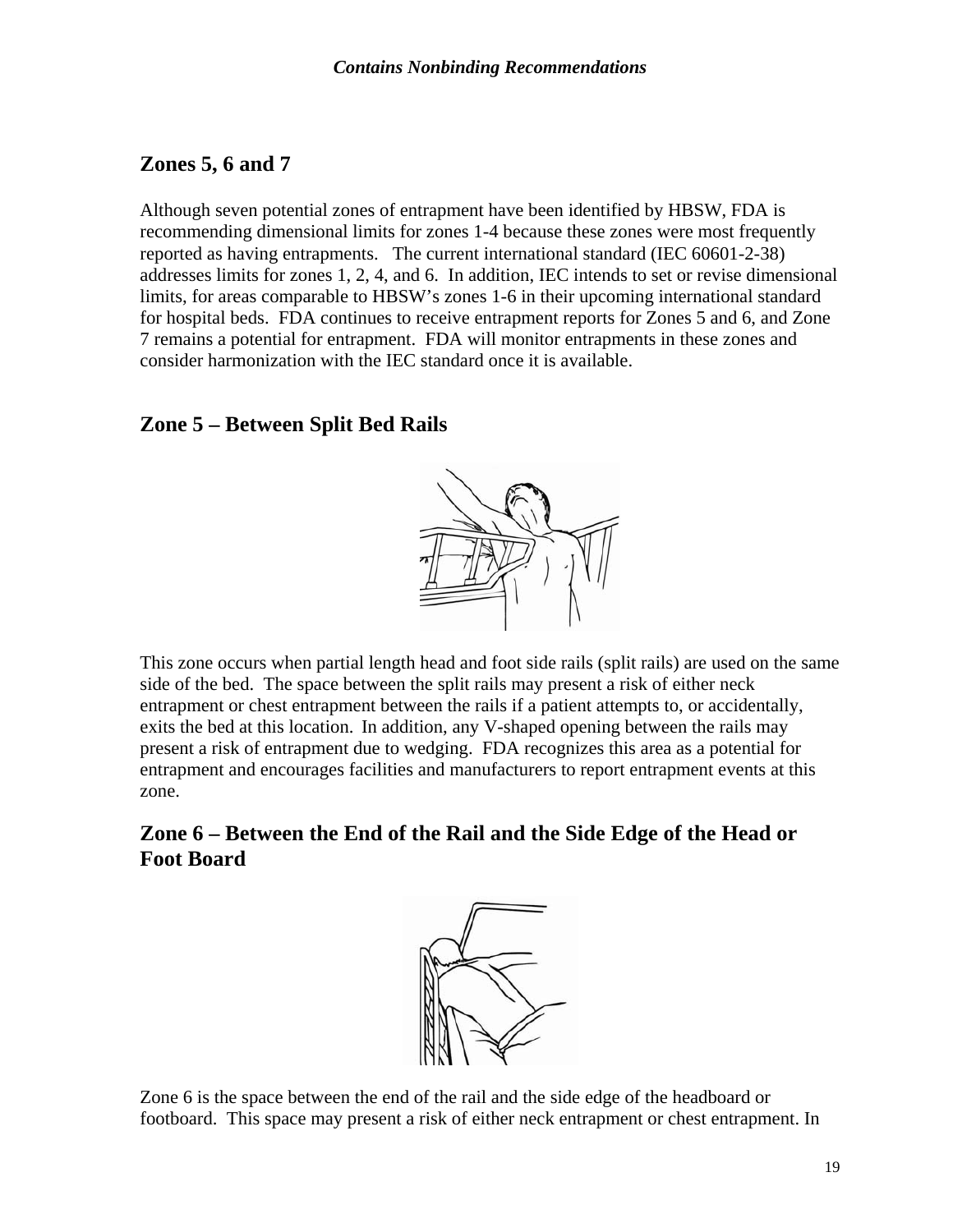addition, any V-shaped opening between the end of the rail and the head or footboard may present a risk of entrapment due to wedging. This space may change when raising or lowering the head or foot sections of the bed. This space may increase, decrease, become less accessible, or disappear entirely. Thus, in some positions, the potential for entrapment may exist when the deck is articulated. FDA recognizes this area as a potential for entrapment and encourages facilities and manufacturers to report entrapment events at this zone.

#### **Zone 7 – Between the Head or Foot Board and the End of the Mattress**



Zone 7 is the space between the inside surface of the head board or foot board and the end of the mattress. This space may present a risk of head entrapment when taking into account the mattress compressibility, any shift of the mattress, and degree of play from loosened head or foot boards. FDA recognizes this area as a potential for entrapment and encourages facilities and manufacturers to report entrapment events at this zone.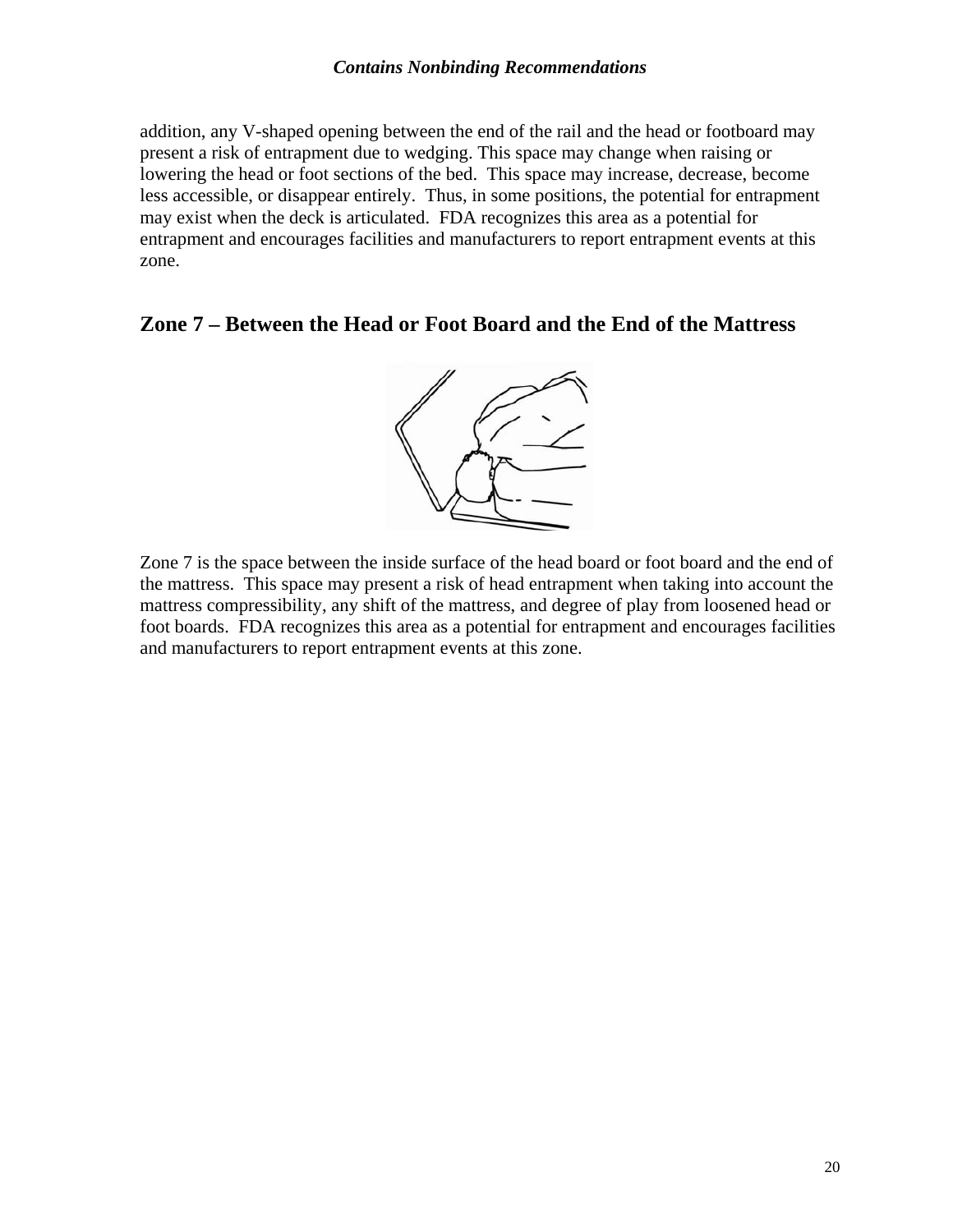| Zone                                                                                        | <b>Dimensional Limit</b><br><b>Recommendations</b>          |
|---------------------------------------------------------------------------------------------|-------------------------------------------------------------|
|                                                                                             |                                                             |
| Within the rail                                                                             | $<$ 120 mm ( $<$ 4 3/4 ")                                   |
| $\overline{2}$<br>Under the rail, between rail supports<br>or next to a single rail support | $<$ 120 mm ( $<$ 4 3/4 ")                                   |
| 3<br>Between rail and mattress                                                              | $<$ 120 mm ( $<$ 4 3/4 ")                                   |
| 4<br>Under the rail, at the ends of the rail                                                | $<$ 60 mm ( $<$ 2 3/8 ")<br><b>AND</b><br>$>60^\circ$ angle |

#### **Table 3 Summary of FDA Hospital Bed Dimensional Limit Recommendations**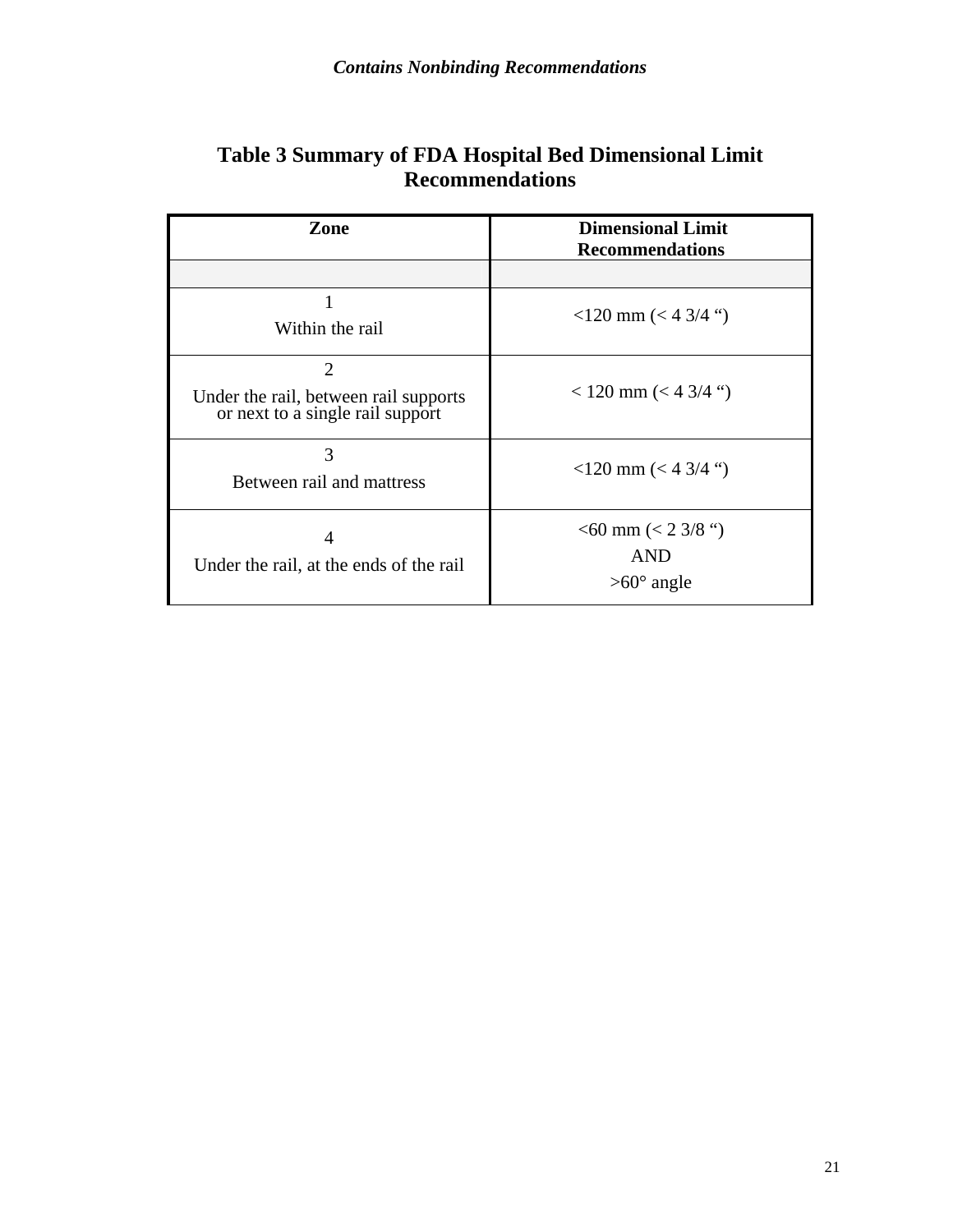### **APPENDIX A**

#### **List of Hospital Bed Safety Workgroup (HBSW) Participating Organizations**

- AARP
- American Association of Homes and Services for the Aging
- American Health Care Association
- American Medical Directors Association
- American Nurses Association
- American Society for Healthcare Risk Management/American Hospital Association
- Basic American Metal Products
- Beverly Enterprises, Inc.
- Bilanx Consulting LLC
- Care Providers of Minnesota
- Carroll Healthcare, Inc.
- ECRI
- ElderTech Solutions, LLC
- Exceptional Parent Foundation For Education
- Evangelical Lutheran Good Samaritan Society
- Hard Manufacturing Co., Inc.
- HealthSafe Inc.
- Hill Rom, Inc.
- Huntleigh Healthcare
- Iona Senior Services
- Kinetic Concepts, Inc.
- Law Offices of Julie A. Braun
- Lockwood Consulting, LLC
- Medical Devices Bureau, Health Canada
- M.C. Healthcare Products
- National Association for Home Care
- National Citizens Coalition for Nursing Home Reform
- National Patient Safety Foundation/American Medical Association
- Posey Company
- RN+ Systems / Tactilitics, Inc.
- Span-America Medical Systems, Inc.
- Stryker Medical
- Sunrise Medical, Inc.
- The ROHO Group, Inc.
- Untie the Elderly, The Kendal Corporation
- U.S. Department of Veterans Affairs
- U.S. Food and Drug Administration
- Vail Products Inc.

#### **Consulting Organizations to the Hospital Bed Safety Workgroup**

- Joint Commission on Accreditation of Healthcare Organizations
- U.S. Centers for Medicare & Medicaid Services
- U.S. Consumer Product Safety Commission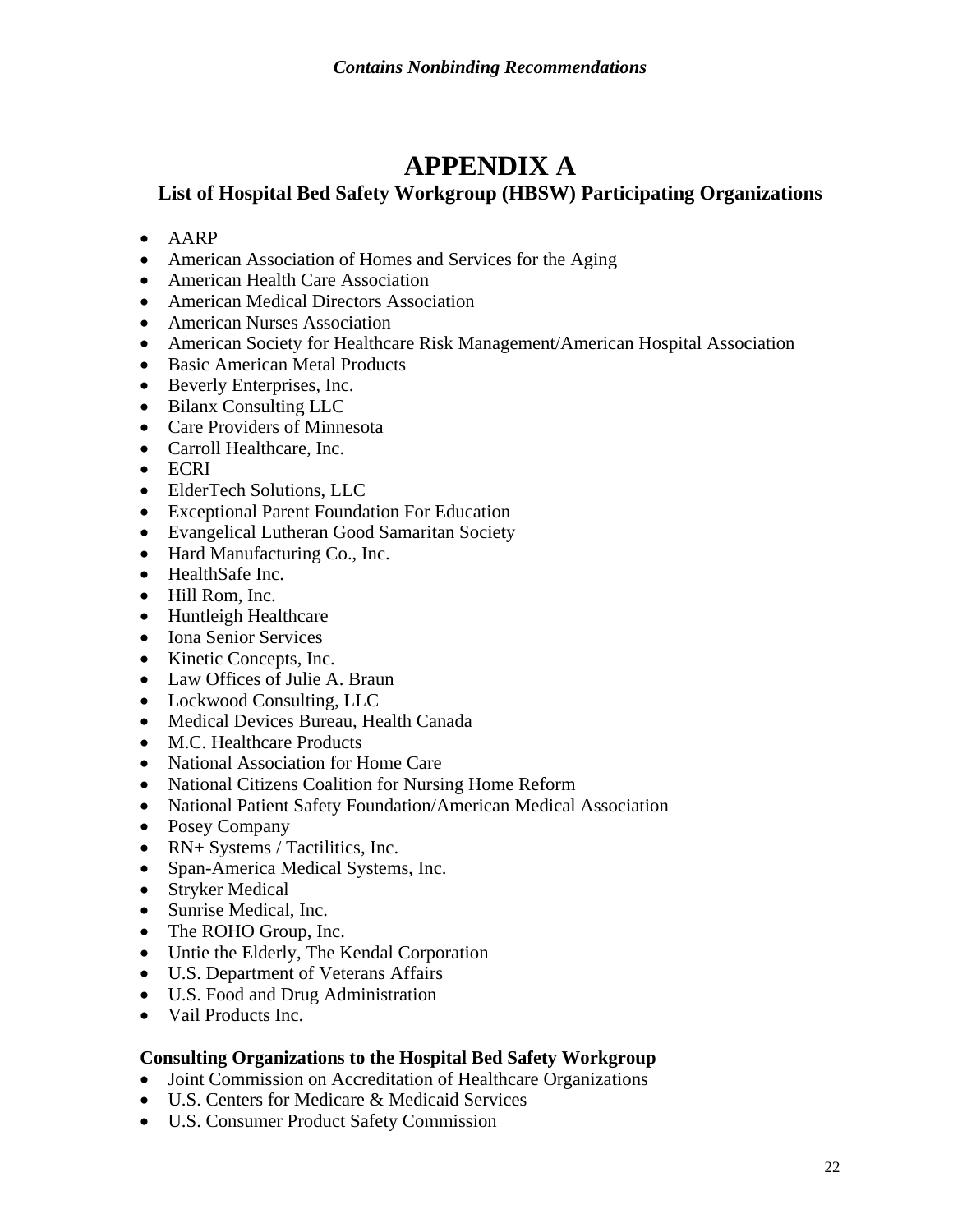### **APPENDIX B Additional Information and Kit Information**

#### **Websites:**

Food and Drug Administration: http://www.fda.gov/cdrh/beds

Bureau of Medical Devices, Health Canada: http://www.hc-sc.gc.ca/hpfb-dgpsa/tpd-dpt/index\_advisories\_professionals\_e.html

ECRI:

http://www.ecri.org/Patient\_Information/Patient\_Safety/BedSafetyClinicalGuidance.pdf

HealthSafe, Inc.: http://www.healthsafe.org/

Untie the Elderly, Kendal Corporation: http://www.ute.kendal.org

 American Association of Homes and Services for the Aging: http://www.aahsa.org

American Health Care Association: http://www.ahca.org

#### **Kit Information:**

The HBSW Bed Safety Entrapment Kit will be available through National Safety Technologies at http://www.nst-usa.com. The kit will include:

Documents

- *A Guide to Bed Safety* (a brochure) from the Hospital Bed Safety Workgroup
- *Clinical Guidance and Decision Tree for the Assessment and Implementation of Bed Rails in Hospitals, Long Term Care Facilities and Home Care Settings*  from the Hospital Bed Safety Workgroup
- *Dimensional Test Methods for Bed Systems* from the Hospital Bed Safety Workgroup
- *Instructional Video/DVD for bed measurement*
- *A Guide for Modifying Bed Systems and the Use of Accessories to Reduce the Risk of Entrapment* from the Hospital Bed Safety Workgroup

Test tool kit

#### **Educational videotapes:**

• An educational videotape, *Do No Harm – Hospital Bed Safety*, explaining hospital bed and bed rail safety issues is produced by AARP. The AARP video is available through The Kendal Corporation. Ordering information can be obtained from http://www.ute.kendal.org/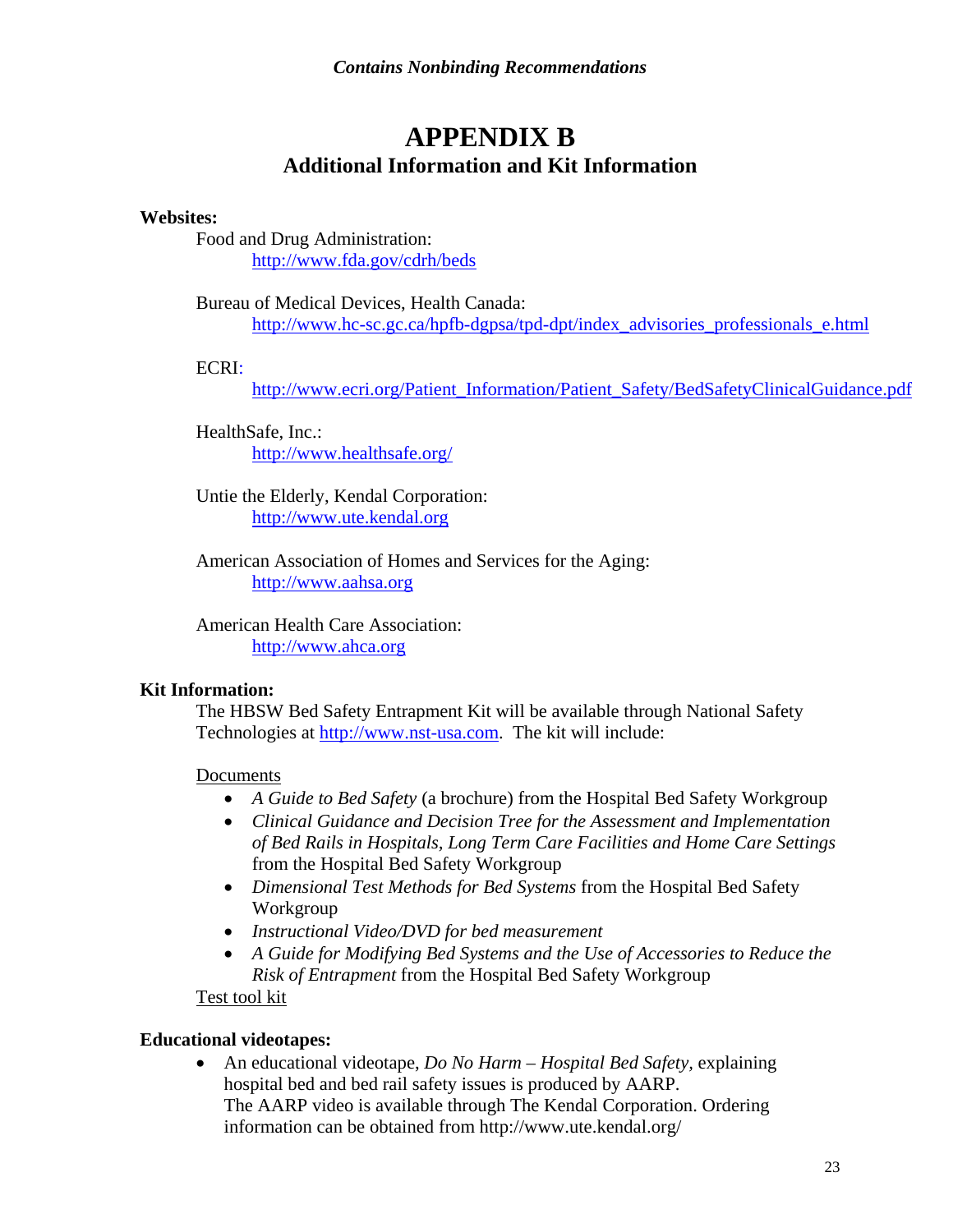#### **APPENDIX C References for National and International Entrapment Standards**

1. ASTM International. "Standard Consumer Safety Performance Specification for Playground Equipment for Public Use." Annual Book of ASTM Standards, Vol. 15.07, Designation F 1487.

2. ASTM International. "Standard Consumer Safety Specification for Expansion Gates and Expandable Enclosures." Annual Book of ASTM Standards, Vol. 15.07, Designation F 1004.

3. ASTM International. "Standard Consumer Safety Specification for Bunk Beds." Annual Book of ASTM Standards, Vol. 15.07, Designation F1427.

4. U.S. Department of the Army. "Child Development Center Play Area Inspection and Maintenance Program." Publication No. TM 5-663.

Public domain document available at www.army.mil

5. European Committee for Standardization. "Playground Equipment – Part 1: General Safety Requirements and Test Methods." Ref. No. EN 1176-1.

Adopted and published under various national designations by 28 member countries of CEN, including France, Great Britain, Germany, and Sweden.

6. European Committee for Standardization. "Swimming Pool Equipment – Part 1: General Safety Requirements and Test Methods." Ref. No. EN 13451-1.

Adopted and published under various national designations by 25 member countries of CEN, including France, Great Britain, Germany, and Sweden.

7. 16 CFR Part 1213, "Safety Standard for Entrapment Hazards in Bunk Beds."

8. 16 CFR Part 1513, "Requirements for Bunk Beds."

9. U.S. Consumer Product Safety Commission. "Handbook for Public Playground Safety." Publication No. 325.

Public domain document, available at www.cpsc.gov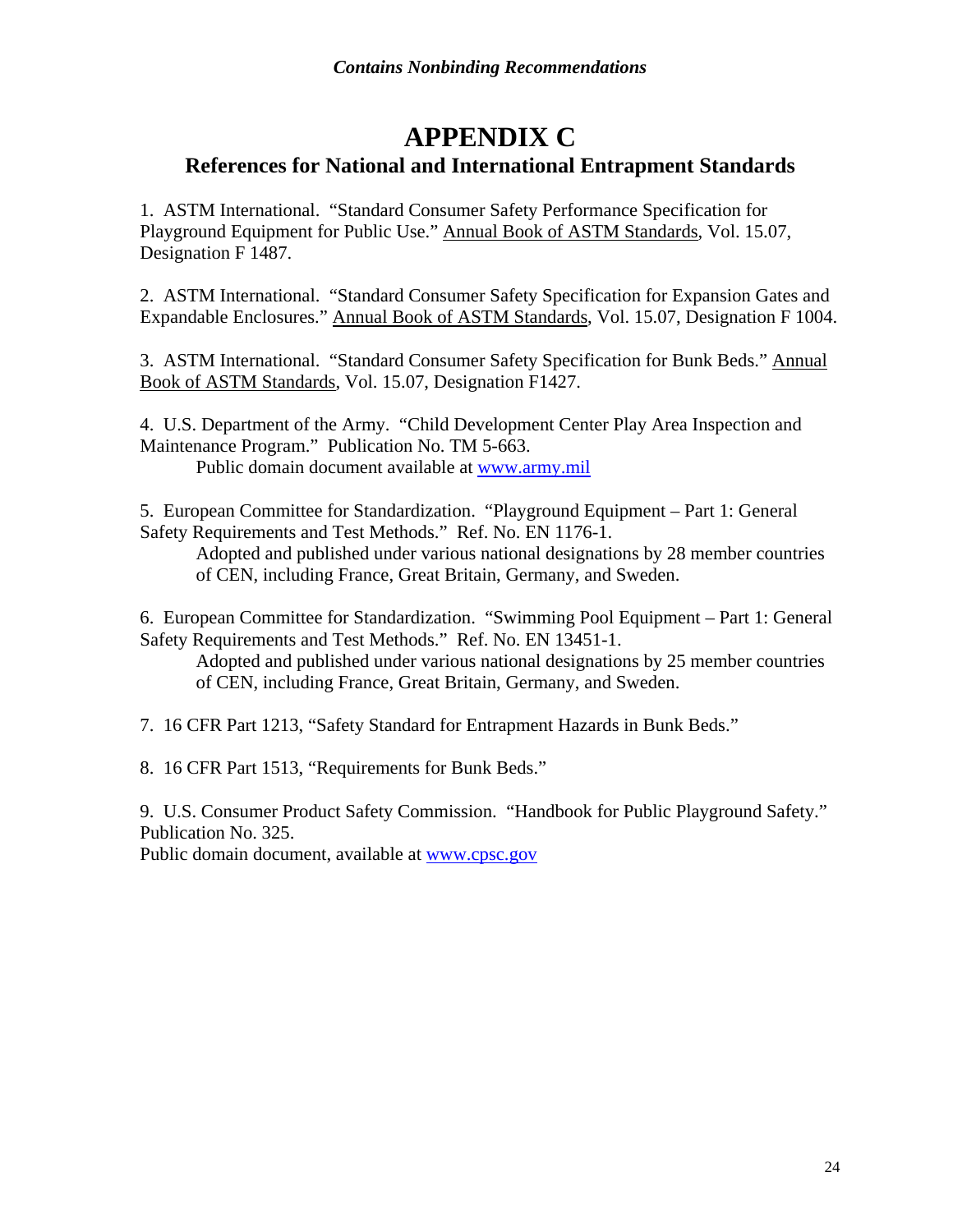### **APPENDIX D Anthropometric References**

#### **Anthropometric References used:**

Hall, Judith. Handbook of normal physical measurements. New York : Oxford University Press, 1990. [Note: Head width and neck circumference data for both sexes,-2SD (2.5th percentile), from birth to age 16. Data visually extrapolated from graphs.]

Jurgens, H., Pieper, U. International data on anthropometry. Geneva, Switzerland : International Labour Office, 1990. (Occupational safety and health series; no. 65). [Note: This report reviewed data for North America, Latin America (Indian population), Latin America (European and Negroid population, Northern Europe, Central Europe, Eastern Europe, South-Eastern Europe, France, Iberian Peninsula, North Africa, West Africa, South-Eastern Africa, Near East, North India, South India, North Asia, South China, South-East Asia, Australia (European Population), Japan.]

Peebles, Laura, Norris, Beverly J. Adultdata - The handbook of adult anthropometric and strength measurements: data for design safety. London : Department of Trade and Industry, 1998.

[Note: This handbook contains data from various sources for the following countries: UK, Brazil, France, Germany, Italy, Japan, Poland, Sri Lanka, Sweden, Netherlands, and USA. Data were not available from ALL these countries for EACH measurement.]

Smith, Stuart, Norris, Beverly, Peebles, Laura. Older adult data – The handbook of measurements and capabilities of the older adult: data for design safety. London : Department of Trade and Industry, 2000.

[Note: This handbook contains data from various sources for the following countries: UK, Brazil, France, Germany, Italy, Japan, Poland, Sri Lanka, Sweden, Netherlands, and USA. Data were not available from ALL these countries for EACH measurement.]

Snyder, JRG. Anthropometry of infants, children and youths to age 18 for product safety design: final report. Bethesda, MD : Consumer Product Safety Commission, 1977.

#### **Others references consulted:**

Association for the Advancement of Medical Instrumentation. Human factors engineering guidelines and preferred practices for the design of medical devices.  $2^{nd}$  ed. Arlington,  $\overline{VA}$ : Association for the Advancement of Medical Instrumentation, 1993 ; AAMI HE-48 1993.

British Standards Institution. 1987 Ergonomics – standards and guidelines for designers. United Kingdom : British Standards Institution, 1987 ; document no. PP 7317.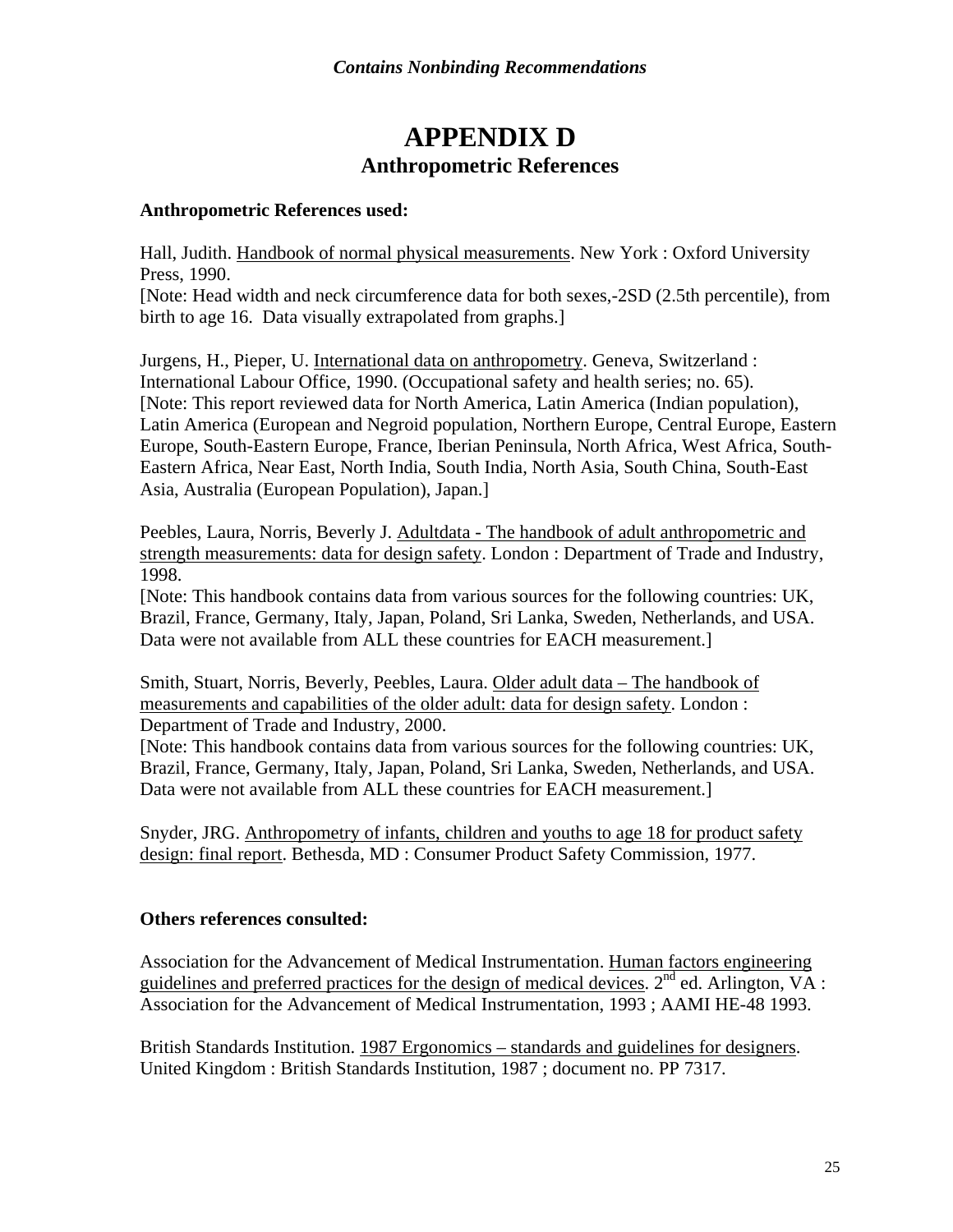#### *Contains Nonbinding Recommendations*

Damon, Albert, Stoudt, Howard W., McFarland, Ross A. The human body in equipment design. Cambridge, MA : Harvard University Press, 1966.

Diffrient, Niels. Humanscale one-two-three. Cambridge, MA : MIT Press, 1974.

Human engineering design data digest. Washington, DC : U.S. Government Printing Office, 1975.

National Center for Health Statistics. Weight, height, and selected body dimensions of adults, United States, 1960-62. Hyattsville, MD: National Center for Health Statistics, 1980; DHHS publication no. (PHS) 80-1301. Vital and health statistics; series 11, no. 8.

Salvendy, Gavriel, ed. Handbook of human factors. New York : John Wiley & Sons, 1987.

Woodson, Wesley E. Human factors design handbook : information and guidelines for the design of systems, facilities, equipment and products for human use. New York : McGraw-Hill Book Company, 1981.

Woodson, Wesley E., Conover, Donald W. Human engineering guide for equipment designers. 2<sup>nd</sup> ed. Berkeley, CA : University of California Press, 1970.

Woodson, Wesley E., Tillman, Peggy, Tillman, Barry. Human factors design handbook. 2<sup>nd</sup> ed. New York : McGraw-Hill Professional, 1992.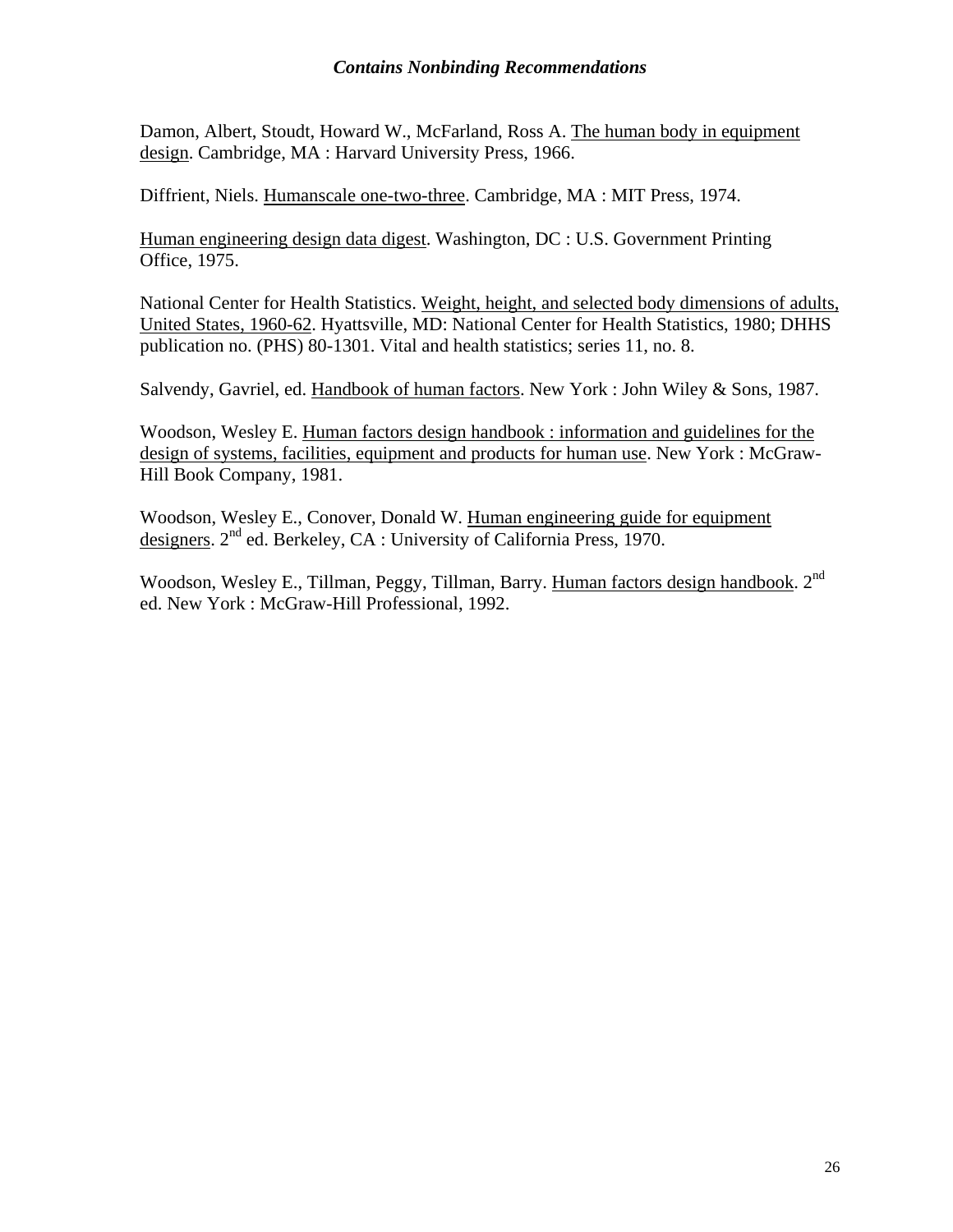### **APPENDIX E Drawings of Potential Entrapment in Hospital Beds**

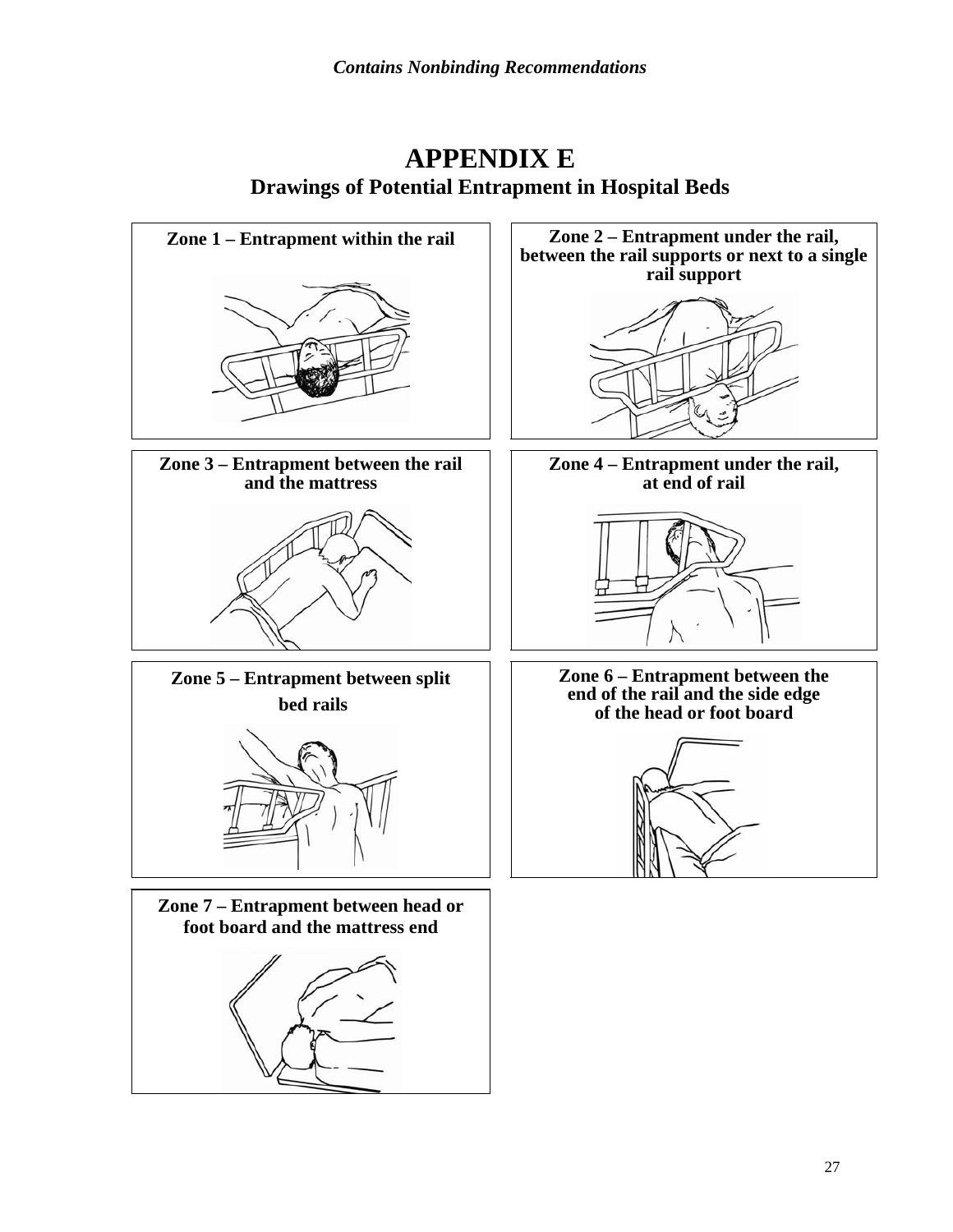*Contains Nonbinding Recommendations* 

### **APPENDIX F Hospital Bed Safety Workgroup Dimensional Test Methods for Bed Systems**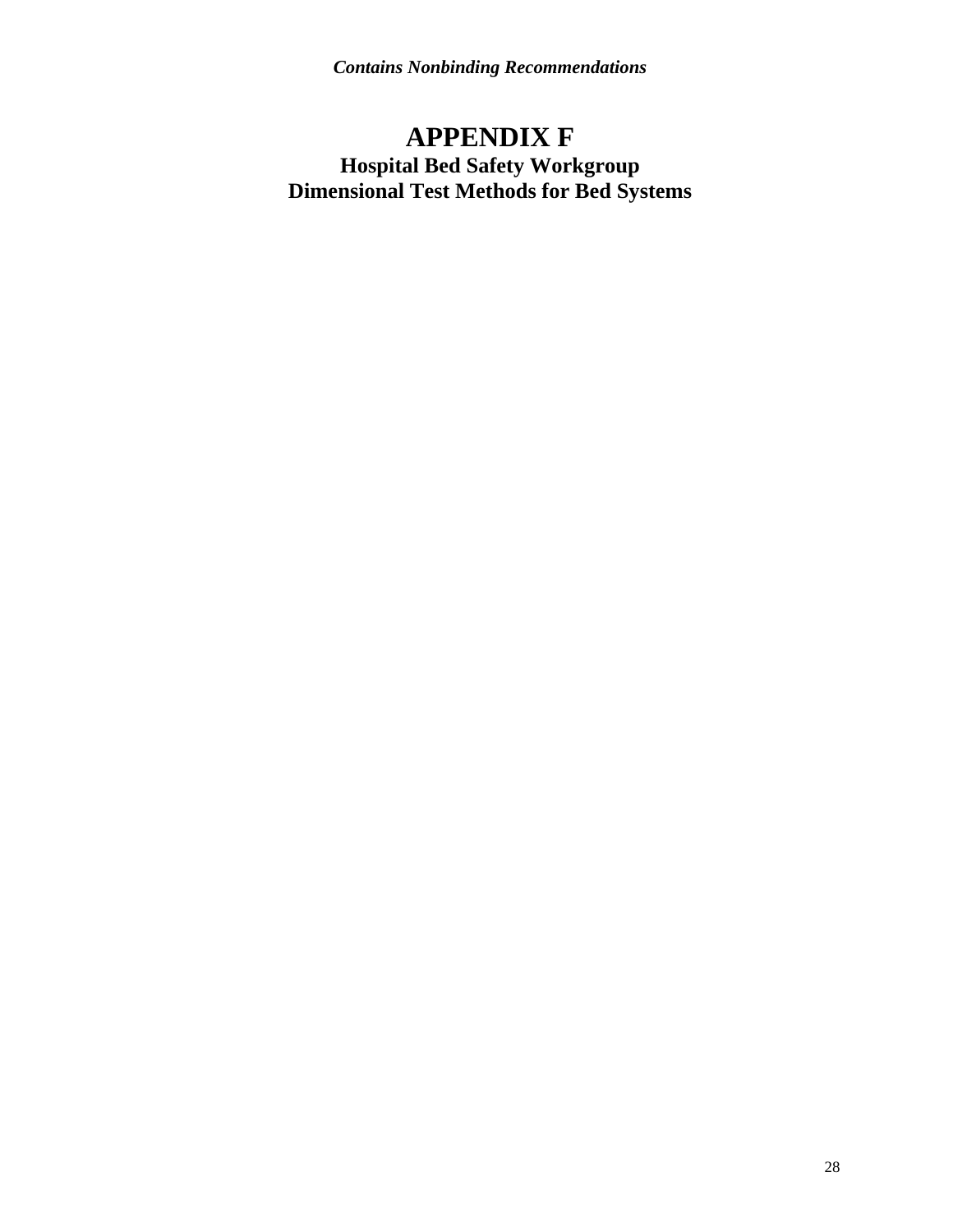

## **Dimensional Test Methods for Bed Systems**

**July 2005** 

#### **Introduction**

The Hospital Bed Safety Workgroup (HBSW) and the U.S. Food and Drug Administration (FDA) have defined seven numbered "zones" or spaces in and around hospital bed systems where patients could potentially become trapped. Actual entrapments have been reported in six of these zones, with Zones 1, 2, 3, and 4 accounting for approximately 80% of entrapment events reported to the FDA. This appendix contains instructions for testing Zones 1, 2, 3, and 4, using tools and methods developed by the HBSW.

#### **Contents**

| <b>Test Methods</b> |  |
|---------------------|--|
|                     |  |
|                     |  |
|                     |  |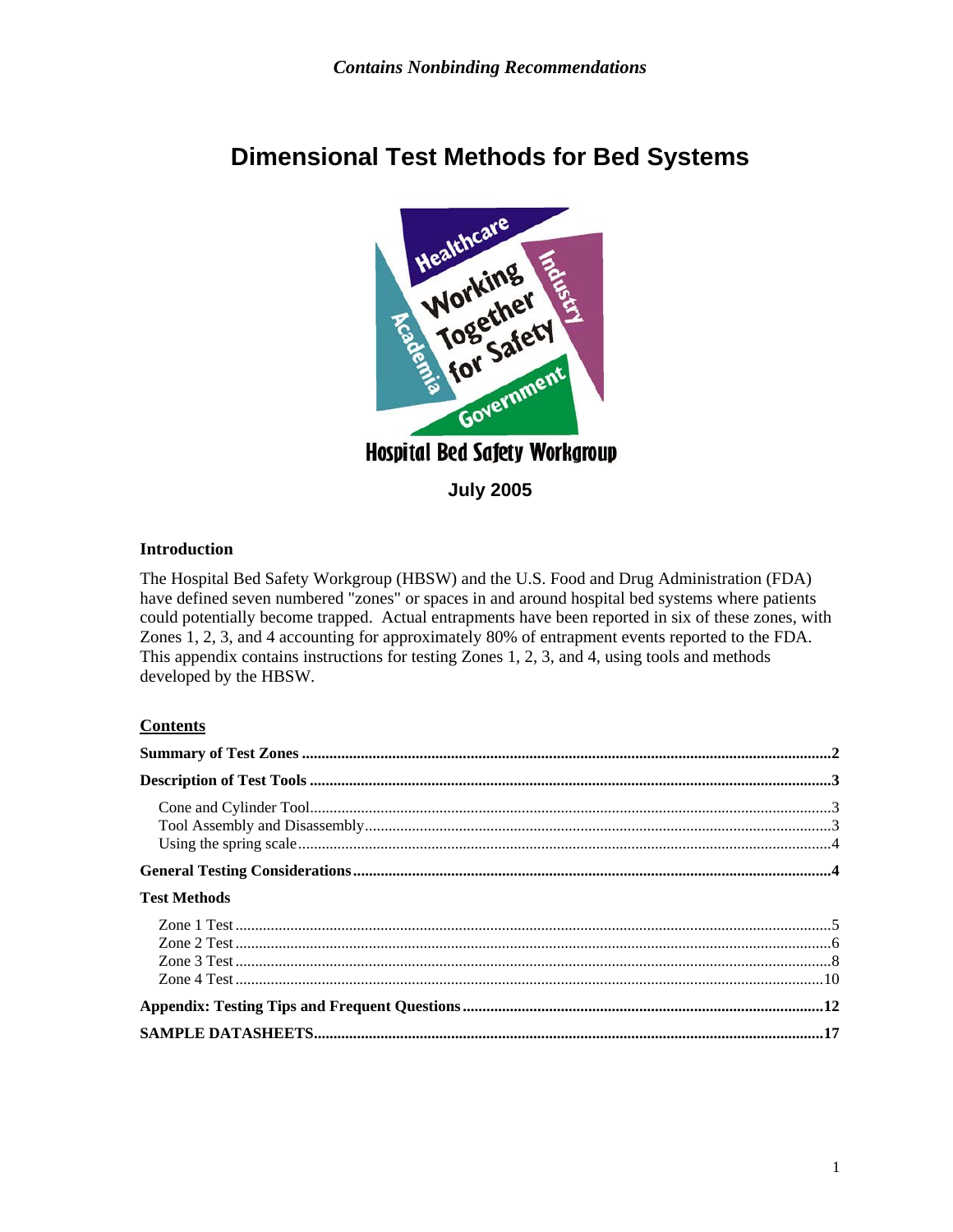#### **Summary of Test Zones**

The four (4) tests in these instructions measure gaps within bed systems where a patient could become trapped. Each test measures a different area, or zone, where entrapment can occur:

**Zone 1:** Within the rail



**Zone 2:** Under the rail between the rail supports or next to a single support



#### **Zone 3:** Between the rail and the mattress



#### **Zone 4:** Under the rail at the end of the rail

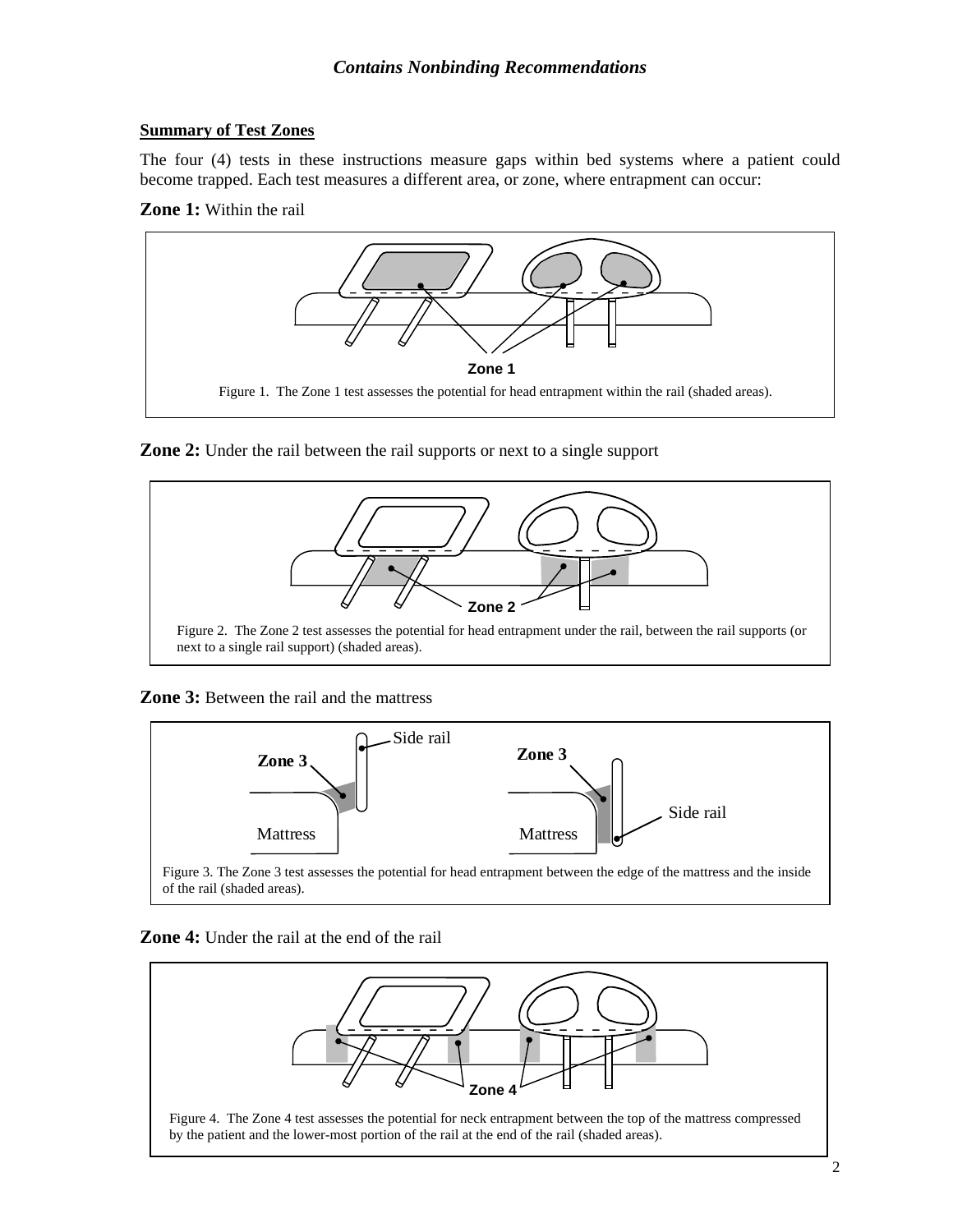#### **Description of Test Tools**

Each test requires the use of simple tools, including a cone, a cylinder, and a spring scale. Your tools may look slightly different from the tools in the figures, but they will work the same way.

#### **Cone and Cylinder Tool**

The cone and cylinder is a combination tool (see Figure 5). It can be easily taken apart so that the cone and cylinder can be used separately. Tests 1, 2 and 3 use only the cone. Test 4 uses the combined assembled tool.

- The diameter of the large end of the cone represents the width of a small adult head (120 mm, or approximately 4 ¾ inches).
- The diameter of the cylinder represents the size of a small adult neck (60 mm, or approximately 2  $\frac{3}{8}$ ) inches).
- The cone and cylinder together weigh 15 lbs. This represents the combined weight of an adult head (12 lbs.) and neck (3 lbs.).
- The red area of the cylinder defines contact angles in which the neck could become wedged (60 degrees or narrower),

The cone tool includes the following features:

- A loop at the end for attaching a spring scale.
- A safety strap.
- A marked center line on the large face of the cone.

The cylinder includes the following features:

- Red and green zones for identifying pass/fail at siderail ends.
- A level to aid in tool positioning.

To prevent personal injury during the measurement process, attach the strap to a secure point on the bed and shorten the length of the safety strap enough to keep the tool from dropping on your feet if it should fall during a test. Make sure the strap is long enough to not interfere with the test measurement.

#### **Tool Assembly and Disassembly**

*Note:* General procedures for tools with a screw-type connection are described here. (Your tool may have a different type of connection.) Follow the instructions supplied with your tools for more detailed information.

#### **To take the cone and cylinder tool apart:**

- 1. Turn the knob to loosen and remove the connection shaft.
- 2. Pull the cylinder from the cone.

#### **To put the cone and cylinder tool together:**

- 1. Align the red and green areas of the cone and cylinder.
- 2. Insert the pins of the cone into the cylinder.
- 3. Insert the connection shaft and turn the knob to tighten.



Figure 5. Cone and cylinder tool.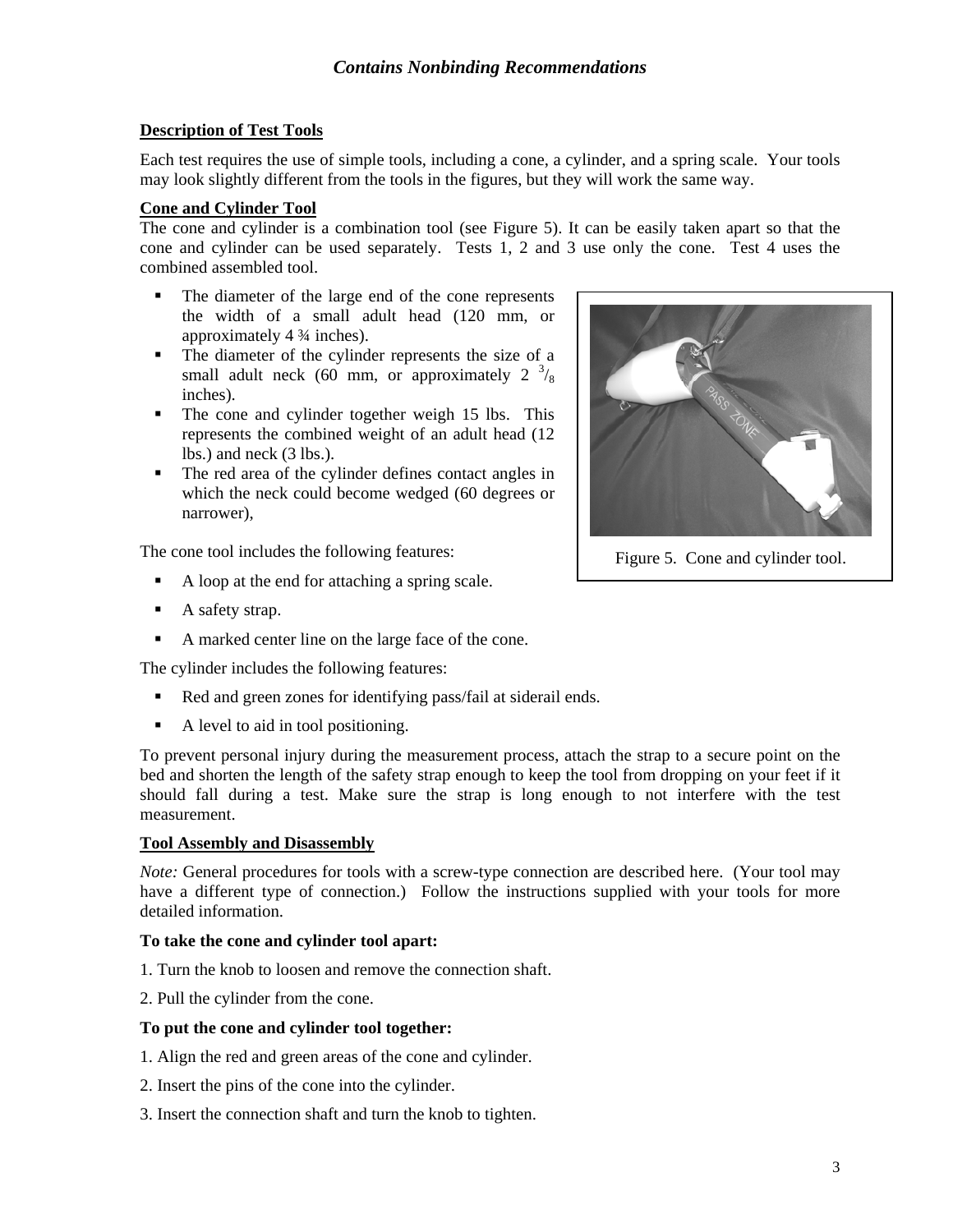

#### **Using the spring scale**

Use the spring scale to apply 12 lbs of force to the cone when testing Zones 1 and 2. At the small end of the cone tool, insert the scale hook into the metal loop. Pull the scale slowly until the needle points to 12 lbs.

For other types of scales (sliders, digital, etc.), and for information on scale calibration, consult the instructions supplied with your toolkit.



#### **General Testing Considerations**

- *Bed Occupancy:* For ease of mattress movement and measurement, and general safety, the patient should not be in the bed during the measurement procedures.
- *Bed Height:* To avoid unnecessary bending or back strain, position the bed at a comfortable working height.
- *Bed Wheels:* To prevent movement of the bed during testing, lock the wheels.
- *Linens/Sheets:* Perform the tests with sheets in place as is typical for patient care. Remove any pillows and blankets.
- *Infection Control:* To avoid cross-contamination, disinfect the tools each time a different bed is measured. Follow the supplier's recommendations for tool disinfection.
- *Personal Safety:* To avoid injury, use care when pulling the tool through openings in the bed rails. If the tool suddenly pulls through, you could lose your balance and fall. Always use the safety strap to keep the tool from injuring your feet if it falls.
- *Intermediate Rail Position:* Some rails have an intermediate stopping position or a high and low locking position. Follow the individual test instructions, which may require testing the rails at both positions.
- *Bed Position:* Most tests should be done with the bed in the flat position. The exception is the test for Zone 2. Follow the individual test instructions carefully.
- *Testing Tips:* Consult the Appendix for helpful information.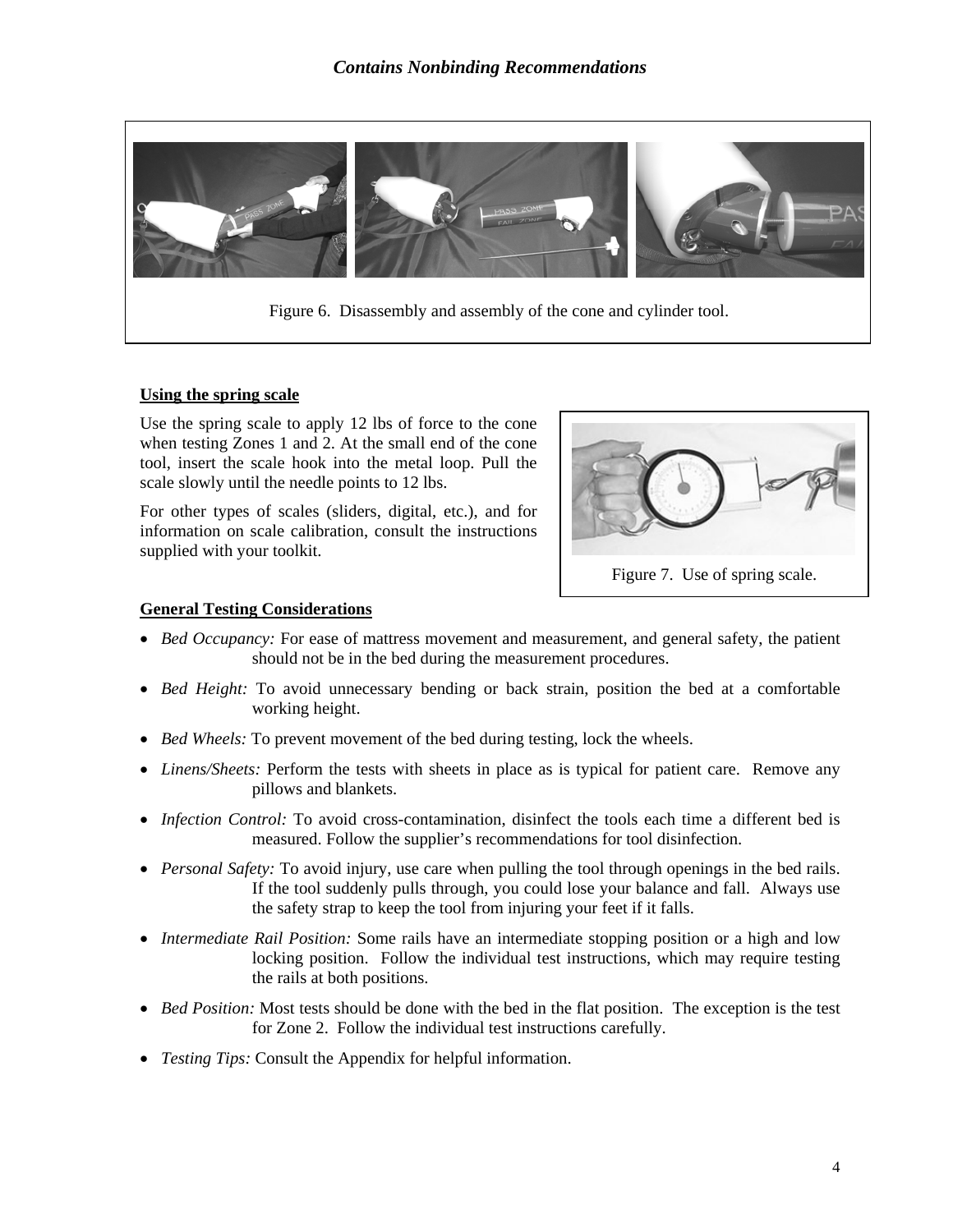#### **Zone 1 Test**

#### *This test assesses the potential for head entrapment within the perimeter of the rail.*

The tools needed to do this test are the cone, the safety strap and the spring scale.

#### **Prepare for the Zone 1 Test:**

- 1. Lock the wheels.
- 2. Put the bed in the flat, horizontal position.
- 3. Fully raise all bed rails.
- 4. Position the bed at a comfortable working height.

#### **Do the Zone 1 Test:**

- 1. With the cone resting on mattress, attach the safety strap of the cone to the rail being tested. *Make sure the strap is short enough to keep the tool from injuring your feet if it falls, and long enough so it does not interfere with the test.*
- 2. From inside the rail, insert the cone, small end first, into the largest opening in the rail. Try to pull the tool through the space (figure 8).
- 3. If the tool **does not** pull through freely, attach the spring scale to the loop on the small end of the cone. Try to pull the cone through the rail by pulling on the attached spring scale using 12 lbs. of force. *Use care when pulling. If the tool suddenly pulls through the opening, you may lose your balance and fall, or the tool may fall on you.*
- 4. Repeat steps 2 and 3 to check all other openings within the same rail.
- 5. Interpret test result.

#### **Interpret the Zone 1 Results:**

If the large end of the cone **does not** enter any of the openings, this space **passes** the test (figure 9a).

If the large end of the cone **does** enter or pass through any of the openings, this space **fails** the test (figure 9b).



#### **Repeat the Zone 1 Test:**

*On the other rails*: Repeat the test for all other rails on the bed.

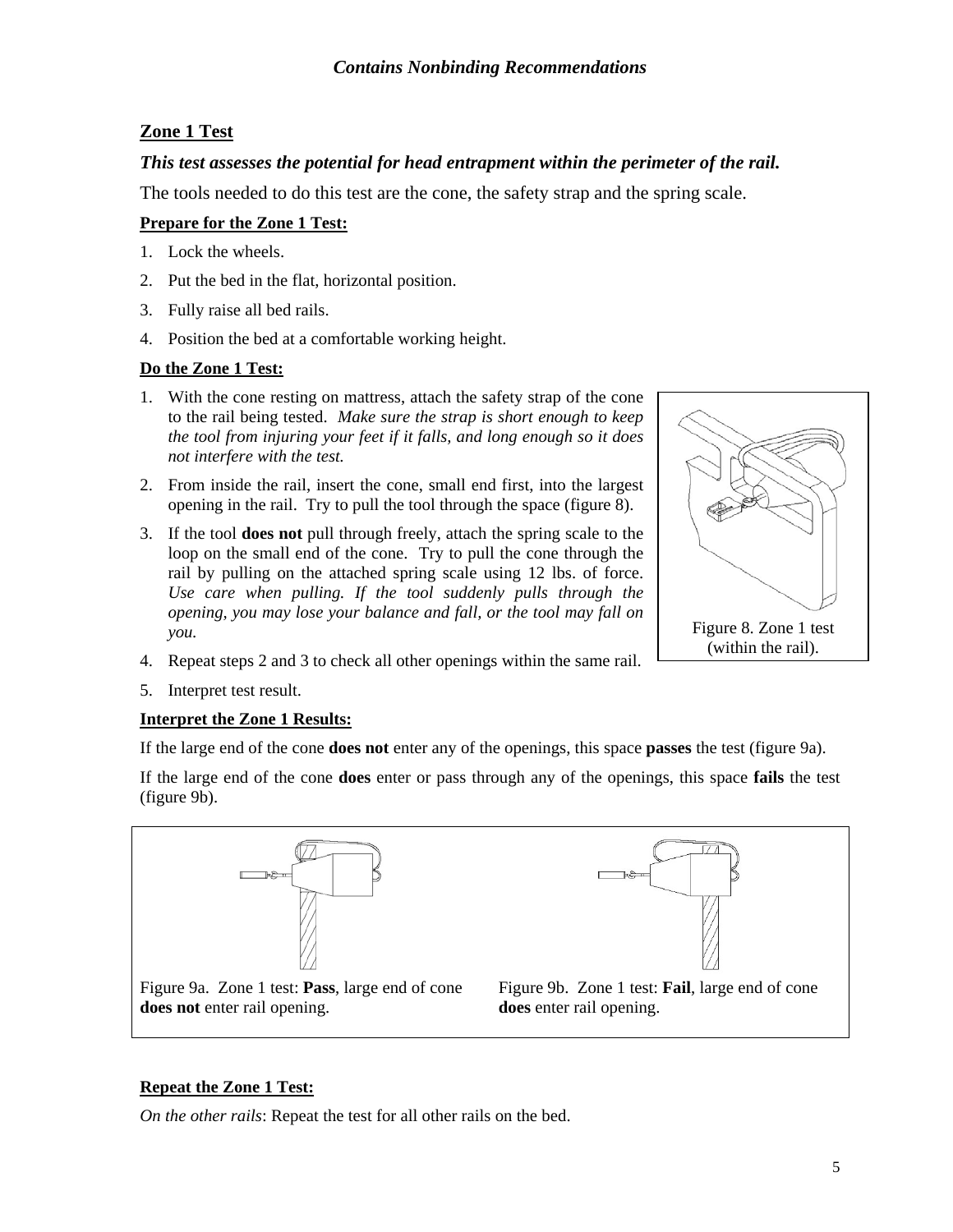#### **Zone 2 Test**

#### *This test assesses the potential for head entrapment under the rail, at a location between the rail supports or next to a single support.*

The tools needed to do this test are the cone, the safety strap and the spring scale.

#### **Prepare for the Zone 2 Test:**

- 1. Lock the wheels.
- 2. Fully raise all bed rails.
- 3. Position the bed at a comfortable working height.

#### **Do the Zone 2 Test:**

- 1. Firmly push the mattress away from the rail being measured until it stops.
- 2. Identify the space where the test will be done (see Figure(s) 10a and 10b).
- 3. Determine whether the bed will be tested in the flat position or a different position:
	- Raise and lower the head and foot sections of the bed while you observe the space that will be tested.
	- **If the space(s) where the test will be done becomes smaller or does not change as the bed moves**, do the test with the bed in the flat position. (See the Appendix for examples.)
	- **If the space(s) becomes larger as the bed moves,** find the bed position that creates the largest space. Perform the test with the bed in the position where the space is the largest. (See the Appendix for an example.)
- 4. Attach the safety strap of the cone to the rail being tested. **Make sure** the strap is short enough to keep the tool from injuring your feet if it falls, and long enough so it does not interfere with the test.



Figure 10b. Zone 2 test for a single rail support.

- 5. From the inside of the rail, insert the cone, small end first**,** into the gap between the mattress and the lower edge of the rail, between the rail supports. Let the cone compress the mattress. **Do not** force the cone into the area.
- 6. Attach the spring scale to the loop on the cone.
- 7. Pull on the spring scale with **12 lbs** of force at any angle that increases the chances of the cone going through the space. **Use care** when pulling. If the tool suddenly pulls through the opening, you may lose your balance and fall, or the tool may fall on you. Observe whether the large end of the cone enters through the opening.
- 8. Interpret test result.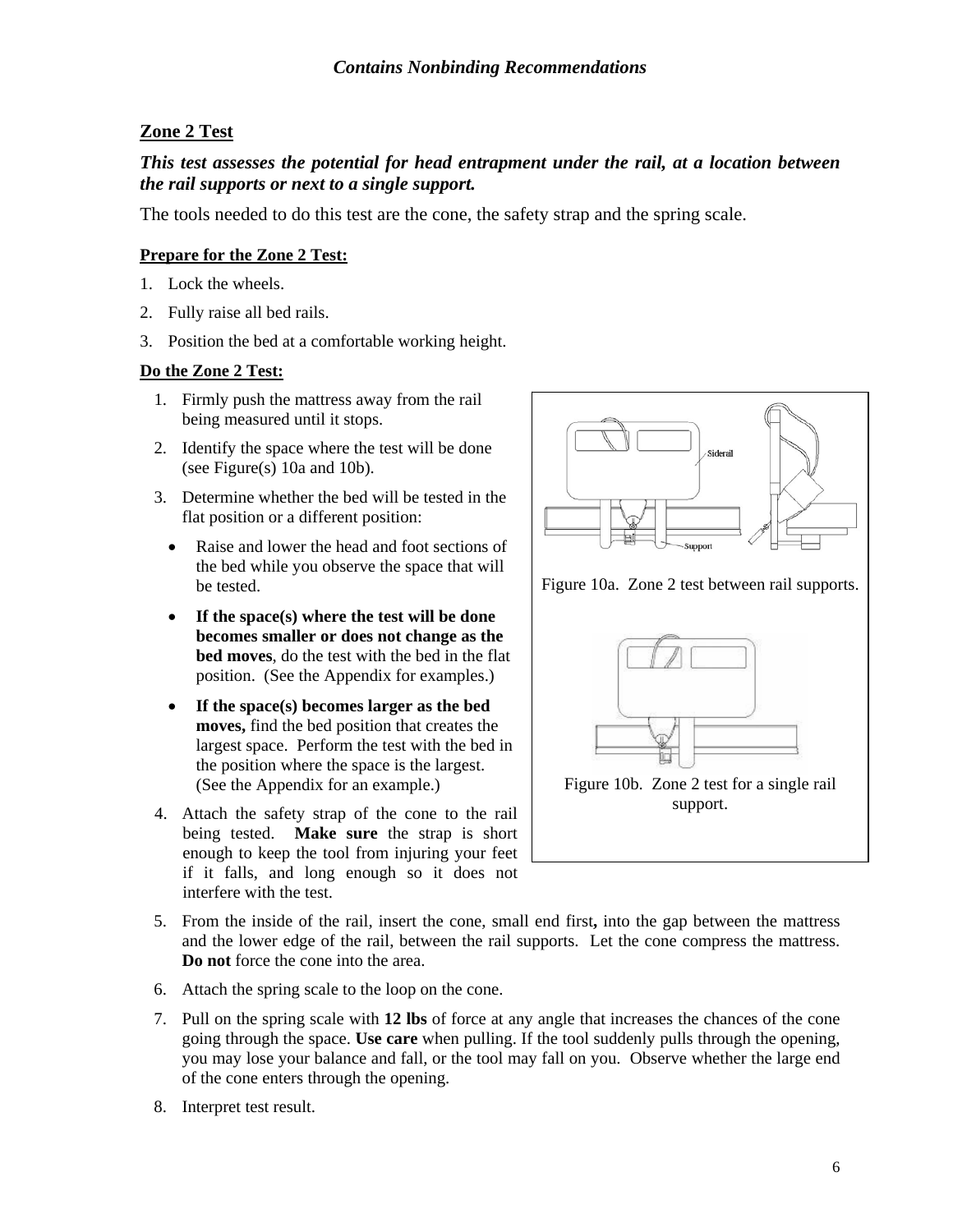#### **Interpret Zone 2 Test Results:**

If the large end of the cone **does not** enter the space under the rail, or pass under the rail, this space **passes** the test (figures 11a and 11b).

If the large end of the cone **does** enter the space under the rail, or if it passes under the rail, this space **fails** the test (figures 11c and 11d).



#### **Repeat the Zone 2 Test:**

*On the same rail:* If the rail has intermediate locking positions, perform the test for every intermediate position.

*On the other rails:* Perform the test for all other rails on the bed, including intermediate and raised positions.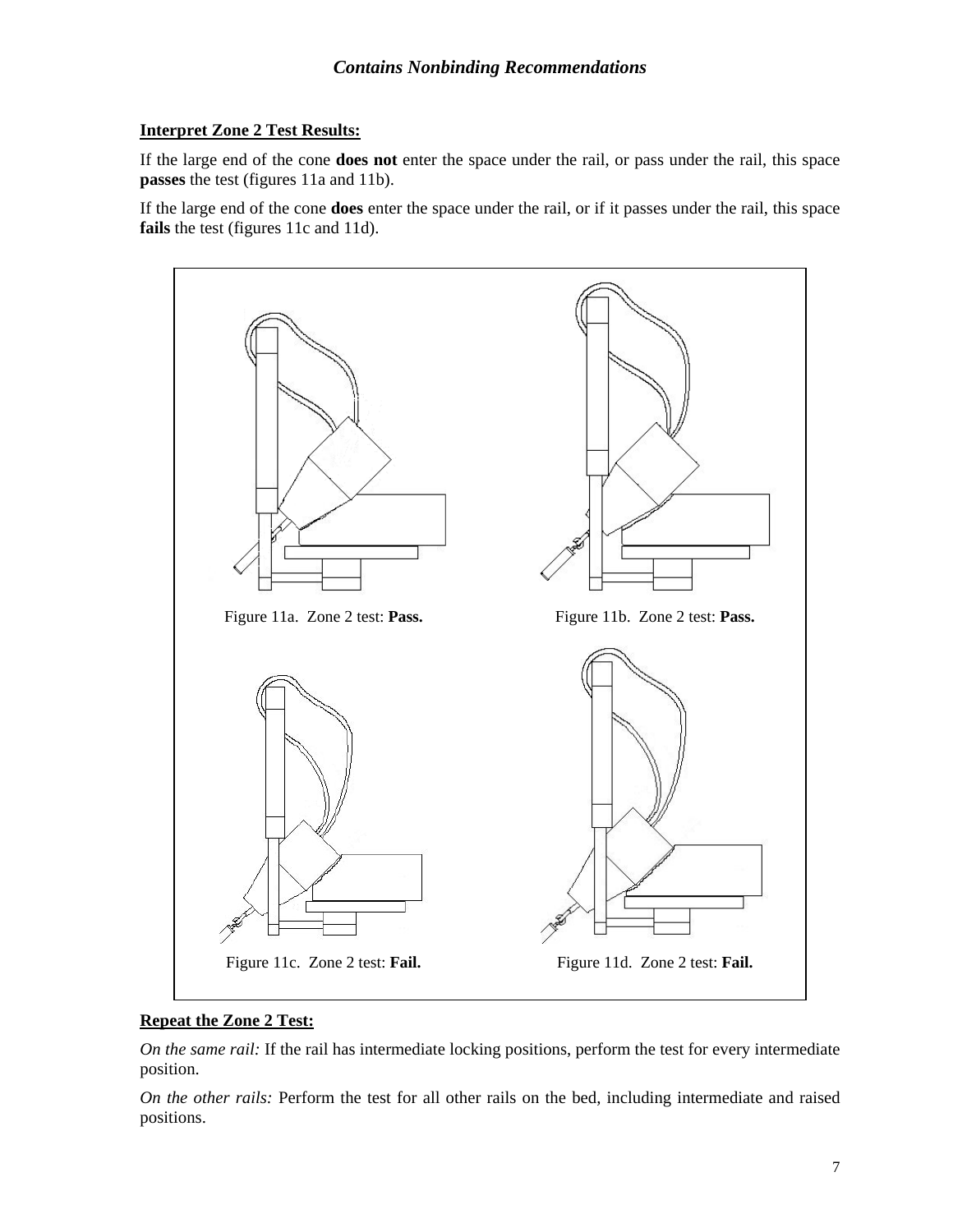#### **Zone 3 Test**

#### *This test assesses the potential for head entrapment between the inside of the rail and the surface of the mattress (compressed by the weight of a patient's head).*

The tools needed for this test are the cone and the safety strap.

#### **Prepare for the Zone 3 Test:**

- 1. Lock the wheels.
- 2. Put the bed in the flat, horizontal position.
- 3. Fully raise all bed rails.
- 4. Position the bed at a comfortable working height.

#### **Do the Zone 3 Test:**

- 1. Firmly push the mattress away from the rail being measured until it stops.
- 2. Put the cone near the rail being tested and attach the safety strap. *Make sure the strap is short enough to prevent the tool from injuring your feet if it falls, and long enough so it does not interfere with the test*.
- 3. Gently place the cone horizontally in the gap (figure 12a). **Do not** push the tool down into the gap.
- 4. Turn the cone until the line on the face of the large end is horizontal (figure 12b).
- 5. Let the cone sink into the space by its own weight. If the cone is tilted, use one hand to gently level it (figure 12c). **Do not** push the tool down into the gap.

 **Note:** If a mattress stop, rail support, or other structure keeps the cone from sinking in the gap, put the cone tool at a different location along the rail where there is no interference.

- 6. Determine whether the cone's center line is above or below the surface of the mattress.
- 7. Interpret test result.

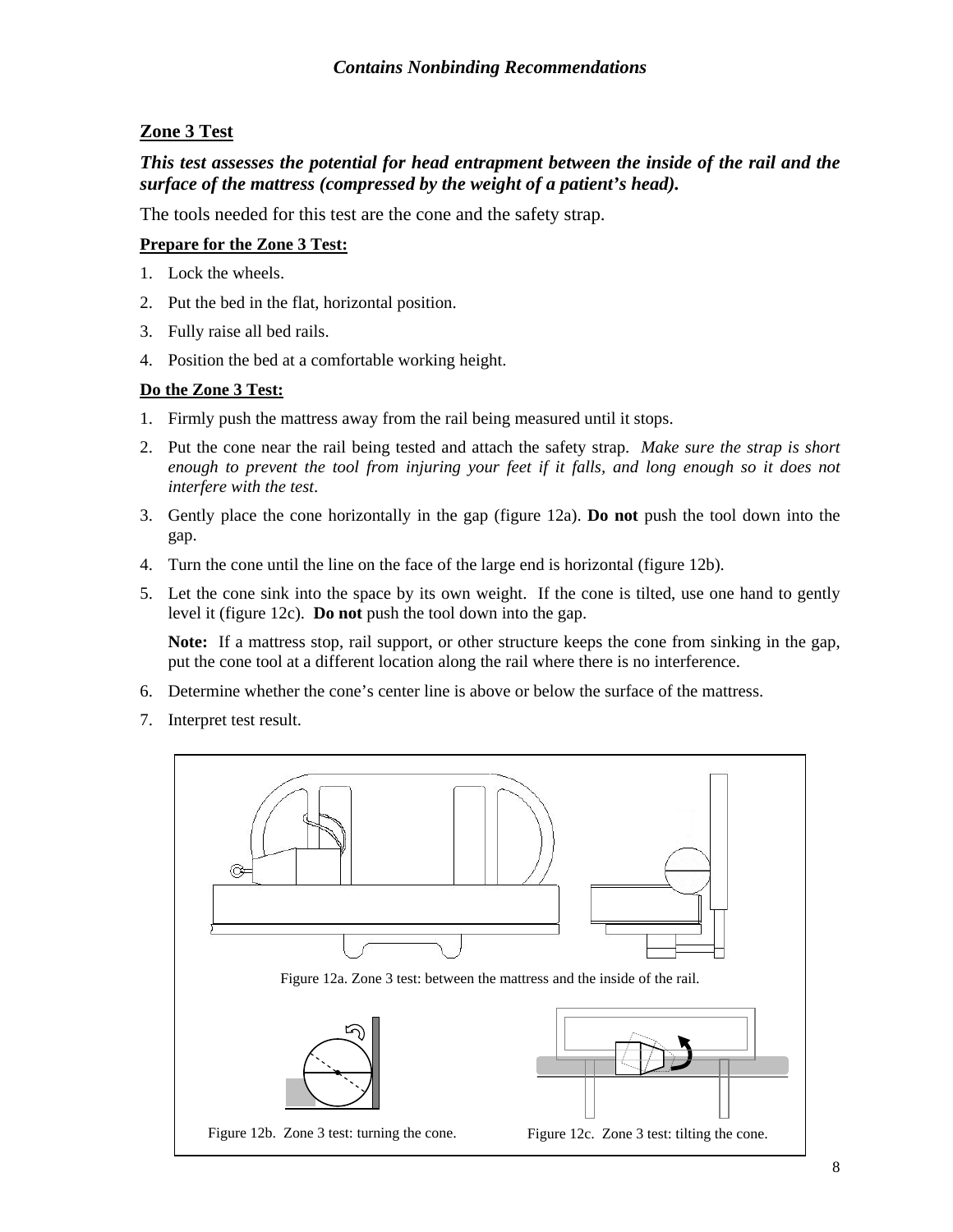#### **Interpret Zone 3 Test Results:**

If the line across the flat end of the cone is **above** the surface of the mattress, the space **passes** the test (figure 13a).

If the line across the flat end of the cone is **at or below** the top surface of the mattress, the space **fails** the test (figure 13b).



#### **Repeat the Zone 3 Test:**

*On the same rail:* If the rail has any intermediate positions, perform the test at every intermediate position.

*On the other rails*: Perform the test for all other rails on the bed, including the intermediate positions.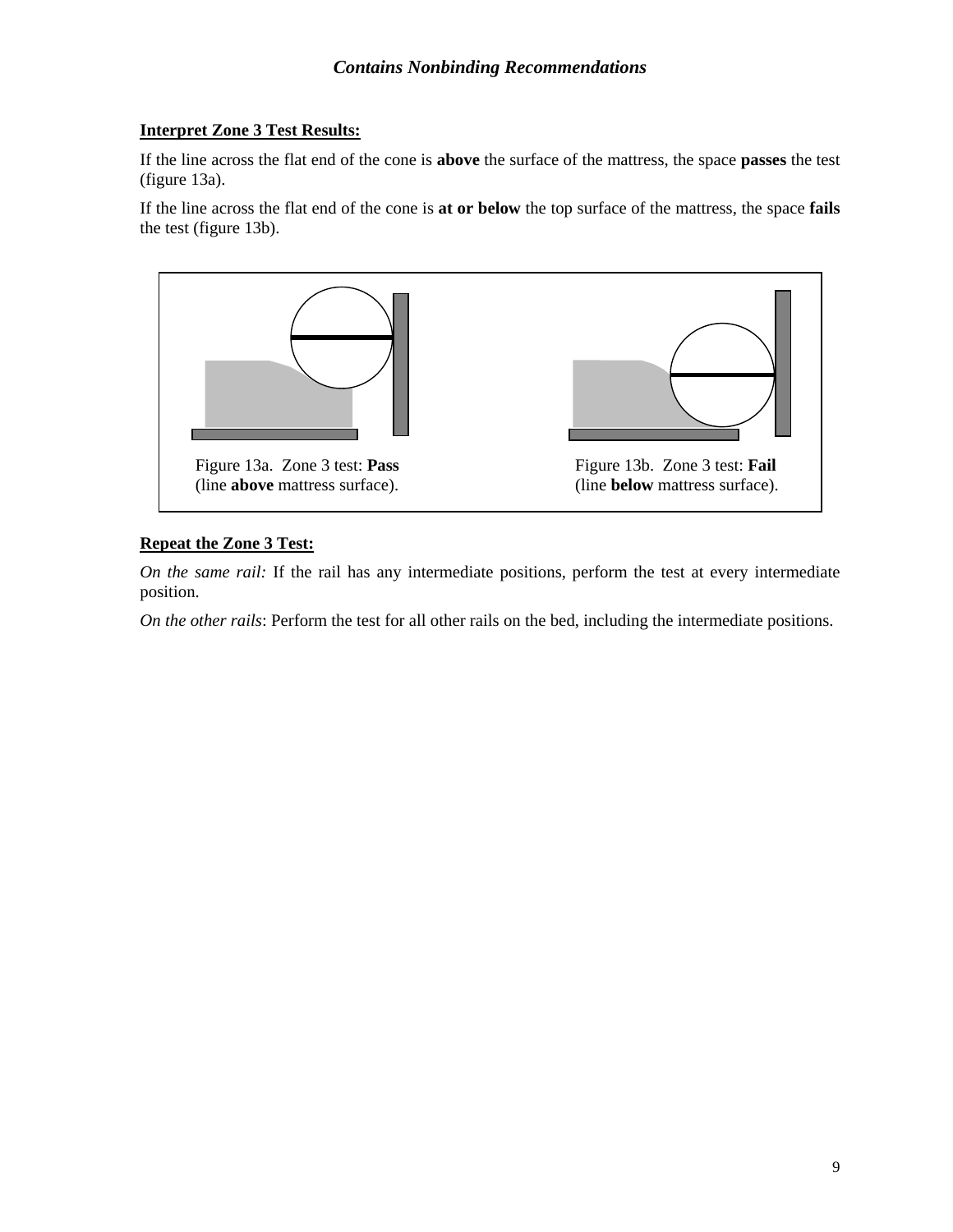#### **Zone 4 Test**

#### *This test assesses the potential for neck entrapment between the top of the mattress (compressed by the patient) and the lower-most portion of the rail, at the end of the rail.*

The tools needed for this test are the assembled cone and cylinder with safety strap.

#### **Prepare for the Zone 4 Test:**

- 1. Lock the wheels.
- 2. Put the bed in the flat, horizontal position.
- 3. Fully raise all bed rails.
- 4. Position the bed at a comfortable working height.

#### **Do the Zone 4 Test:**

- 1. Firmly push the mattress away from the rail being tested until it stops.
- 2. Attach the safety strap of the cone tool to the rail being tested. *Make sure the strap is short enough to prevent the tool from injuring your feet if it falls, and long enough so it does not interfere with the test*.
- 3. Just beyond the end of the rail, rest the cone portion of the cone and cylinder tool on the mattress. The test area is shown in Figure 14. (If the bed has split rails, you may need to lower the rail next to the one being measured to make room for the tools.)

**Note:** If the cylinder tool **cannot fit** into an area between the head or footboard and the end of a rail, the space **passes**.

- 
- 4. Position the tool so that the large face of the cone is flush or even with the edge of the mattress (figure 15a).
- Figure 14. Zone 4 test area: under the rail at the end of the rail.
- 5. Let the weight of the cone compress the mattress, but do not force the tool down onto the mattress or under the rail. Slide the tool towards the rail until it touches the rail or support (figure 15b).



6. Hold the cylinder section and use the level on the end of the cylinder to keep the cone level.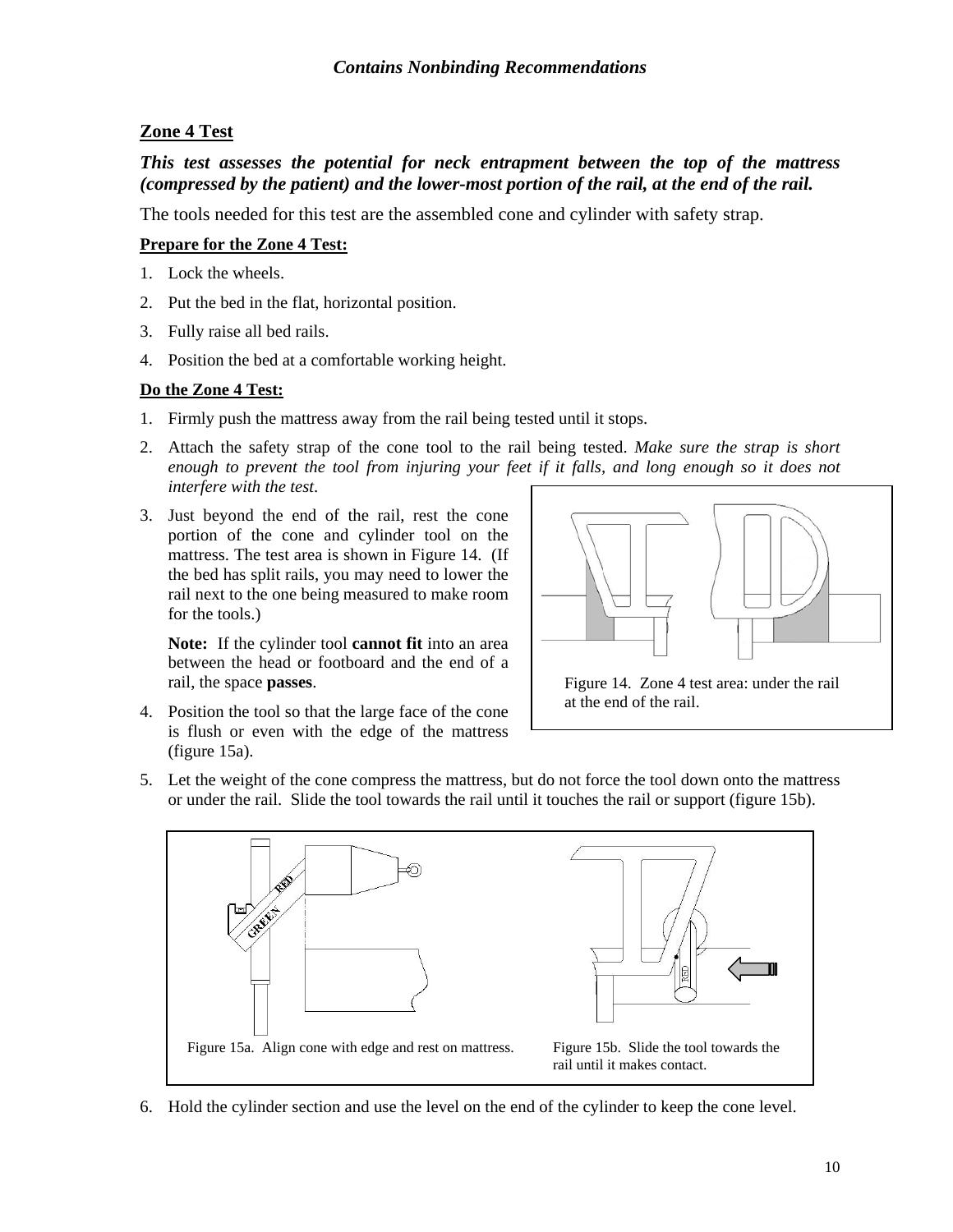- 7. If the cylinder slides completely **under** the rail, this space **fails**. If the cylinder touches the rail, observe the color on the cylinder where it makes contact: Red **fails**; Green **passes** (figure 16).
- 8. Interpret test result.

#### **Interpret Zone 4 Test Results:**

If the cylinder touches the rail in the **green** area, the space **passes** (figure 16a).

If the cylinder touches the rail in the **red** area, the space **fails** (figure 16b).

If the cylinder passes completely **under** the rail, the space **fails** (figure 16c).

Reminder: If the cylinder tool **cannot fit** into an area between the head or footboard and the end of a rail, the space **passes**.



#### **Repeat the Zone 4 Test:**

*On the same rail:* If the rail has any intermediate positions, perform the test at every intermediate position.

*On the other rails*: Perform the Zone 4 test at both ends of all other rails on the bed, including the intermediate positions.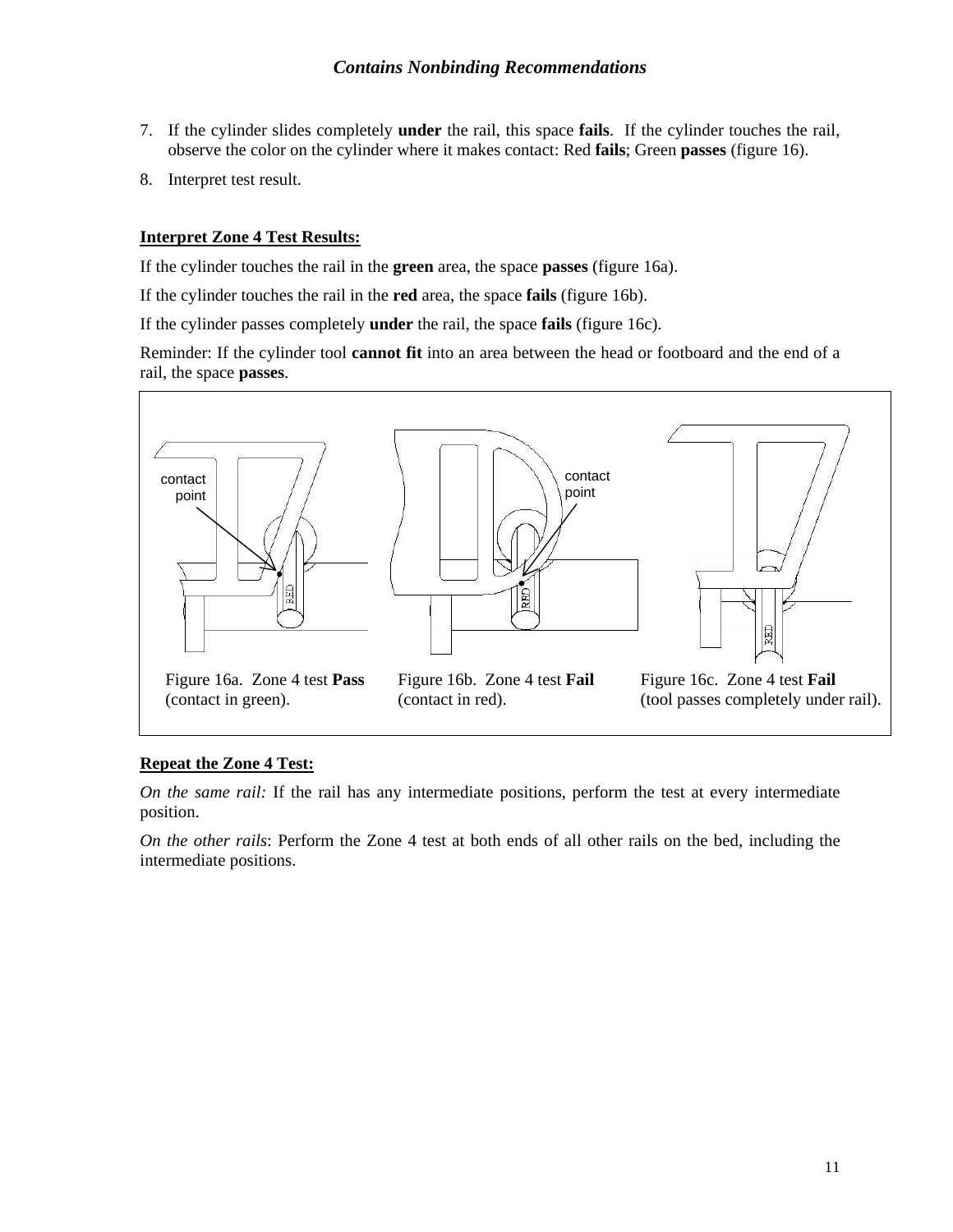#### **Appendix to HBSW Dimensional Test Methods for Bed Systems Testing Tips and Frequent Questions**

#### *Do I have to do the tests in order?*

No. You may do the tests in any order you wish. You may find it convenient to do all the tests on one side of the bed, then the other (to keep from repeatedly pushing the mattress back and forth). Or, you may wish to do all of the tests that use just the cone, then all of the tests that use the cone and cylinder together (to avoid having to put the tool together and take it apart several times).

#### *Do I have to use the safety strap?*

The test tools are heavy, and the safety strap helps protect you if they fall or suddenly pull through a gap. Not using the safety strap increases your risk of being injured.

#### *How do I keep track of my test results?*

You may use any method that meets the recordkeeping requirements of your institution. HBSW has developed some sample data sheets that you may use or modify according to your needs. Sample data sheets are attached at the end of this document.

#### *What are the most common mistakes people make when doing the tests?*

In field tests conducted to evaluate the test tools and instructions, some of the most common errors made by the testers were:

- Not pushing the mattress away from the test location
- Pulling the mattress *toward* the test location (instead of pushing it away)
- Not articulating the bed enough to create the largest possible gap in Zone 2
- Not having the bed flat when testing Zones 1, 3, or 4
- Not aligning or leveling the tool properly
- Forcibly pushing the tool into gaps

#### *When pushing the mattress, how hard do I need to push?*

Some test instructions ask you to push the mattress "until it stops." Usually that means pushing until either:

- the mattress retention system (such as mattress stops, straps, or Velcro<sup>®</sup>) engages and keeps you from pushing the mattress any further, or
- the mattress stops against the opposite side rail(s).

Always make sure you push the mattress straight across; it should not be crooked on the bed.

#### *When testing Zone 2, what position should the bed be in?*

Unlike the other three tests, the Zone 2 test is not always done with the bed in the flat position. Before you do the Zone 2 test, you first need to find the correct testing position. With the bed in the flat position, identify the location of the Zone 2 space. Then, articulate the bed (adjust the head and knee sections) while you watch the Zone 2 space. As you articulate the bed, the Zone 2 space may get bigger, get smaller, or stay the same. Adjust the position of the bed until you find the position that makes the **largest** opening in Zone 2. If the size of the opening gets smaller, or does not change, return the bed to the flat position to do the test. Some examples of how Zone 2 might change with articulation are shown below.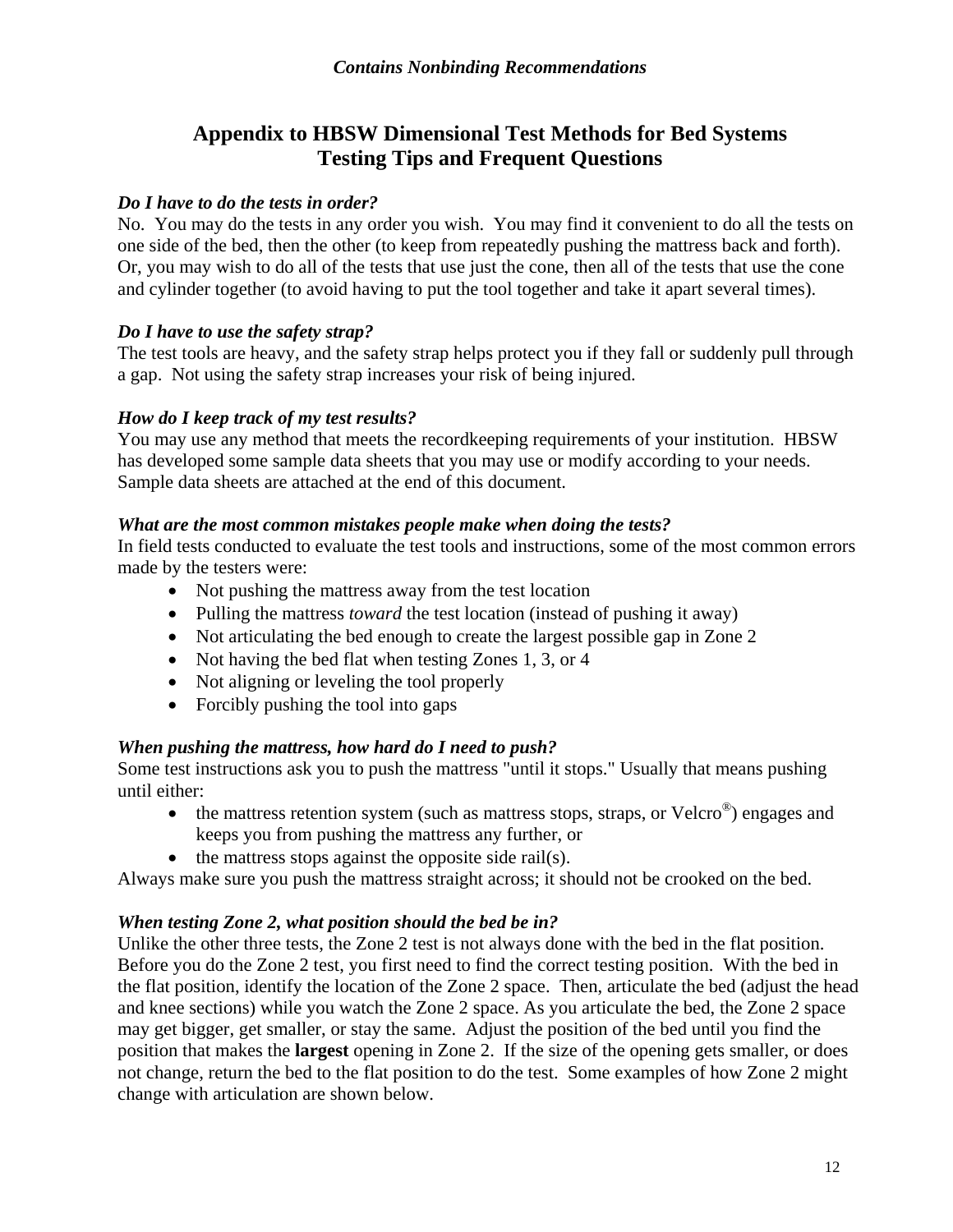

#### *What if one of the Zones doesn't seem to exist on a particular bed system?*

If a zone doesn't exist on a particular bed, then there is no risk of a patient becoming trapped in that Zone. For example: if there are no openings in a rail, then a patient could not get his or her head trapped in Zone 1 of that rail. Your facility's policy and method of recordkeeping will determine how you should record data for Zones that do not exist. For example, your facility may use customized data sheets that simply omit zones or rails that do not exist. If you are using a generic form (such as a table or spreadsheet), it may be appropriate to record a result of either "pass," "not applicable," or "not tested," or to cross out entry spaces for Zones that do not exist. (You should provide some indication that the Zone was not accidentally omitted from testing.)

*I need to test a bed with an unusual rail design. The rails don't look like any of the rails shown in the instructions or video. How do I figure out where to do each test?* Occasionally, the most difficult part of a test may be figuring out where on the bed to perform the test. For some beds or rail configurations, it may be difficult to identify the

locations of various Zones. The following hints and examples for each Zone may help.

**Zone 1:** The goal of the Zone 1 test is to see whether a patient could become trapped by putting his or her *head through* an opening in the rail itself.

#### Example: No openings in the rail

If there are no openings in the rail, then there is no risk of entrapment in Zone 1. Examples of cases where there may not be any openings in the rail are: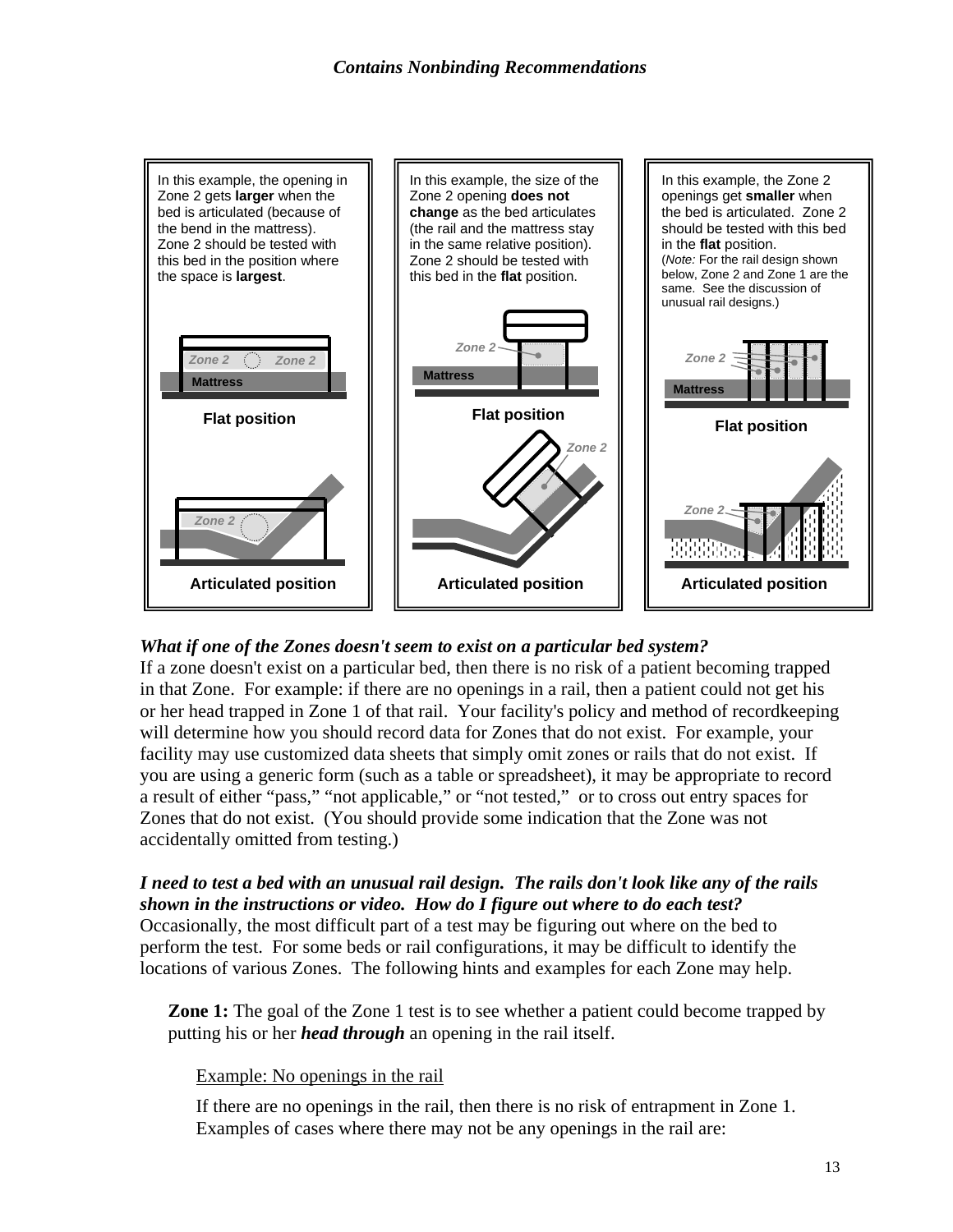- The rail consists of a solid panel
- The rail has a cover on it, and the cover blocks all the openings in the rail (whether you can see through the cover or not).

**Zone 2:** The goal of the Zone 2 test is to see whether a patient could become trapped by putting his or her *head under* the rail, head first, between the rail supports (or next to a single support). (Note: Trapping the head by sliding the neck under the rail sideways is addressed by the test for Zone 4.)



**Zone 3:** The goal of the Zone 3 test is to see whether a patient could become trapped with his or her *head in the horizontal space between* the rail and the mattress. Usually, the gap in Zone 3 is easily identified, even if the rail design is unusual.

**Zone 4:** The goal of the Zone 4 test is to see whether a patient could become trapped by sliding or wedging his or her *neck under* the end of the rail.

Example: The rail end is very close to head/foot board (very little space in between)

When testing in Zone 4, do not try to force the cylinder down between the rail and the end board or insert it under the rail from behind. If the cylinder's diameter will not fit between the end of the rail and the head or foot board, record a result of Pass for Zone 4.

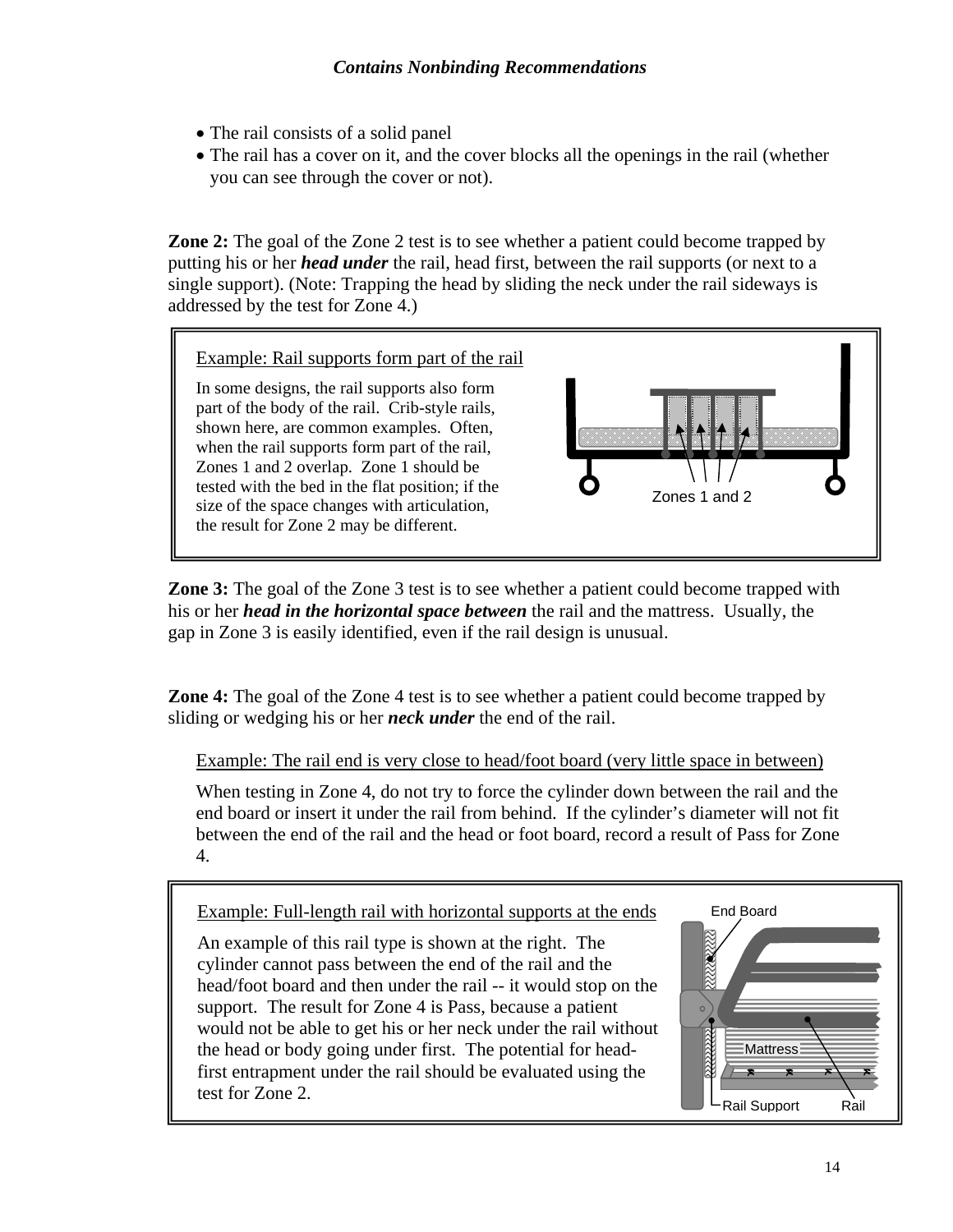

#### *Why did my co-worker and I get different results for the same test?*

Different testers can get different test results for the same bed system. Or, the same tester may get a different result when he or she repeats a test. Some reasons this can happen are:

- Different people may handle the tools slightly differently.
- An error or oversight can affect the test result (see common errors below).
- When a test is a very close call, some testers may be biased toward passing, and others toward failing.
- A long time has elapsed between tests (mattresses vary in softness, and can compress over time; rails or rail supports may loosen or bend over time).

#### *What if a result is too close to call?*

If you are faced with a borderline pass/fail decision, use your best judgment to decide on a result. You can also try these suggestions:

- Repeat the test, and double-check that you did every step correctly.
- If possible, get a second opinion. Ask a co-worker for help.

Your facility may also have suggestions or procedures for handling close calls. For beds with borderline passes that result from close calls, you may wish to consider mitigation (see the next question below).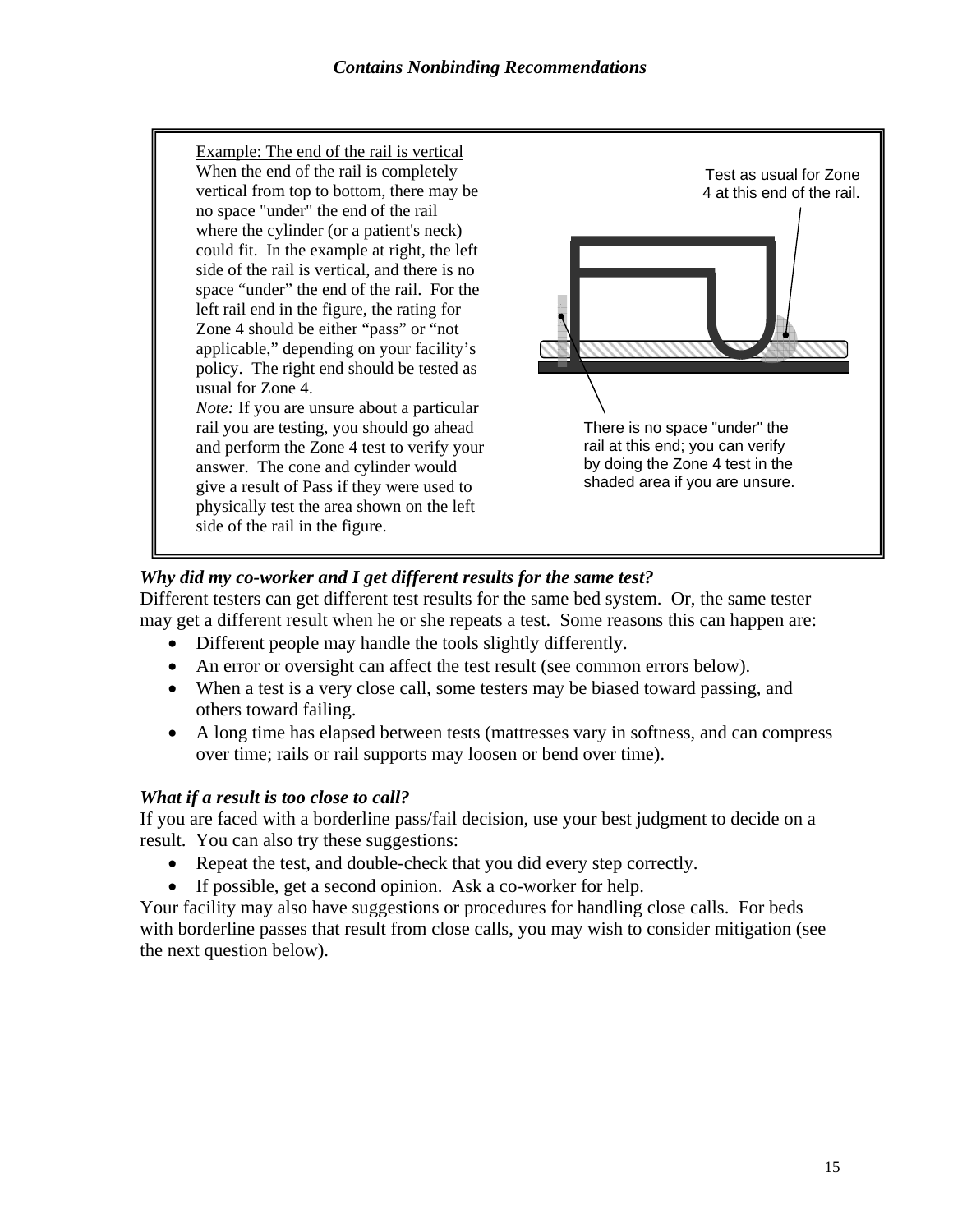#### *What should I do if a bed system fails one of the tests?*

You should strongly consider mitigation of entrapment risks for bed systems that fail any of the four tests. You may also wish to consider mitigation for bed systems that have borderline passes. Mitigation may include patient assessment; some patients are at lower risk for entrapment than others. For more information, consult the following, available at http://www.fda.gov/cdrh/beds:

- *Clinical Guidance for Assessment and Implementation of Bed Rails in Hospitals, Long Term Care Facilities and Home Care Settings*
- *A Guide for Modifying Bed Systems and Using Accessories to Reduce the Risk of Entrapment*

#### *What if I have a question that wasn't answered here?*

There are several resources available to help address questions. As a start, you may contact the supplier of your beds, mattresses, or rails. Your tool kit supplier is another resource. In addition, an advisory group is being established by the HBSW to address additional questions that arise. You may submit questions to that committee via the Web at [URL to be determined, www.xxx.yyy].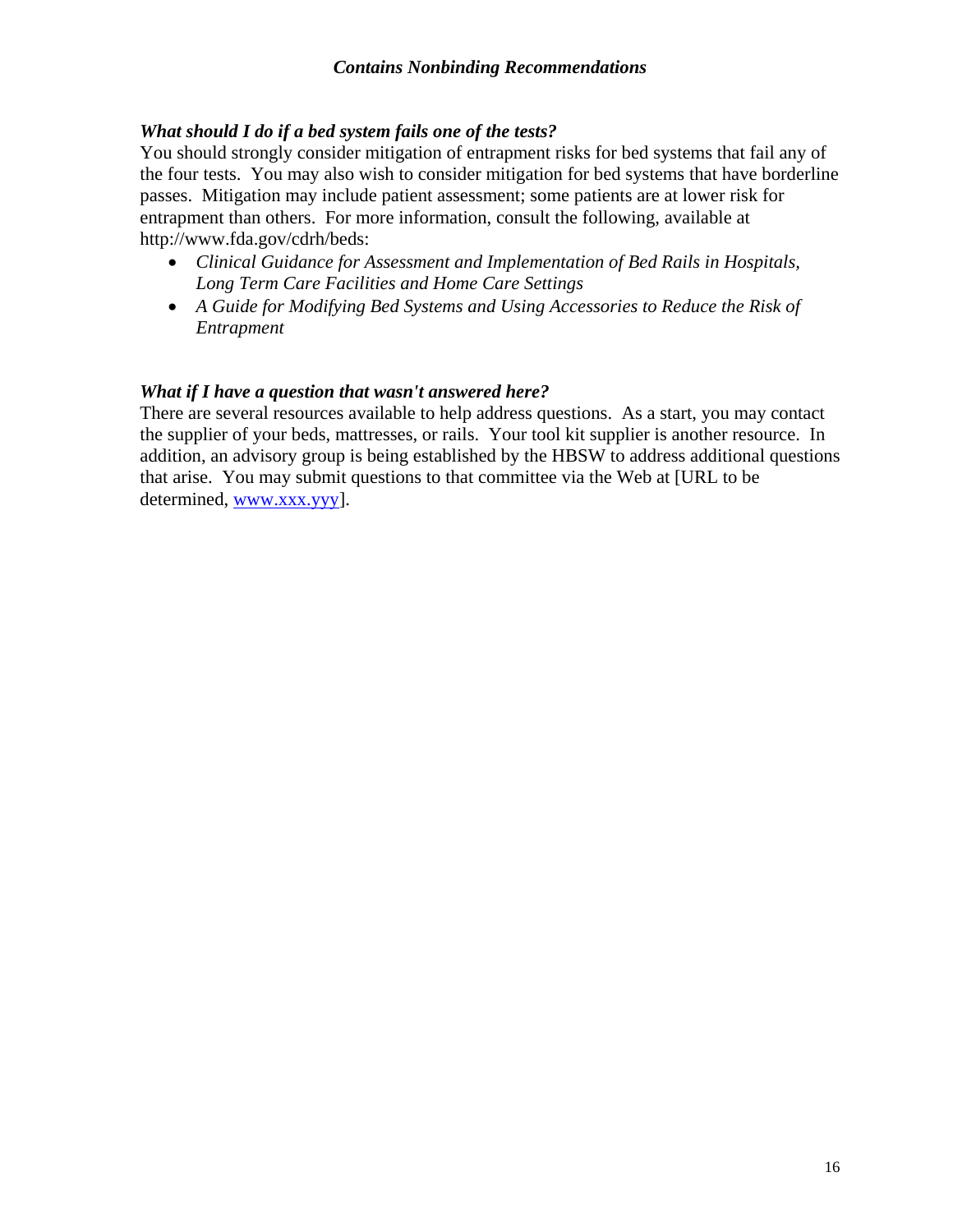*Contains Nonbinding Recommendations*